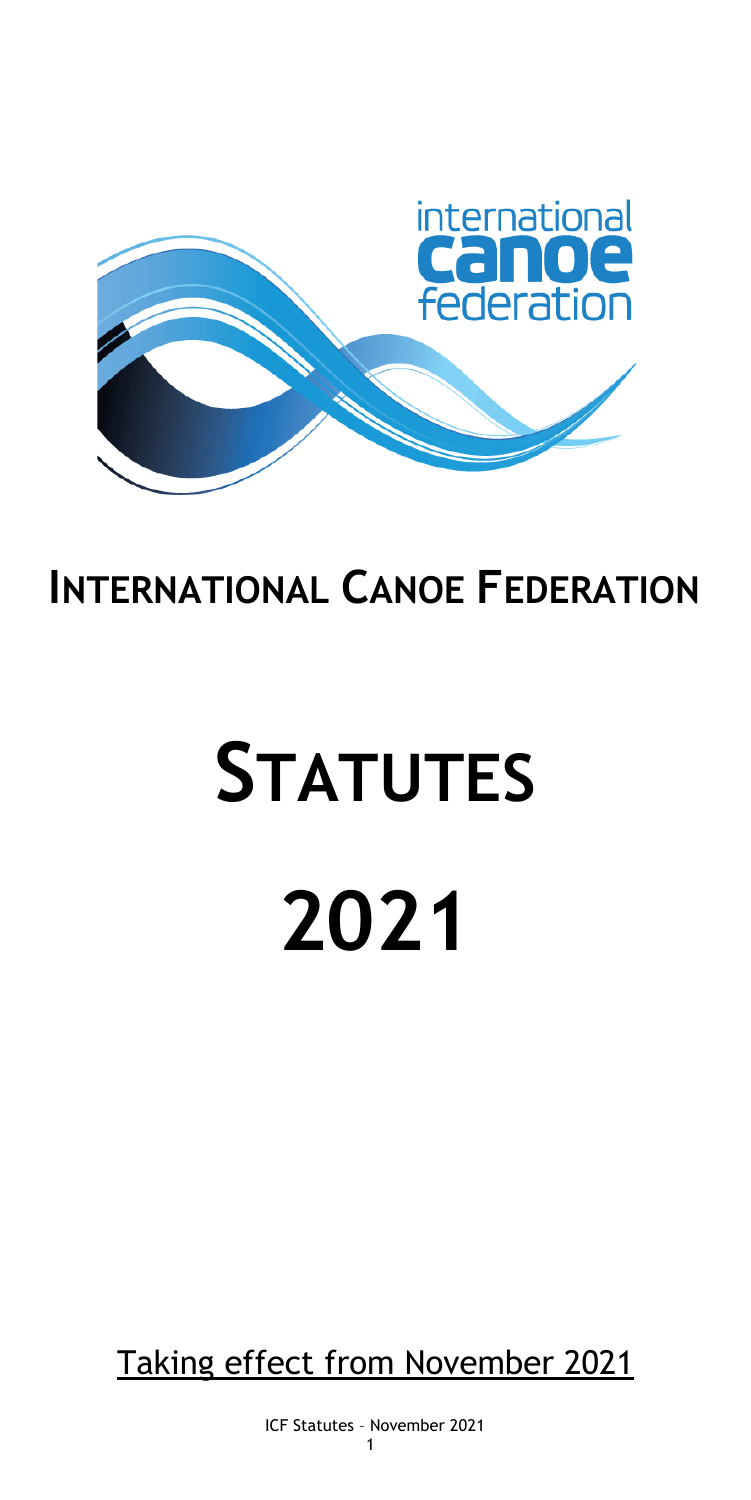# **INTRODUCTION**

The purpose of this document is to provide the rules that govern the way of running the International Canoe Federation.

# **LANGUAGE**

The English written language is the only acceptable language for all official communications relating to these Statutes and the conduct of ICF competitions. For the sake of consistency, British spelling, punctuation and grammatical conventions have been used throughout.

Any word which may imply the masculine gender, also includes the feminine.

# **COPYRIGHT**

These Statutes may be photocopied. Great care has been taken in typing and checking these Statutes and the original text is available on the ICF website [www.canoeicf.com.](http://www.canoeicf.com/) Please do not re-set in type without consultation.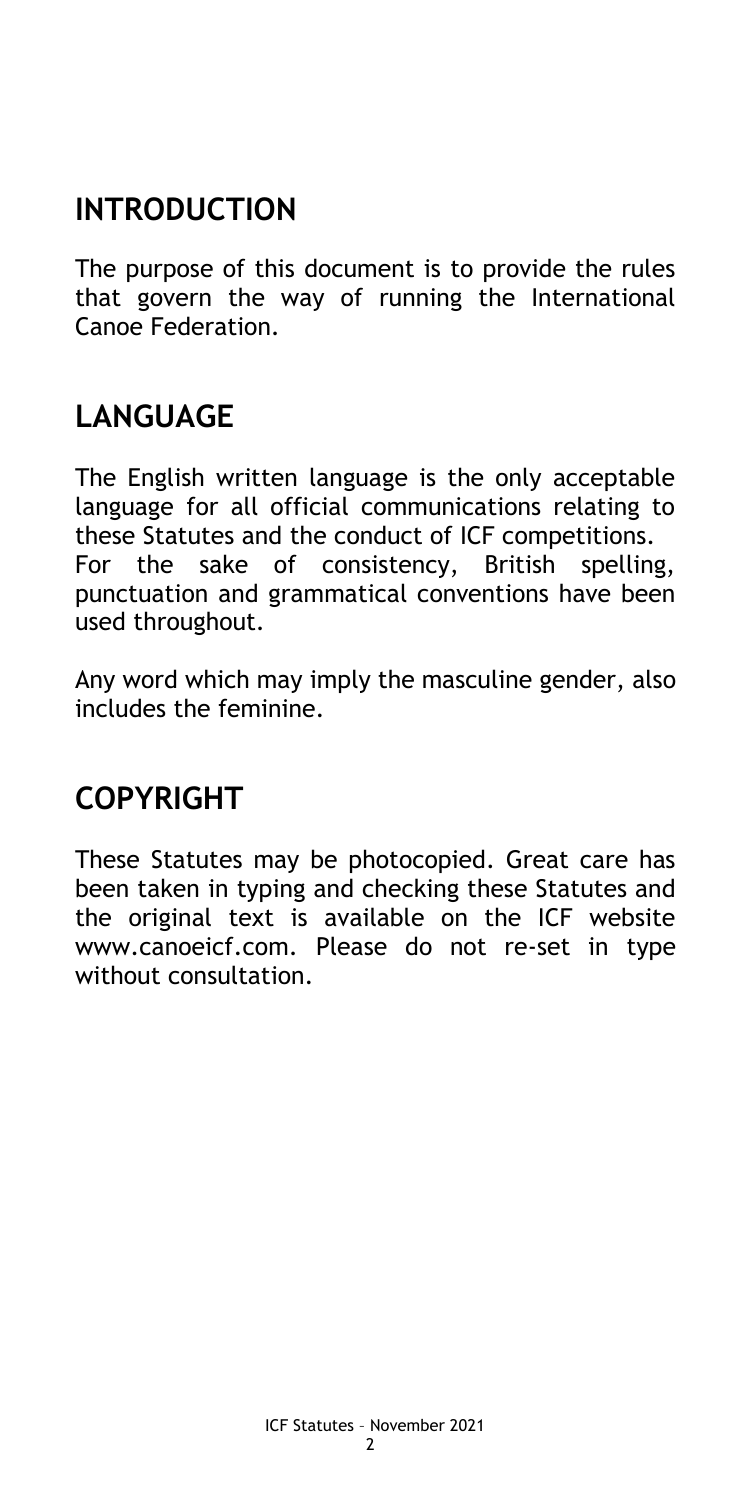| CHAPTER I - GENERAL PROVISIONS  5                                                                                           |  |
|-----------------------------------------------------------------------------------------------------------------------------|--|
|                                                                                                                             |  |
|                                                                                                                             |  |
|                                                                                                                             |  |
|                                                                                                                             |  |
|                                                                                                                             |  |
|                                                                                                                             |  |
|                                                                                                                             |  |
|                                                                                                                             |  |
|                                                                                                                             |  |
|                                                                                                                             |  |
|                                                                                                                             |  |
|                                                                                                                             |  |
|                                                                                                                             |  |
|                                                                                                                             |  |
|                                                                                                                             |  |
| CHAPTER III - ADMINISTRATION  14                                                                                            |  |
|                                                                                                                             |  |
|                                                                                                                             |  |
|                                                                                                                             |  |
|                                                                                                                             |  |
|                                                                                                                             |  |
| ARTICLE 19 - AGENDA FOR ORDINARY CONGRESS  16                                                                               |  |
| ARTICLE 20 - SUBMISSION OF PROPOSALS TO THE CONGRESS 17<br>ARTICLE 21 - AMENDMENTS TO THE STATUTES AND COMPETITION RULES 18 |  |
|                                                                                                                             |  |
|                                                                                                                             |  |
|                                                                                                                             |  |
|                                                                                                                             |  |
|                                                                                                                             |  |
| ARTICLE 27 - ELECTION OF MEMBERS TO THE ICF BOARD OF DIRECTORS  22                                                          |  |
|                                                                                                                             |  |
| ARTICLE 29 - DUTIES OF THE ICF BOARD OF DIRECTORS  24                                                                       |  |
|                                                                                                                             |  |
| ARTICLE 31 - DUTIES OF THE ICF EXECUTIVE COMMITTEE  25                                                                      |  |
|                                                                                                                             |  |
| ARTICLE 33 - DUTIES OF THE ICF STANDING COMMITTEES 31                                                                       |  |
|                                                                                                                             |  |
| ARTICLE 36 - DUTIES OF THE ICF VICE PRESIDENTS 35                                                                           |  |
| ARTICLE 37 - DUTIES OF THE ICF SECRETARY GENERAL 36                                                                         |  |
|                                                                                                                             |  |
| ARTICLE 39 - DUTIES OF CONTINENTAL REPRESENTATIVES 38                                                                       |  |
| ARTICLE 40 - DUTIES OF CHAIRS OF THE ICF STANDING COMMITTEES 39                                                             |  |
|                                                                                                                             |  |
|                                                                                                                             |  |
| CHAPTER IV - DISCIPLINARY REGULATIONS  41                                                                                   |  |
|                                                                                                                             |  |
|                                                                                                                             |  |
|                                                                                                                             |  |
| <b>CHAPTER V - COURT OF ARBITRATION OF THE ICF  44</b>                                                                      |  |
|                                                                                                                             |  |
|                                                                                                                             |  |
|                                                                                                                             |  |
|                                                                                                                             |  |
|                                                                                                                             |  |
|                                                                                                                             |  |
|                                                                                                                             |  |
|                                                                                                                             |  |
| <b>CHAPTER VII - MATTERS NOT COVERED BY THE STATUTES 50</b>                                                                 |  |
| ARTICLE 50 - MATTERS NOT COVERED BY THE STATUTES  50                                                                        |  |
|                                                                                                                             |  |
| STANDING BYELAWS TO MEETINGS PROCEDURES 51                                                                                  |  |
|                                                                                                                             |  |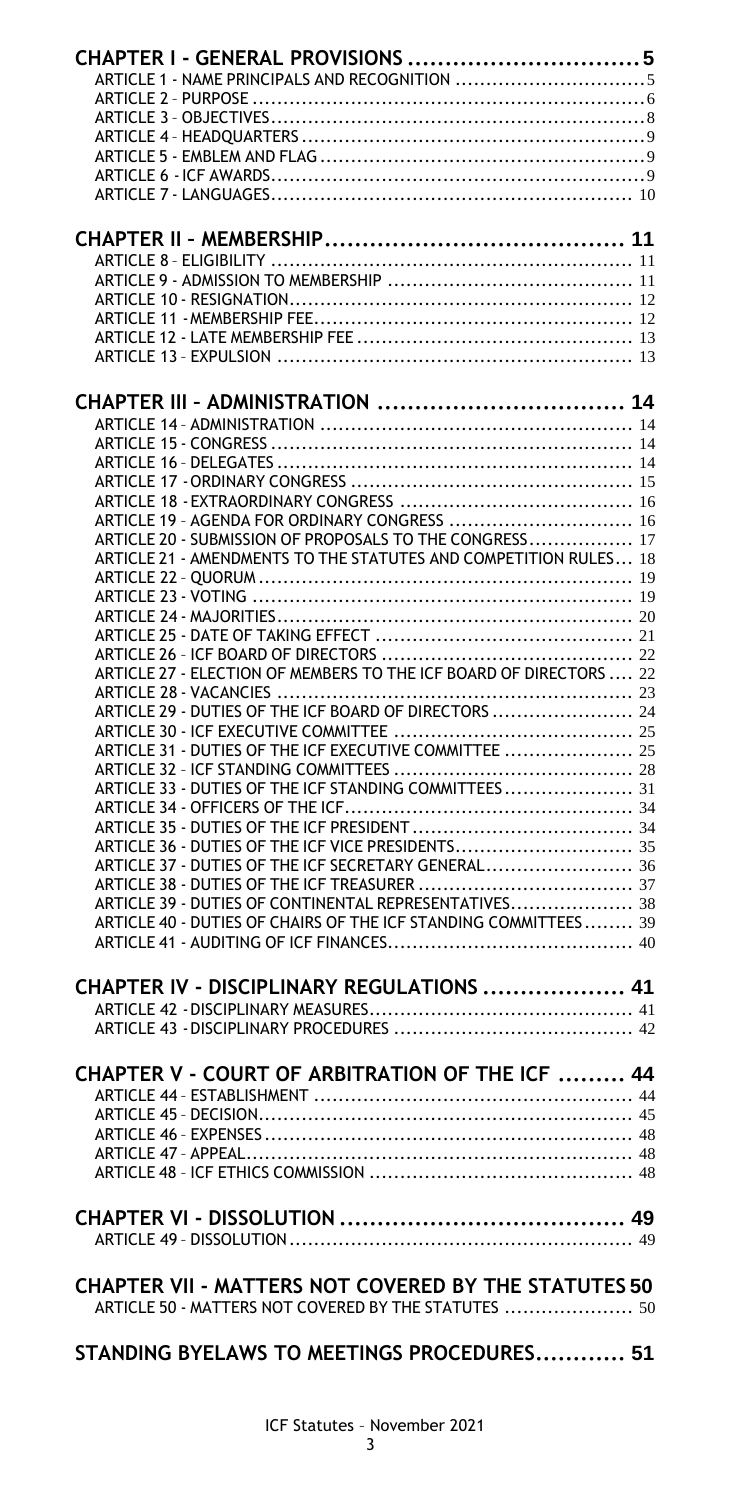| STANDING BYELAWS TO THE PREPARATION AND<br>ORGANISATION OF WORLD CHAMPIONSHIPS AND WORLD CUPS               |
|-------------------------------------------------------------------------------------------------------------|
| II - PRESENTATION TO THE ICF BOARD OF DIRECTORS  54                                                         |
| STANDING BYELAWS TO THE FINANCIAL RULES 57<br>IV - INVESTMENT OF THE LIQUID RESOURCES AND OF THE ASSETS  57 |
| STANDING BYELAW ON ELIGIBILITY 59                                                                           |
| STANDING BYLAWS TO TELEVISION 60                                                                            |
| STANDING BYLAWS TO ADVERTISING/ PROPERTY RIGHTS, 61                                                         |
| STANDING BYELAWS TO THE PREPARATION AND                                                                     |
| ORGANISATION OF THE ICF CONGRESS  62                                                                        |

| JRUANIJATIUN UF TITE IUF LUNUREJJ  04 |  |
|---------------------------------------|--|
|                                       |  |
|                                       |  |
|                                       |  |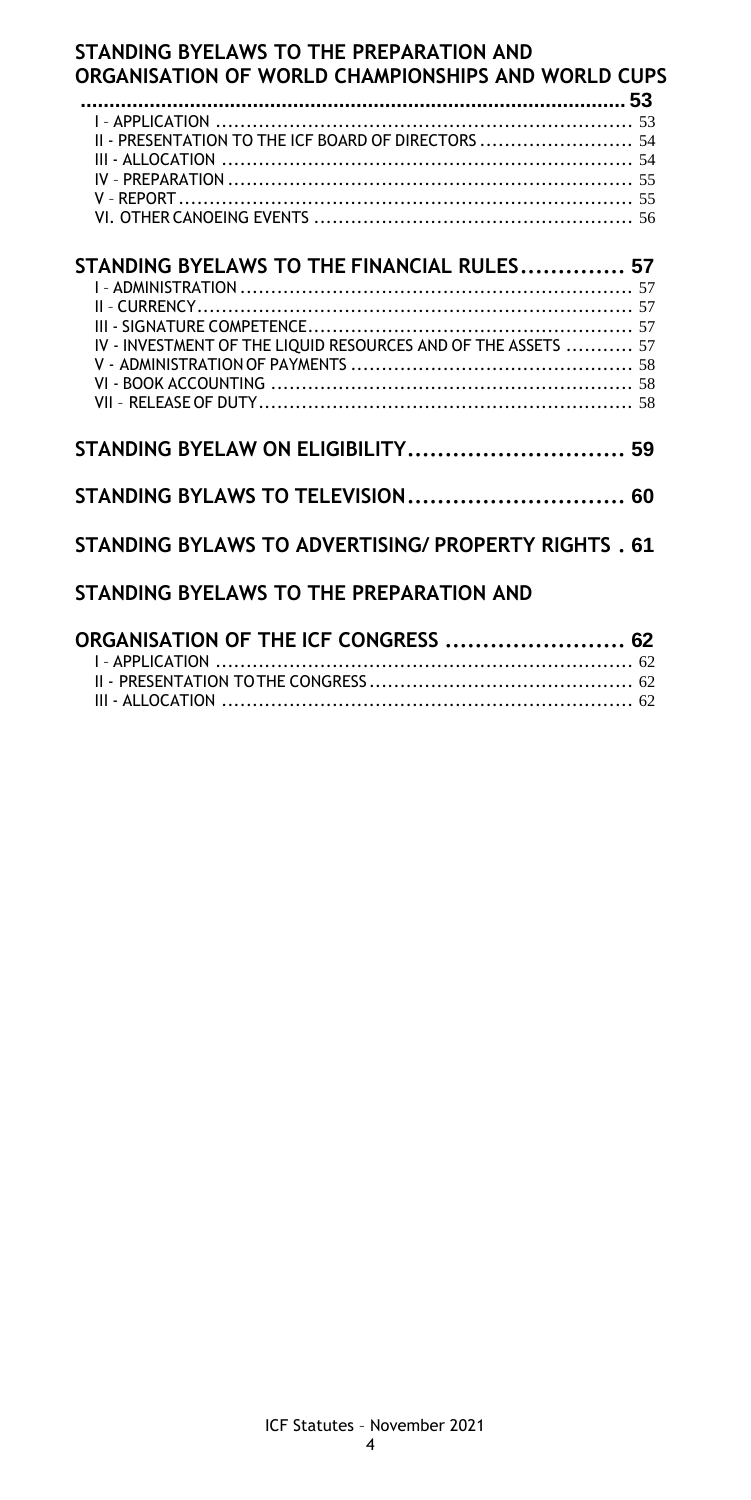# **CHAPTER I - GENERAL PROVISIONS**

#### <span id="page-4-1"></span><span id="page-4-0"></span>**ARTICLE 1 - NAME PRINCIPALS AND RECOGNITION**

**1.** With the object of encouraging the development of the sport of canoeing and of strengthening the bonds of friendship that unite those who practice in it, the Austrian, Danish, German and Swedish Canoe Associations founded the **INTERNATIONALE REPRÄSENTANTSCHAFT FÜR KANUSPORT (IRK)** in Copenhagen on 20<sup>th</sup> January 1924.

**2.** The Congress held in Stockholm from 7th to 10th June, 1946 decided that the Federation be called THE INTERNATIONAL CANOE FEDERATION (ICF).

**3.** The ICF is an international non-governmental nonprofit world organisation for multidiscipline canoeing and paddling activities of unlimited duration.

**4.** The ICF is recognised by the INTERNATIONAL OLYMPIC COMMITTEE (IOC), the International Paralympic Committee (IPC), the GENERAL ASSOCIATION OF INTERNATIONAL SPORTS FEDERATIONS (GAISF) and the ASSOCIATION OF SUMMER OLYMPIC INTERNATIONAL FEDERATIONS (ASOIF), as the sole controlling body for international canoeing and paddling.

**5.** The ICF recognises Continental Associations / National Federations under the following conditions:

**(a)** National Federations may group themselves into Continental Associations for the purpose of promoting and regulating canoe sports within their respective Continent.

**(b)** The Continental Associations must establish a constitution. The general principles, rules and policy must conform to those of the ICF and be approved by the ICF Executive Committee.

**(c)** Only National Federations that are members of the ICF may affiliate to Continental Associations.

**(d)** Continental and Regional Championships must be conducted under the guidance of the Executive Committee of the respective Continental Association in full compliance with the ICF Statutes and Competition Rules.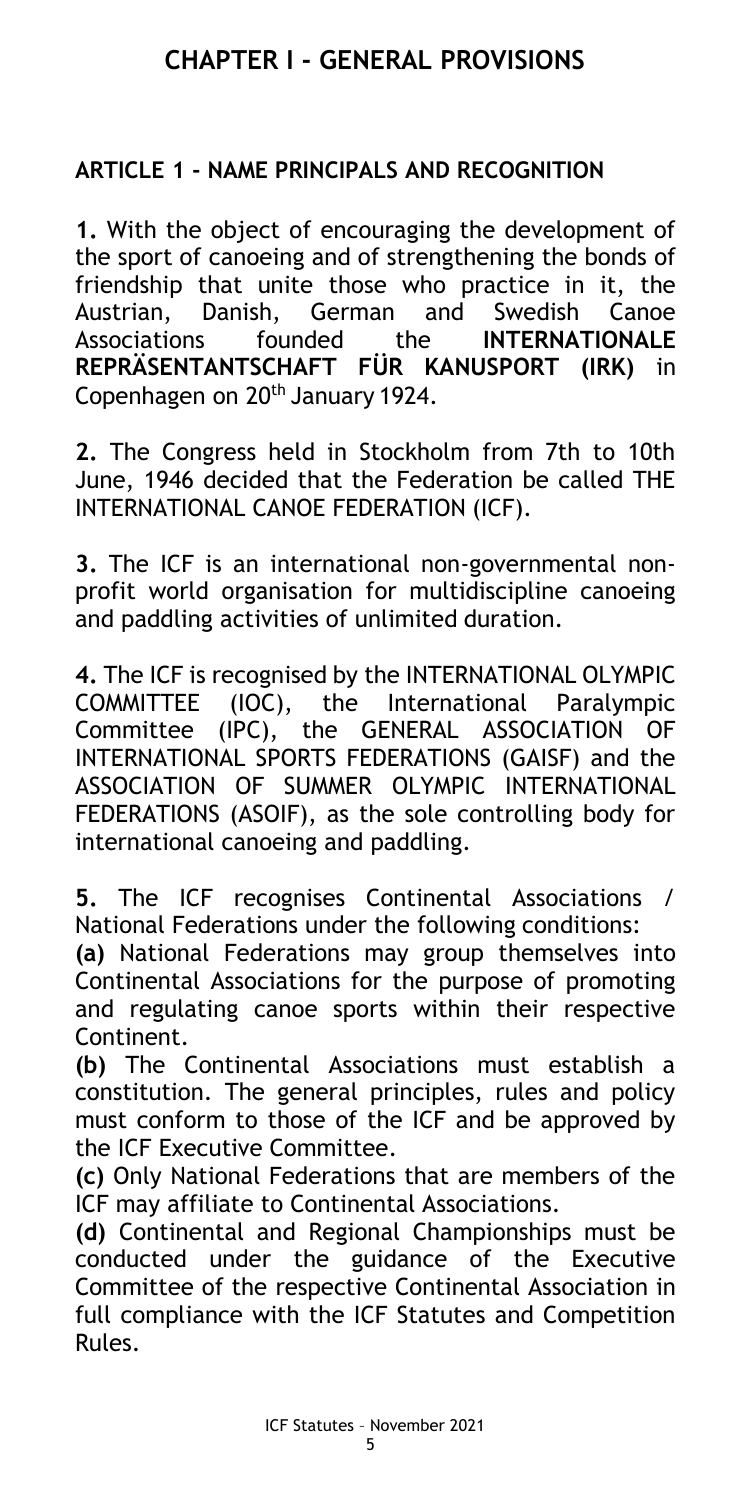**(e)** The ICF President or his delegate may attend meetings of the Board of Directors and Congresses of the Continental Associations recognised by the ICF.

**(f)** Representatives elected by each Continental Association (where applicable) are members of the ICF Board of Directors and will be the ICF Board of Directors Members for that Continent.

**(g)** The Continental Associations are advisors to the ICF on matters concerning their members. They assist the ICF in the supervision of any international events held in the given Continent and report to the ICF on these events.

**(h)** During Continental Championships, the Continental Associations have the authority to suspend competitors or officials and to take disciplinary action against them. They must report these facts to the ICF who in turn may extend these disciplinary measures to a worldwide level. Continental Associations may not suspend National Federations but may propose such measures to the ICF.

**(i)** Continental Associations cannot issue ICF International Technical Official Cards.

#### **BYELAW TO ARTICLE 1**

**1.** The ICF is a multi-sport organisation, which consists of all canoeing and paddling activities. The ICF embraces every activity in which a paddler is facingthe direction of travel with a single or double bladed paddle.

**2.** Continental Associations may develop new disciplines that are not part of the ICF official disciplines, always requiring the approval of the ICF Executive Committee.

#### <span id="page-5-0"></span>**ARTICLE 2 – PURPOSE**

**1.** The principles of the ICF shall be:

general unity of action, mutual respect of National Federations in their dealings with one another;

- Rejection of discrimination of any kind including but not limited to racial, gender, political, or religious grounds;

- Rejection of all forms of harassment and abuse.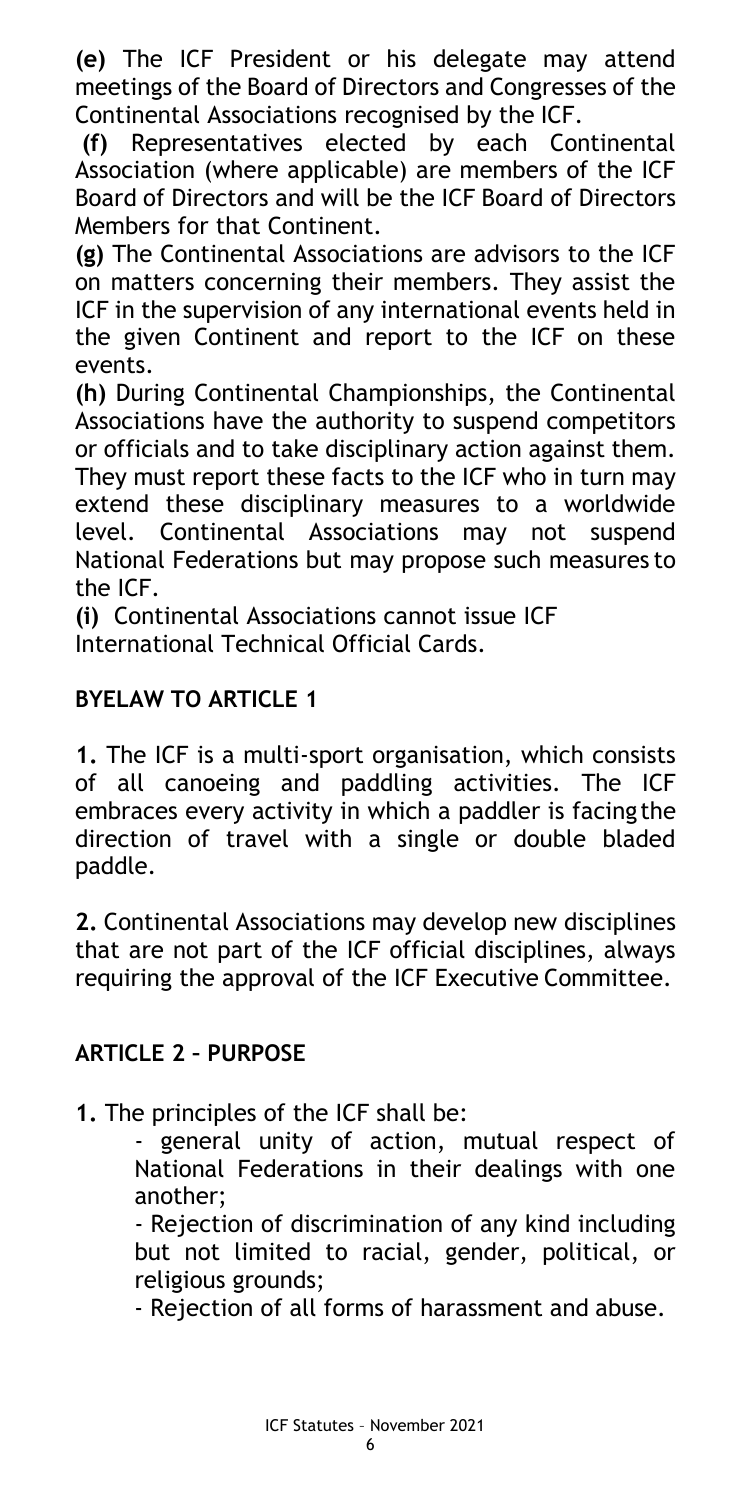Paddling is a competitive and recreationalactivity for all, regardless of race, age, gender, religion or ability.

**2.**The ICF shall observe the general and fundamental principles of the Olympic Charter and Paralympic Charter, the IOC manual on sport and the environment and no provision of these Rules shall be deemed to conflict with or derogate from those principles.

**3.**The ICF shall not interfere with its National Federations, however, shall monitor all activities, which affect the ICF either in part or in its entirety.

**4.** All meetings and competitions of the ICF shall be held in countries, which guarantee unhindered, equal access to all officials, competitors and officers of the ICF under the correct denomination of their countries.

**5.**The ICF and its members will support a fair representation and equality (eg. gender, religion, race, disability etc) in all canoeing activities and in the management of the sport. .

#### **BYELAW TO ARTICLE 2**

**1.**All NF members, continental members, ICF Staff and members of the ICF Executive Committee, members of the ICF Board of Directors and members of the ICF Standing Committees must strictly adhere to and observe the ICF Code of Ethics and the IOC Code of Ethics (as referred to in the Olympic Charter).

**2.**In particular they must declare direct or indirect pecuniary or non-pecuniary interests and may not profit directly or indirectly from the sport. Any member having a pecuniary interest of any kind may not be directly involved in any financial transactions on behalf of the ICF. If any interest is not declared, then the ICF Board of Directors may expel the Member.

**3.**The ICF Executive Committee or Board of Directors members may not participate in the discussion or vote in respect of a matter in which they may have financial, conflictual interests or any mutual benefits relating to canoeing and themselves.

**4.**Prevention of the manipulation of Competitions

#### ICF Statutes – November 2021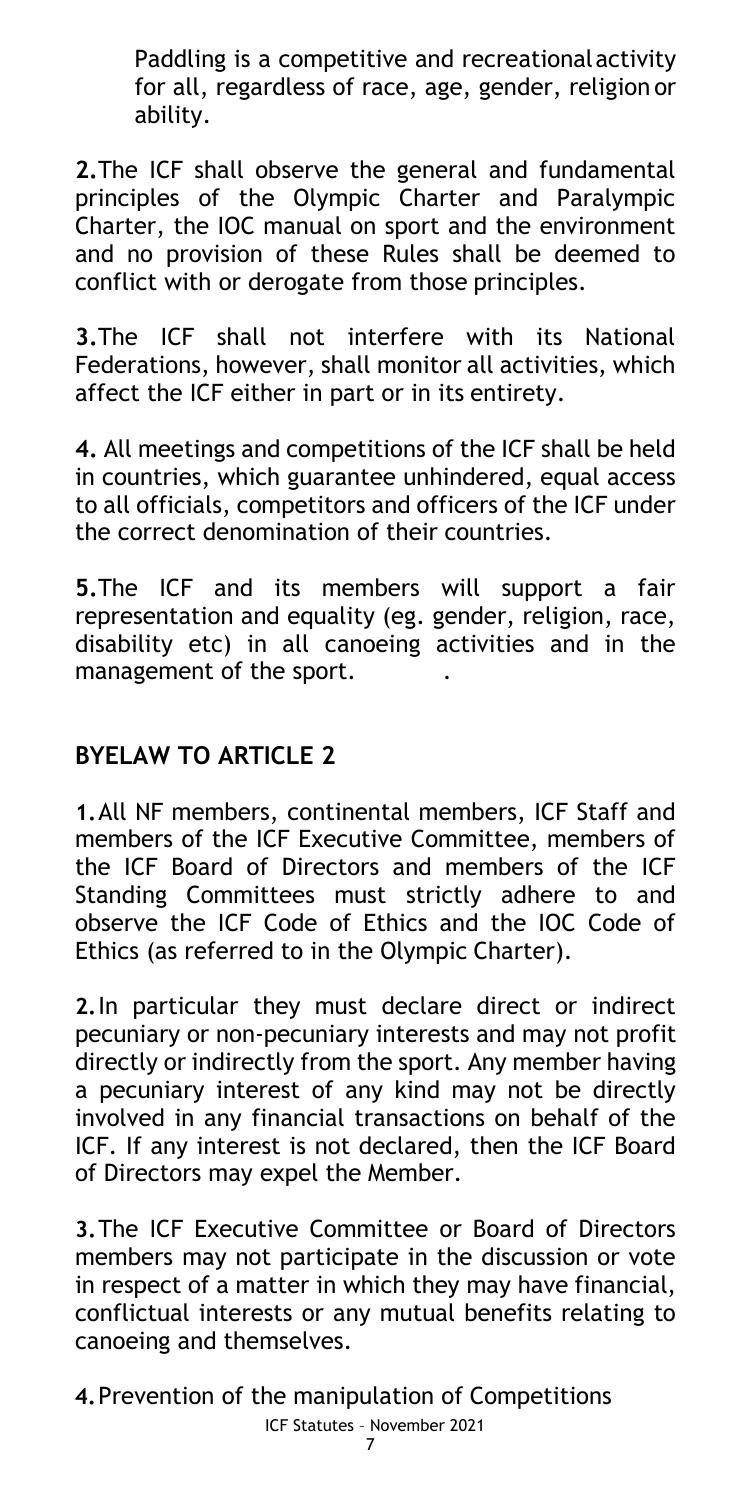- 4.1 This rule incorporates by reference the Olympic Movement Code on the Prevention of the Manipulation of Competitions of 8 December 2015 as well as any amendments made thereafter by the IOC.
- 4.2 Every reference to "sporting Organisation" in the Code shall mean "the International Canoe Federation and its affiliated members".

#### <span id="page-7-0"></span>**ARTICLE 3 – OBJECTIVES**

The objectives of the ICF shall be:

**1.** At an international level with the priority given to maintaining canoeing as an Olympic sport.

**2.** To ensure that both genders are represented on all decision-making bodies, including working committees appointed from time to time.

**3.** To settle disputes that may arise within the sport among its National Federations and to be the highest authority.

**4.** To ensure that international competitions are governed by Competition Rules adapted to the development of the sport of canoeing.

**5.** To encourage and safeguard the organisation of international competitions open to all National Federations.

**6.** To establish international championships.

**7.** To co-operate with the Organising Committee of Olympic, Paralympic, Continental and Regional Games.

**8.** To encourage the establishment of National Federations in countries where no such organisation exists.

**9.** To take measures to prevent endangering the health of athletes.

**10.** To encourage the development of recreational canoeing as a contribution to the healthy development of all ages.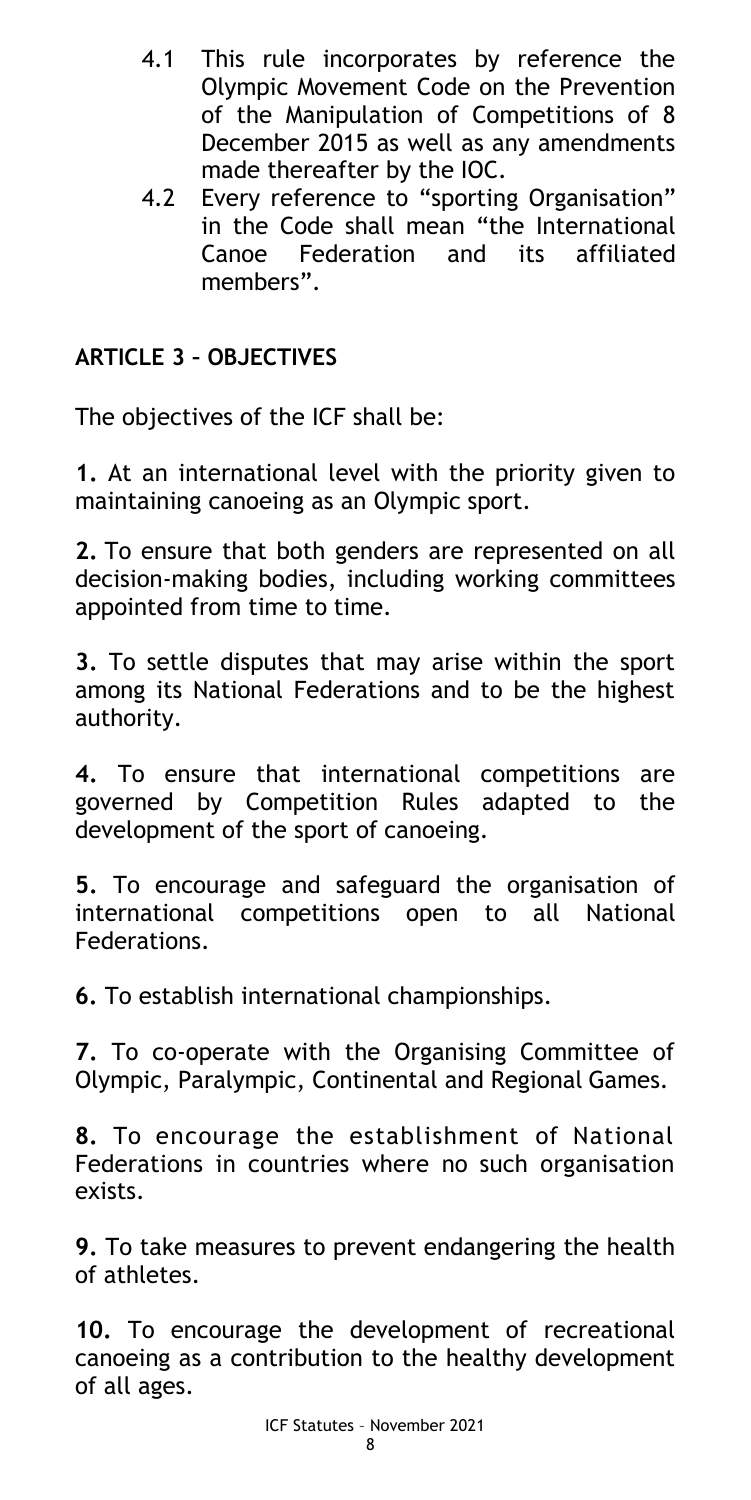**11.** To protect nature and pursue the rights of access for the sport of canoeing by adopting environmentally friendly practices within the sport and respecting other users.

## <span id="page-8-0"></span>**ARTICLE 4 – HEADQUARTERS**

The ICF Headquarters shall be in the country decided by the ICF Board of Directors.

#### <span id="page-8-1"></span>**ARTICLE 5 - EMBLEM AND FLAG**

**1.** The ICF has the full authority and complete rights for the use of its Flag and Emblem and to assure that they appear at every ICF activity.

**2.** The ICF may design and use additional types of ICF logo for development, marketing and merchandising purposes.

#### <span id="page-8-2"></span>**ARTICLE 6 - ICF AWARDS**

The ICF may honour its Members and people and/or associations from outside the sport for their distinguished services with the awards of the following priority:

- Honorary Life President (Eligible after 12 years of service to the ICF)
- Honorary Membership (Eligible after 12 years of service to the ICF)
- Order of Merit
- Medals

#### **BYELAW TO ARTICLE 6**

**1.**National Federations, the ICF Executive Committee, and the ICF Board of Directors may make nominations for all awards.

**2.**The ICF Board of Directors shall consider all awards.

**3.**The final decision for Honorary Life President, Honorary Membership lies with the Congress and Order of Merit will be decided by the Board of Directors. The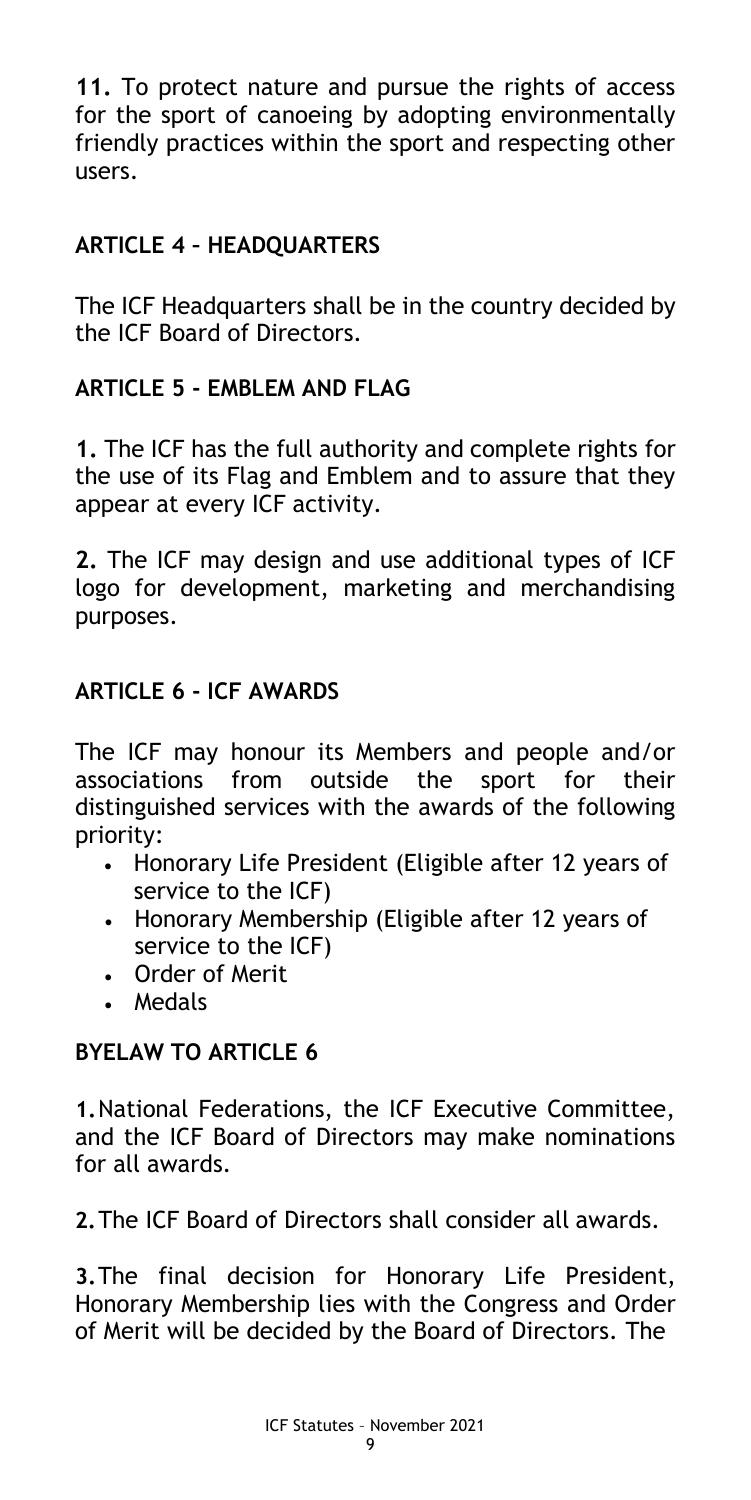ICF Executive Committee will be responsible for deciding Medals.

#### <span id="page-9-0"></span>**ARTICLE 7 - LANGUAGES**

**1.**The official languages of the ICF are English, French, German, Spanish and Russian. In case of discrepancy, the English text shall prevail.

**2.**All official ICF documents shall be produced in English.

**3.**At the meetings of the ICF, Members or delegates are entitled to speak in the language of their country provided that a competent interpreter translates their speech into English.

#### **BYELAW TO ARTICLE 7**

**1.** All expenses of the translator must be borne by the representatives themselves.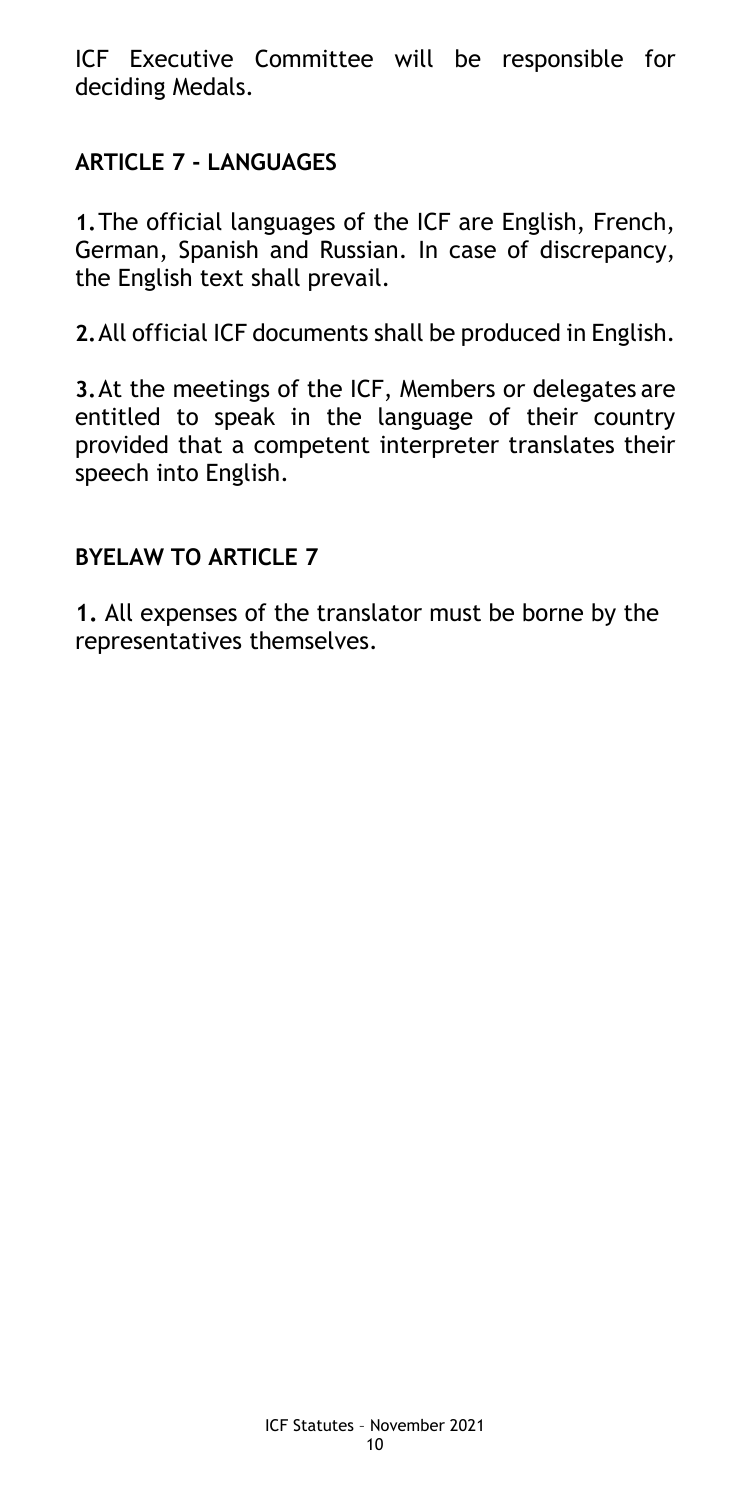# **CHAPTER II – MEMBERSHIP**

# <span id="page-10-1"></span><span id="page-10-0"></span>**ARTICLE 8 – ELIGIBILITY**

**1.** Members of the ICF are those National Federations, which have been approved by the Congress.

**2.** Between Congresses, the ICF Executive Committee has the right to accept a National Federation into provisional Membership, subject to ratification by the Congress.

**3.** A provisional Member is entitled to compete in all international and ICF competitions and to attend the Congress without the right to speak or vote until their approval.

#### <span id="page-10-2"></span>**ARTICLE 9 - ADMISSION TO MEMBERSHIP**

A National Federation wishing to become a Member of the ICF shall:

**1.** Make a formal application, signed by its President and Secretary General, to the ICF Executive Committee.

- **2.** Submit with its application:
	- A copy of its Statutes in English
	- A list of its officers
	- A certificate from its Olympic Committee or highest sport authority stating that the National Federation is recognised as being the controlling body for canoeing in its country
	- Information on the number of clubs and Members and on their activity in the various disciplines
	- A Strategic plan and a formal undertaking to observe the Statutes, Competition Rules and Regulations of the ICF.

# **BYELAW TO ARTICLE 9**

**1.** The formal application with all necessary documents and Membership Fees (if any) are to be sent to the ICF Headquarters.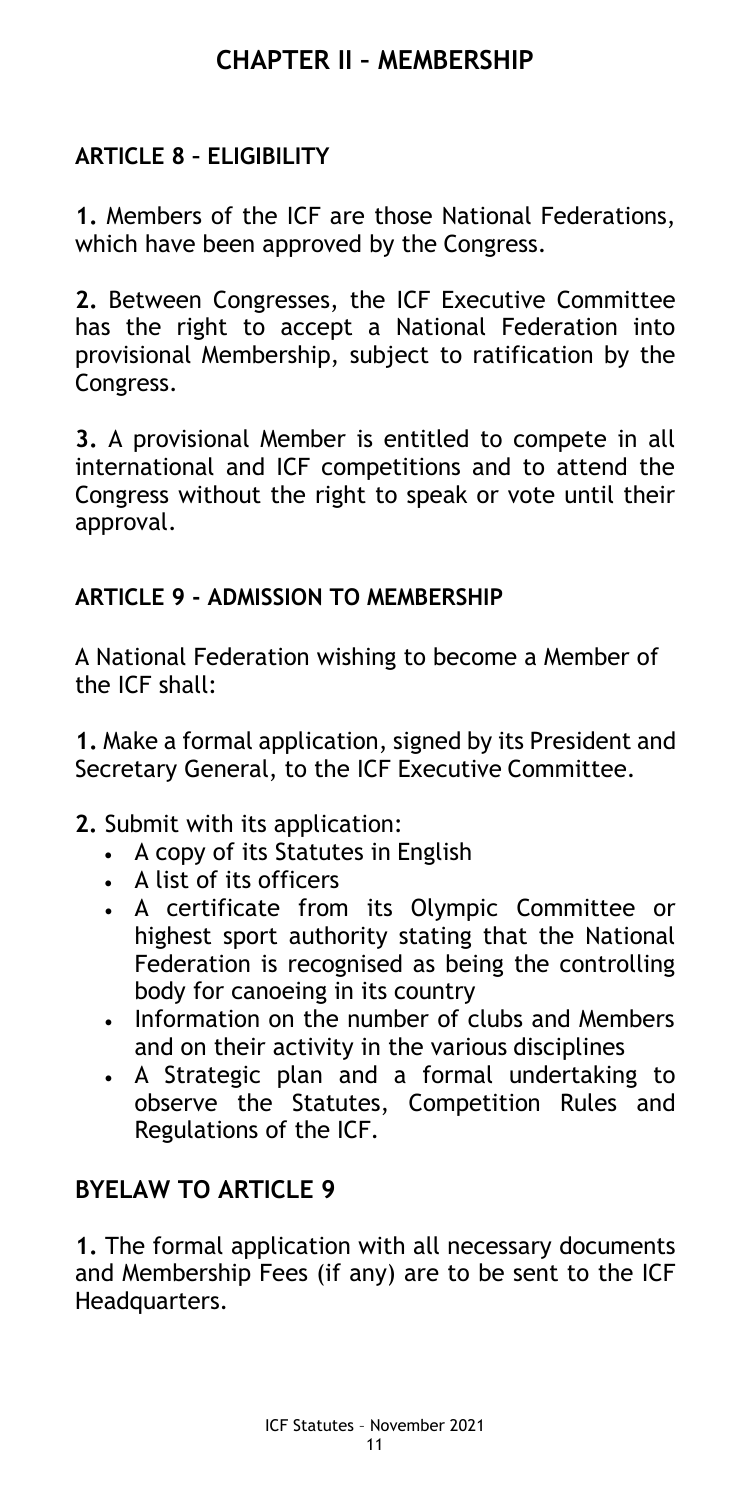**2.** The ICF Executive Committee shall examine the application and submit to the Congress a recommendation on its acceptance.

**3.** Applications for Membership shall be considered by the next Congress and must be accepted by at least twothirds (2/3) majority of the votes.

**4.** If the application for Membership is rejected, any amount paid will be refunded.

**5.** If the application for Membership is accepted, the first 5 years of Membership (starting from the year after the Congress of acceptance) are free of Membership Fee.

# <span id="page-11-0"></span>**ARTICLE 10 - RESIGNATION**

**1.** A National Federation wishing to withdraw from the Membership in the ICF shall give notice of resignation in writing to the ICF Executive Committee.

**2.** An affiliated National Federation cannot be regarded as having renounced its Membership of the ICF until all outstanding dues have been paid.

#### **BYELAW TO ARTICLE 10**

After the decision of the ICF Executive Committee the ICF Secretary General shall immediately inform the National Federations affiliated to the ICF on any resignations submitted.

#### <span id="page-11-1"></span>**ARTICLE 11 - MEMBERSHIP FEE**

**1.** Members of the ICF shall pay an annual Membership Fee.

**2.** There are 3 (three) categories of the Membership Fee:

- 1<sup>st</sup> category low Membership Fee
- 2<sup>nd</sup> category medium Membership Fee
- 3<sup>rd</sup> category full Membership Fee

**3.** The Congress shall fix the annual Membership Fee for each category payable to the ICF every 4 years in the year of the Olympic Games.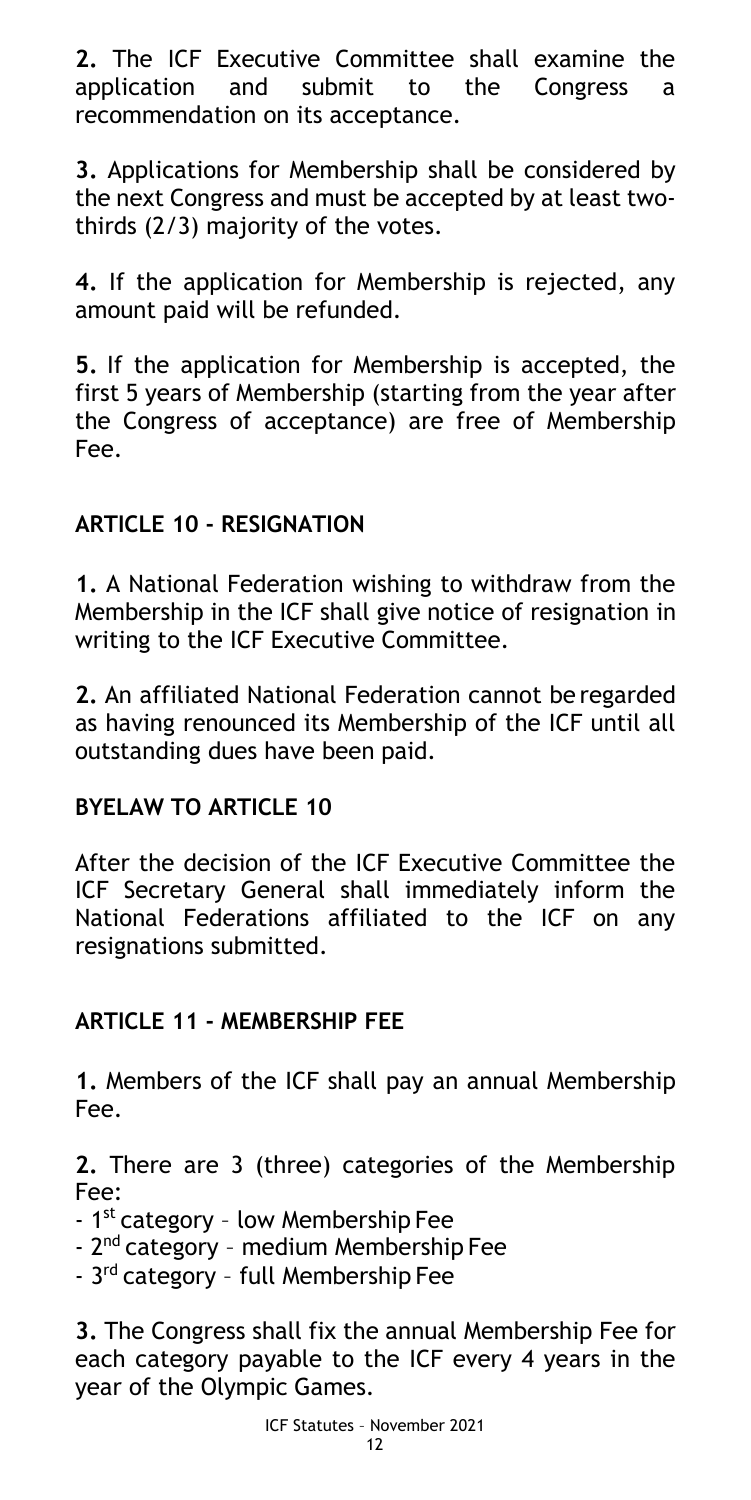**4.** The ICF Board of Directors shall establish the list of National Federations in each category every 4 years in the year of the Olympic Games. The decision about the classification of each country will be based on International Economic Indicators.

## **BYELAW TO ARTICLE 11**

**1.** The annual Membership Fee is to be paid to the ICF Headquarters.

**2.** In order to retain the ICF Membership, a National Federation must pay the annual Membership Fee (if applicable) during the first quarter of each year, no later than the 31<sup>st</sup> March, to the ICF Headquarters.

#### <span id="page-12-0"></span>**ARTICLE 12 - LATE MEMBERSHIP FEE**

National Federations whose Membership Fee and all other outstanding fees/debts are unpaid by the latest 90 days prior to the Congress shall be able to attend the Congress but will not be eligible to vote or take part in discussions at the Congress or give a proxy vote to another National Federation.

National Federations whose Membership Fees/debts are unpaid may not take part in ICF Competitions and any other international competition until all outstanding monies have been paid.

#### <span id="page-12-1"></span>**ARTICLE 13 – EXPULSION**

If a National Federation does not continue the Membership duties of the ICF or continues to have unpaid debts and does not rectify the situation by a date fixed by the ICF Executive Committee, or if there isany other justified reasons, (e.g. The violation of written agreements between a National Federation and the ICF or the non-compliance with any financial obligation to the ICF) the Congress may expel that National Federation. See Art. 42/43.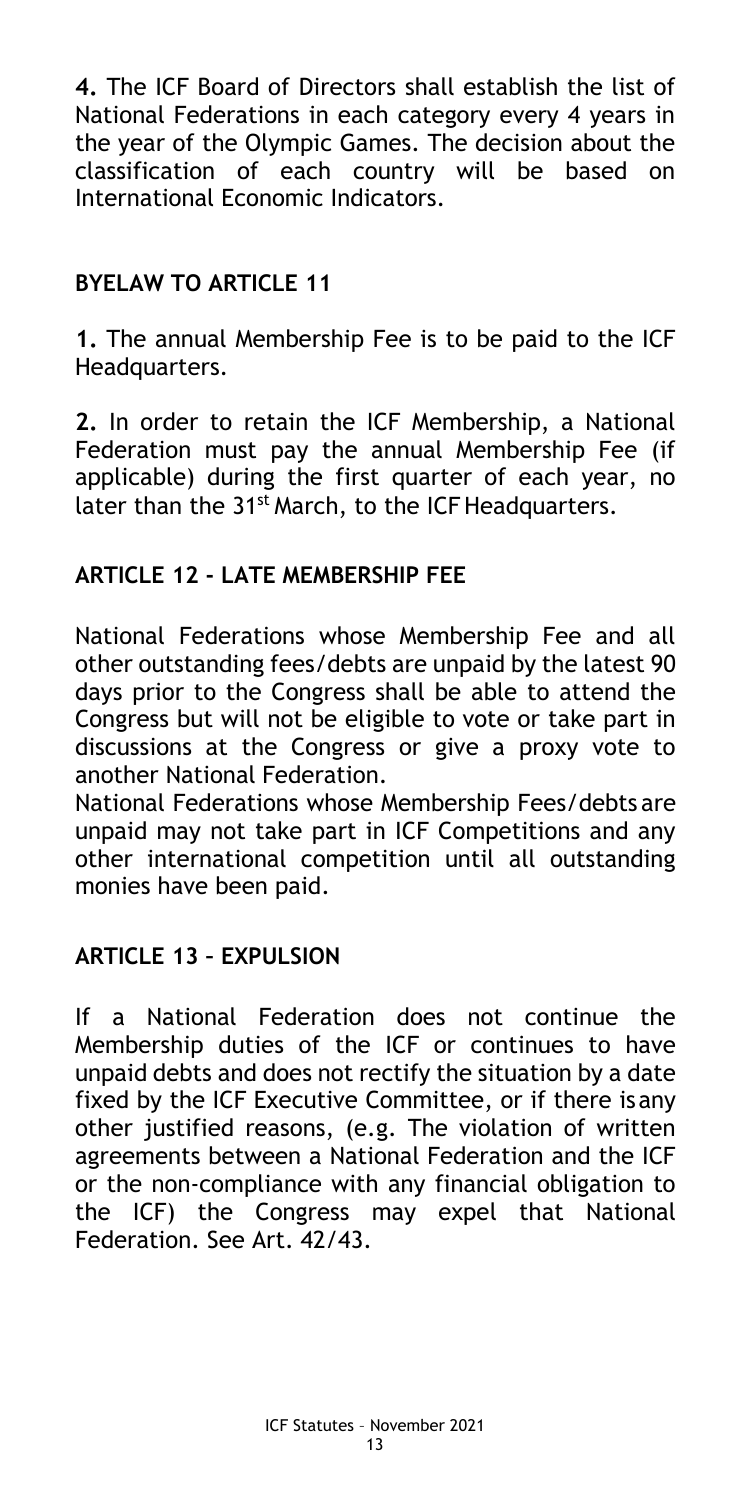# **CHAPTER III – ADMINISTRATION**

# <span id="page-13-1"></span><span id="page-13-0"></span>**ARTICLE 14 – ADMINISTRATION**

#### **The administration of the ICF shall consist of:**

- **1.** The Congress.
- **2.** The ICF Board of Directors.
- **3.** The ICF Executive Committee.

#### <span id="page-13-2"></span>**ARTICLE 15 - CONGRESS**

**1.** The Congress is the supreme authority of the ICF.

**2.** All decisions of the Congress are final (except in the case of Article 29 b 1  $\&$  2).

**3.**The Congress consists of delegates of National Federations who have paid their ICF membership fees/debts in due time.

**4.** The Congress shall be chaired by the ICF President or, in the absence of the ICF President, one of the ICF Vice-Presidents.

#### **BYELAW TO ARTICLE 15**

**1.** The Chair of the Congress decides the number and the duration of the speeches allowed to the delegates.

**2.** The organiser of the Congress has to provide facilities and interpreters for simultaneous translation in the official languages of the ICF and when applicable, in its own language.

#### <span id="page-13-3"></span>**ARTICLE 16 – DELEGATES**

**1.** Each National Federation has the right to appoint up to three (3) delegates from its National Federation to the Congress one of whom has the right to vote. If there are three (3) delegates, at least one

(1) should be from the other gender.

Delegates must be official members of that particular National Federation (Eg. Staff, Board Member, official).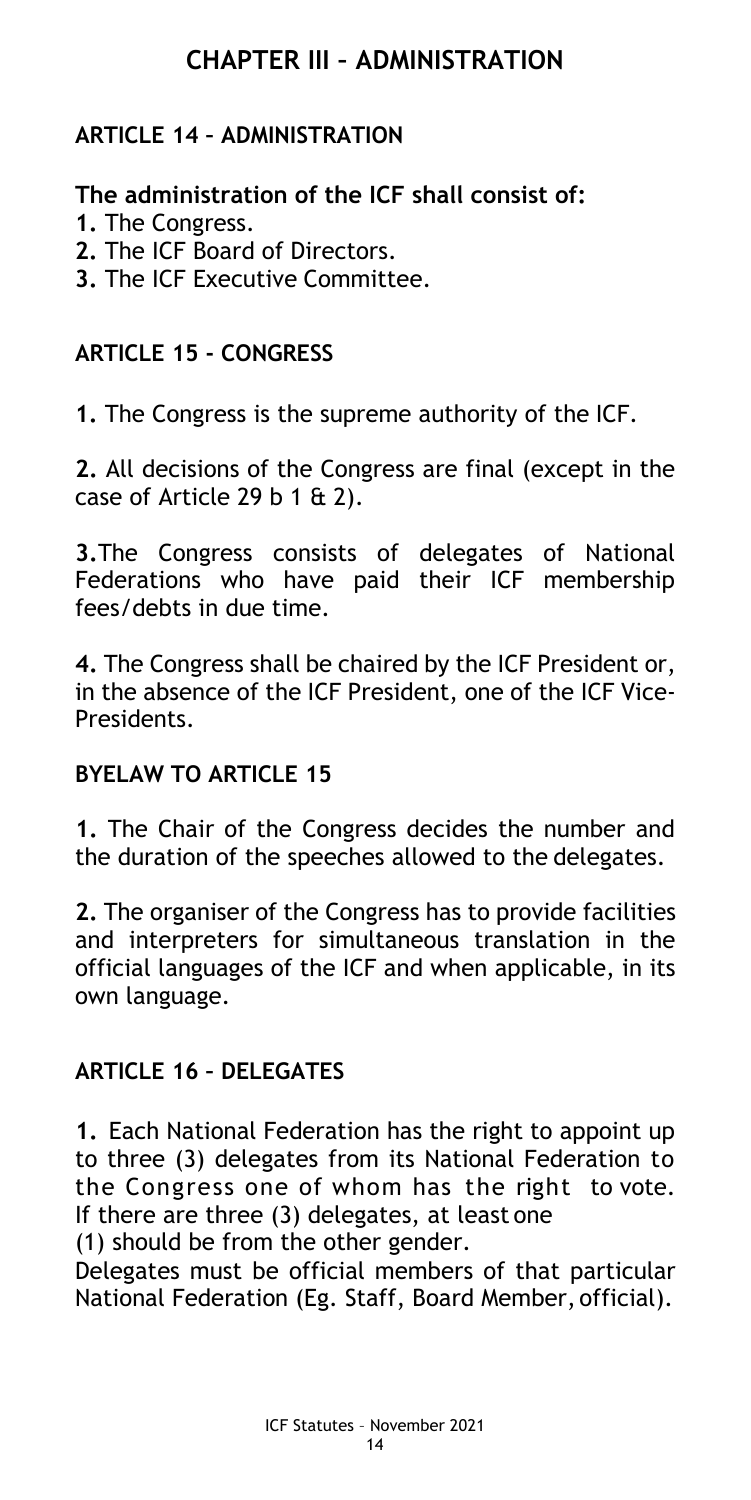**2.** A National Federation may be represented at the Congress by another Member association.

**3.** Members of the ICF Board of Directors may represent their own National Federation as delegates to the Congress.

**4.** Delegates must give proof of their identity.

#### **BYELAW TO ARTICLE 16**

**1.** At least thirty (30) days before the opening of the Congress, each National Federation shall forward to the ICF Headquarters the names of its delegates and any proxy they hold, indicating the delegate exercising the voting right.

**2.**The National Federations must notify the ICF Secretary General of any change of their delegates at the latest by the accreditation time for the Congress. This must be done in writing and signed by the President and/or Secretary General of the National Federation concerned.

**3.**Before the opening of the Congress, a commission made up of three (3) persons will verify the credentials of the delegates. This commission consists of the ICF Secretary General and two Members of the ICF Board of Directors.

#### <span id="page-14-0"></span>**ARTICLE 17 - ORDINARY CONGRESS**

An ordinary Congress shall take place every even year at the place and date decided by the preceding Congress. Should circumstances dictate, the ICF Board of Directors may change the date and/or venue of the Congress or hold the Congress electronically if no other suitable option is available.

There will be a Congress every four years in the year of the Olympic Games for all elected positions to the ICF. There will be a Technical Congress that concentrates on the requirements for the sport held every four years between Election Congresses.

The Congress has the responsibility to: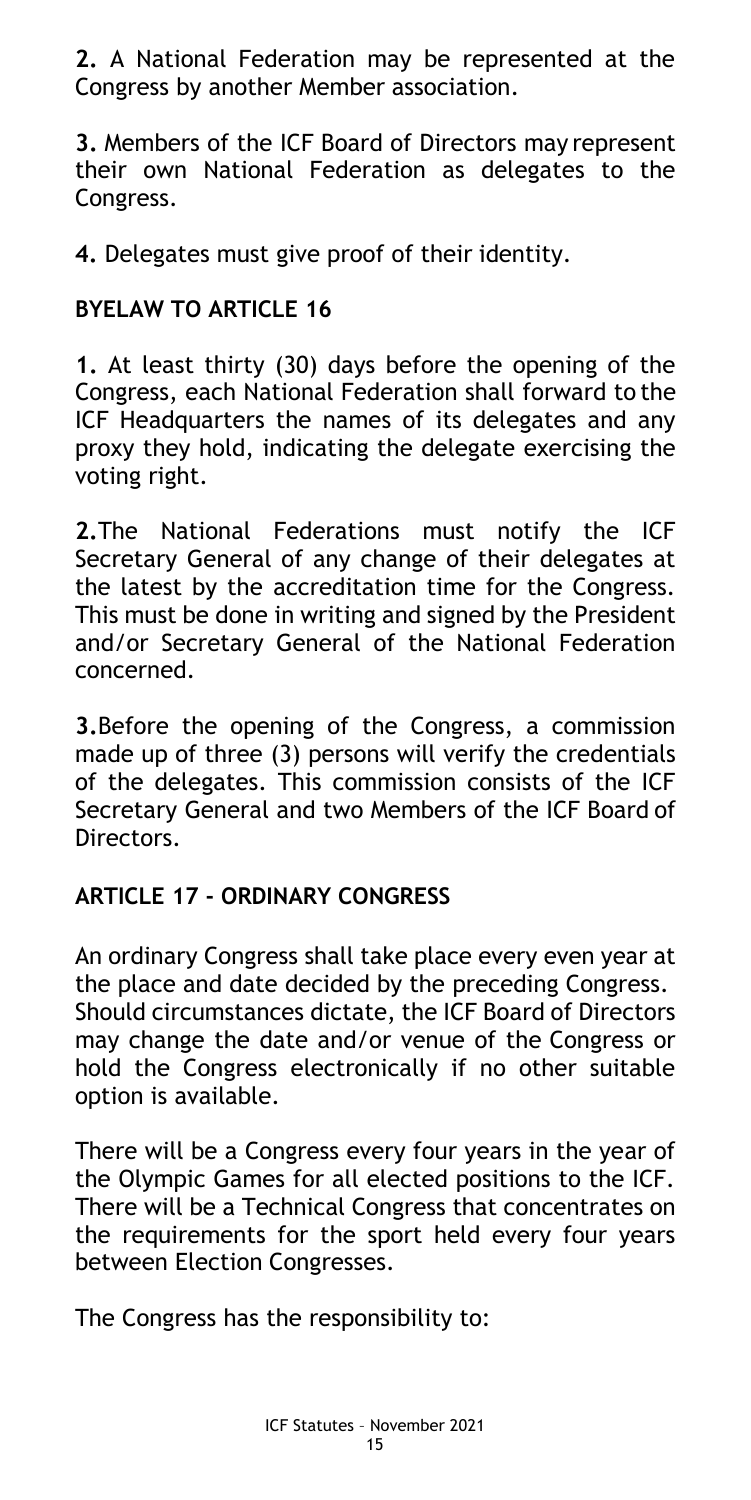- Conduct elections of ICF Board Members with the exception of the Continental Presidents and Continental Members
- Approve changes to the ICF Statutes, Sports Governance Rules (CR) and give direction to ICF Principle Rules (PR) that relate to all disciplines of the sport
- Agree the ICF Strategic Plan as proposed by the ICF Board of Directors
- Approve the indicative budget and financial strategy of the ICF as proposed by the ICF Board of **Directors**
- Consider the proposals submitted by National Federations, ICF Executive Committee and the ICF Board of Directors

# <span id="page-15-0"></span>**ARTICLE 18 - EXTRAORDINARY CONGRESS**

**1.** An Extraordinary Congress may be called when:

a) at least one third of Members submit a request in writing/electronically to the ICF Secretary General giving reasons thereof; or

b) when the ICF Executive Committee considers that circumstances have arisen warranting an Extraordinary Congress.

**2.** The ICF Executive Committee shall fix the place and date of an Extraordinary Congress.

**3.** An Extraordinary Congress shall only deal with such matters, which have caused the meeting to be convened.

# <span id="page-15-1"></span>**ARTICLE 19 – AGENDA FOR ORDINARY CONGRESS**

The agenda for an ordinary meeting of the Congress shall at least include:

- Opening of the session
- Roll-call of delegates and establishing of the quorum
- Appointment of scrutinisers for the period of the Congress
- ICF President's report
- **ICF Secretary General's report**
- ICF Treasurer's report on financial matters and approval
- Auditors' report and approval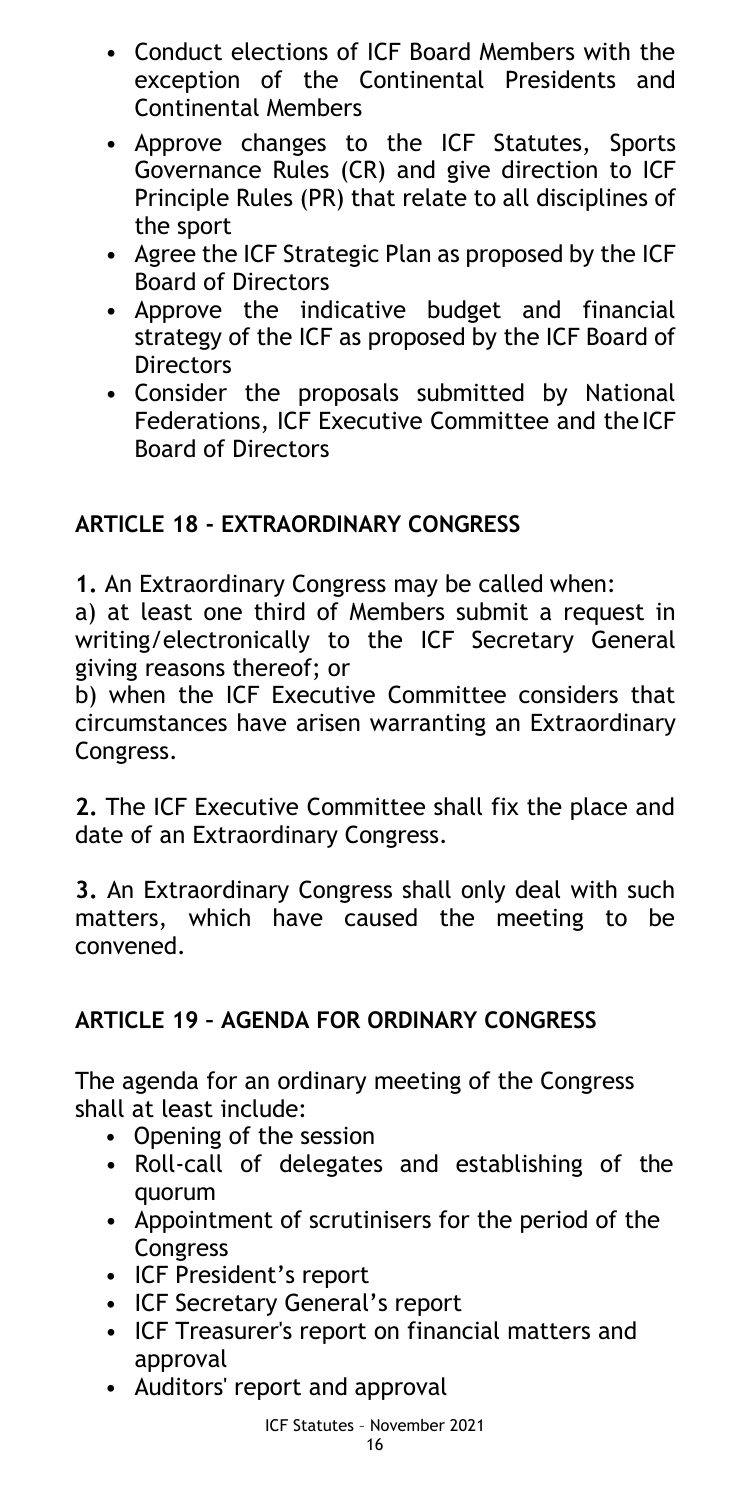- Discussions and resolution on the proposals submitted by National Federations, the ICF Executive Committee and the ICF Board of **Directors**
- Reports on Membership applications
- Election of the ICF President
- Election of the ICF Vice-Presidents
- Election of the ICF Treasurer
- Election of the Chairs of the ICF Standing Committees
- Presentation of Continental Representatives as applicable by their respective Continental Associations or by delegates present at the Congress from a Continent where there is no Continental association recognised by the ICF
- Establishment of the ICF Strategic Plan for the coming years
- Fixing the annual ICF Membership Fee for the next two years
- Establishment of the Budget for the next two years
- General information
- Establishing time and place for the next Congress
- Closing of the Congress

#### **BYELAW TO ARTICLE 19**

**1.**The ICF Executive Committee must approve the items on the agenda of the Congress and their order of discussion.

**2.**The Congress may only discuss items on the agenda.

**3.**In exceptional circumstances, the ICF Executive Committee may request a simple majority approval by Congress to include additional relevant agenda items.

#### <span id="page-16-0"></span>**ARTICLE 20 - SUBMISSION OF PROPOSALS TO THE CONGRESS**

**1.**Each Member of the ICF, the ICF Board of Directors and the ICF Executive Committee has the right to submit proposals to the Congress.

**2.**Proposals originating from National Federations signed by their President and/or Secretary General must be received by the ICF Secretary General not later than 1st March of the year during which the Congress is held.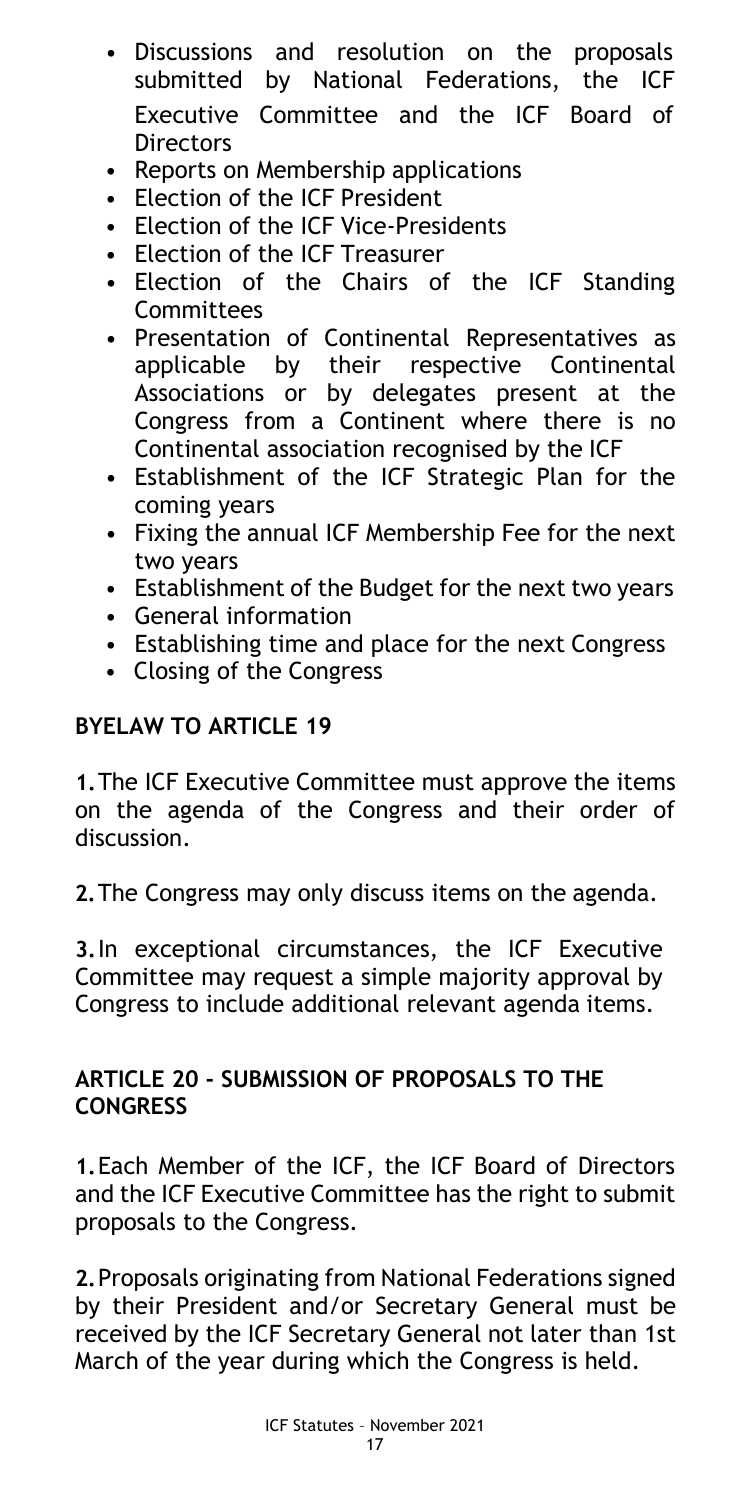**3.** All applications and proposals have to be produced in English and must be sent in written and/or electronic form with the appropriate signatures (i.e. electronic signature).

**4.** Candidates for election to the ICF Board of Directors may be nominated by their National Federation, which should notify the ICF Headquarters three (3) months before the Congress.

This must be done in writing or electronically and signed by the President and/or Secretary General of the National Federation concerned.

**5.** The ICF Board of Directors with the agreement of the National Federation concerned may also make nominations.

**6.** A National Federation may not nominate the same person to more than one position on the ICF Board of Directors.

**7.** Applications for the next Congress (to be hosted in 2 years time) may be submitted by the National Federations to the ICF Headquarters up until three (3) months before the Congress.

#### <span id="page-17-0"></span>**ARTICLE 21 - AMENDMENTS TO THE STATUTES AND COMPETITION RULES**

**1.**The Congress may amend the Statutes every two years.

**2.**The Congress may amend Sport Governance Rules (CR) and Principle Rules (PR) every two years.

**3.**The ICF Board of Directors may amend the Byelaws of the Statutes and the ICF Sports Rules (SR) every two years during the first ICF Board of Directors meeting in the year of the Congress.

**4.**Proposals for changes to the Statutes and Byelaws, Sport Governance Rules (CR), Principle Rules (PR), and ICF Sports Rules (SR) originating from National Federations signed by their President and/or Secretary General must be received by the ICF Secretary General not later than 1<sup>st</sup> March of the year during which the Congress is held.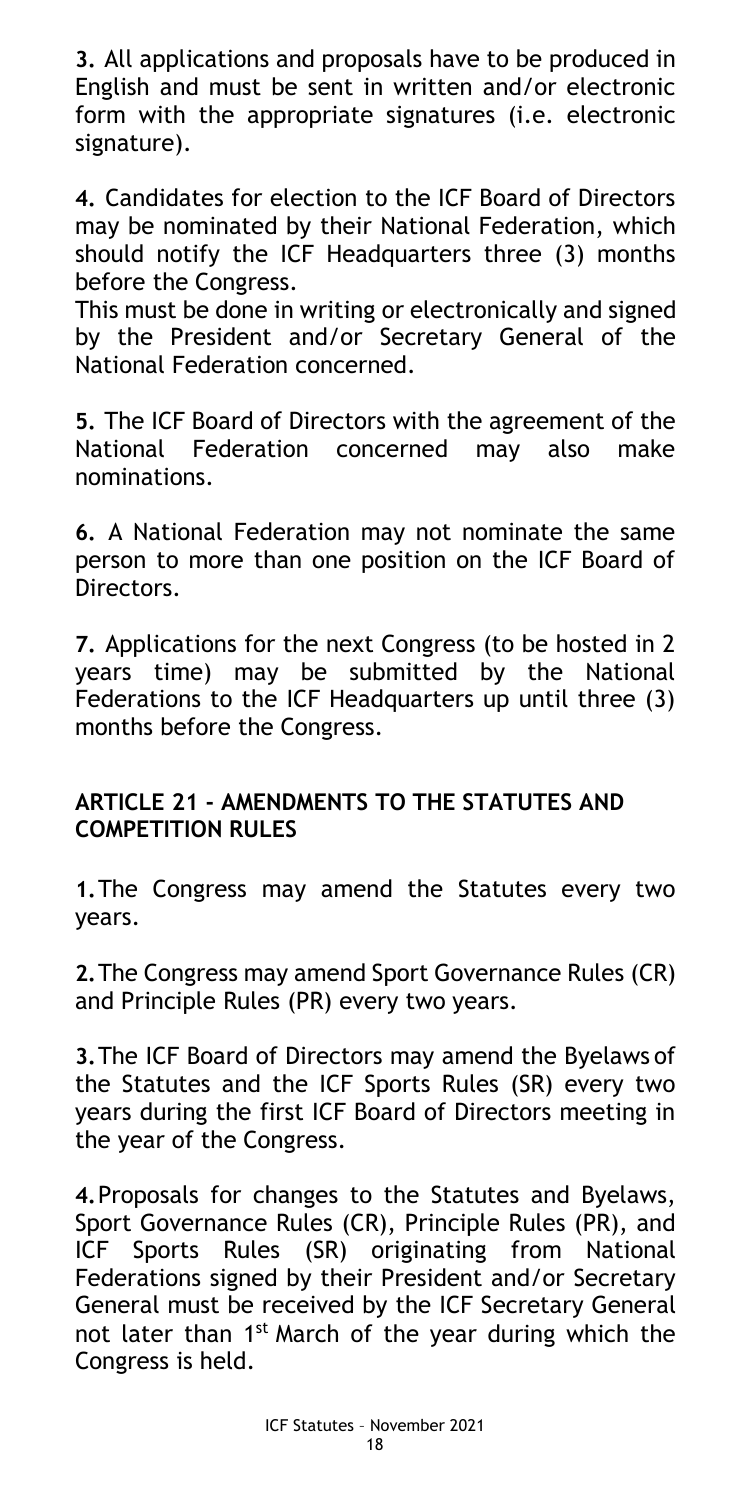**5.** The ICF Board of Directors shall have the power to amend or change a decision of Congress provided that:

- **a.** The ICF President has decided that the circumstances which prevailed at the time the decision was taken by Congress have changed significantly to a material extent; and
- **b.** The decision by the ICF Board of Directors is taken by not less than 80% of the members present.

#### **BYELAW TO ARTICLE 21**

In exceptional circumstances where clearly ICF Sports Rules (SR) need to be amended in order for the sport to function efficiently rules can be decided upon in the first ICF Board of Directors meeting of that year.

#### <span id="page-18-0"></span>**ARTICLE 22 – QUORUM**

The Congress has the power to act if at least one half of the recognised National Federations entitled to vote are represented.

#### <span id="page-18-1"></span>**ARTICLE 23 - VOTING**

**1.** When voting each National Federation will be entitled to have one (1) vote.

**2.** A voting delegate is entitled to carry only one (1) proxy vote. Voting in writing without representation in person is not permitted.

**3.** Members of the ICF Board of Directors are entitled to be present at the Congress and to speak but not to vote unless such Member of the ICF Board of Directors represents his/her National Federation as a delegate with the right to vote.

**4.** Voting for personal elections shall be by secret ballot (electronic or paper form). To have a secret vote for other matters requires a simple majority.

**5.** Voting at the Congress other than in election may also take place by roll call in alphabetical order, except where the Chair is satisfied after a show of hands then such procedure is not necessary.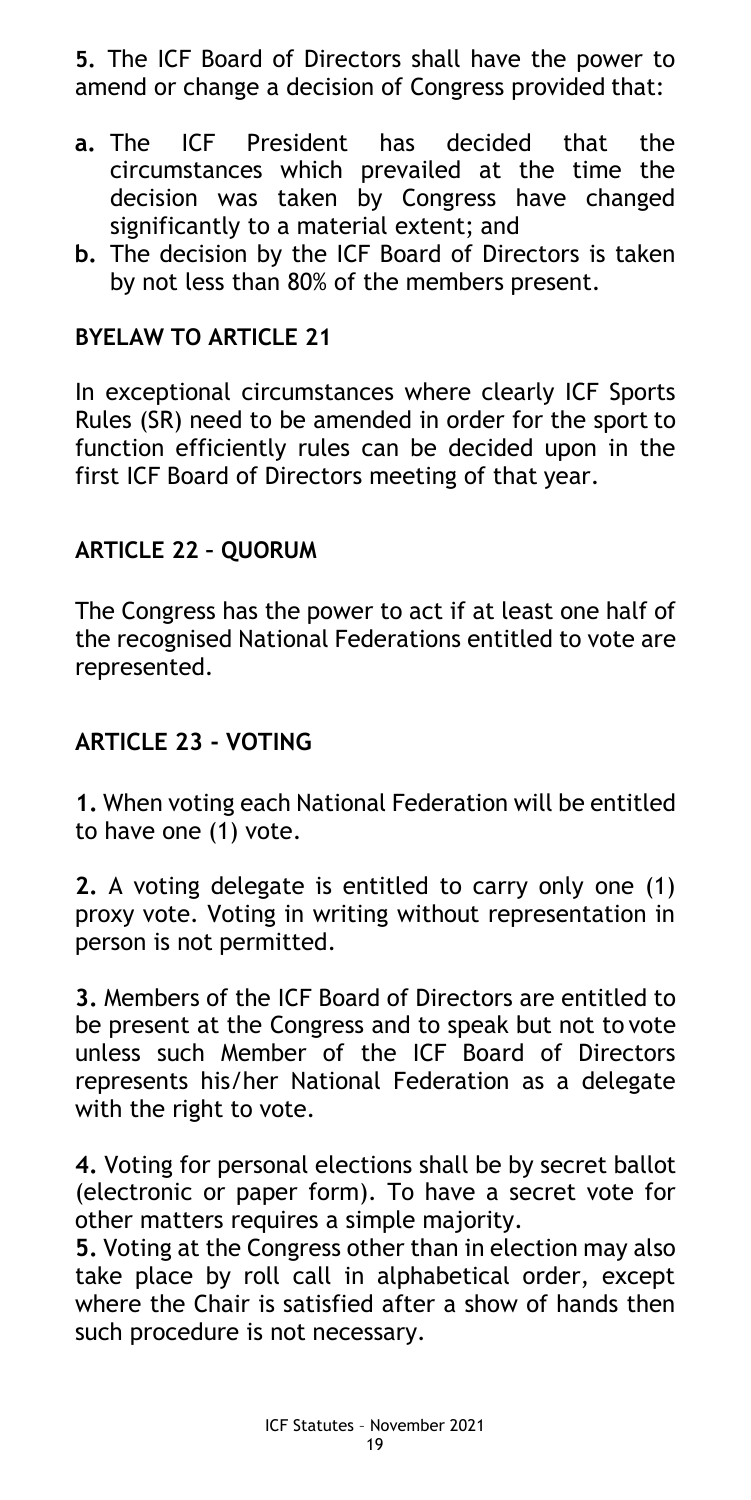## <span id="page-19-0"></span>**ARTICLE 24 - MAJORITIES**

**1.** The Congress shall pass resolutions, unless stated otherwise in these Statutes, by means of voting with simple majority of votes of the Members represented.

**2.** The election of Members to different seats shall take place with absolute majority of votes of the Members represented. If additional ballots are necessary, the candidate obtaining the lowest number of votes in each ballot shall be eliminated until one candidate obtains an absolute majority.

**3.** A decision to alter any of the Statutes can only be taken at a Congress with two thirds (2/3) majority of all National Federations represented at the Congress and entitled to vote.

Alteration of the ICF Byelaws can be agreed by simple majority of the ICF Board of Directors.

**4.** A decision to alter the Sport Governance Rules can be taken at a Congress by absolute majority.

**5.** If there is a tied vote on any matter the Chair shall have a casting vote;

#### **BYELAW TO ARTICLE 24**

The candidate obtaining the lowest number of votes in each ballot shall be eliminated until an absolute majority is achieved for the place or places available. If an absolute majority is not achieved, then the place or places will not be filled.

(For example, if there are three places available and only two candidates achieve an absolute majority, then only two of the places will be filled.)

Two-thirds majority is 2/3 of the total number of National Federations present with the right to vote.

Absolute majority is half the number of National Federations present with the right to vote plus one.

<span id="page-19-1"></span>Simple majority is more votes cast in favour than against.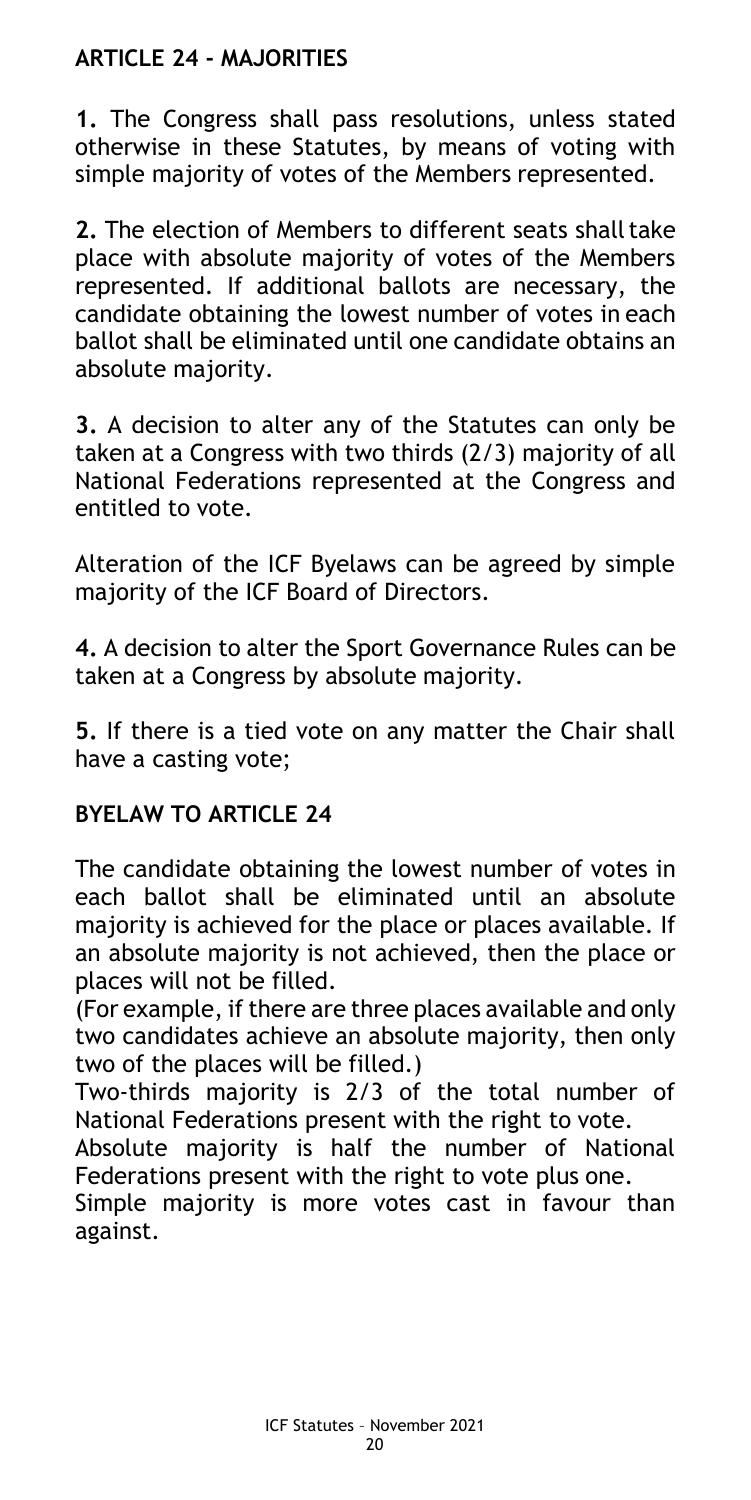# **ARTICLE 25 - DATE OF TAKING EFFECT**

All decisions of the Congress including changes to Statutes and Bye-laws take effect immediately after the Congress, except for:

- The amendment of Sport Governance Rules (CR), Principle Rules (PR) and ICF Sport Rules (SR), which take effect as of  $1<sup>st</sup>$  January of the following year.
- New Members of the ICF, once approved, may participate in the Congress with full voting rights.

#### **ARTICLE 26 – ICF BOARD OF DIRECTORS**

1. The role of the ICF Board of Directors is to deal with all matters of broad ICF policy between ICF Congresses. The Board should be committed to the legal and ethical requirements of good governance. Board members have a general and fiduciary duty to act honestly, in good faith, and in the best interests of the ICF at all times.

2. The ICF Board of Directors is composed of the following persons:

• Elected persons

ICF President

Three ICF Vice Presidents, represented by both genders,

ICF Treasurer,

Up to four (4) Members of the European Continent represented by at least one female,

Up to three (3) Members of the African, American and Asian Continents represented by at least one female, Up to two (2) Members of the Oceanic Continent represented by at least one female, Chairs of the ICF Standing Committees (See Art 32.1).

Appointed Member ICF Secretary General

3.The ICF Board of Directors will actively strive to achieve equitable representation of both genders.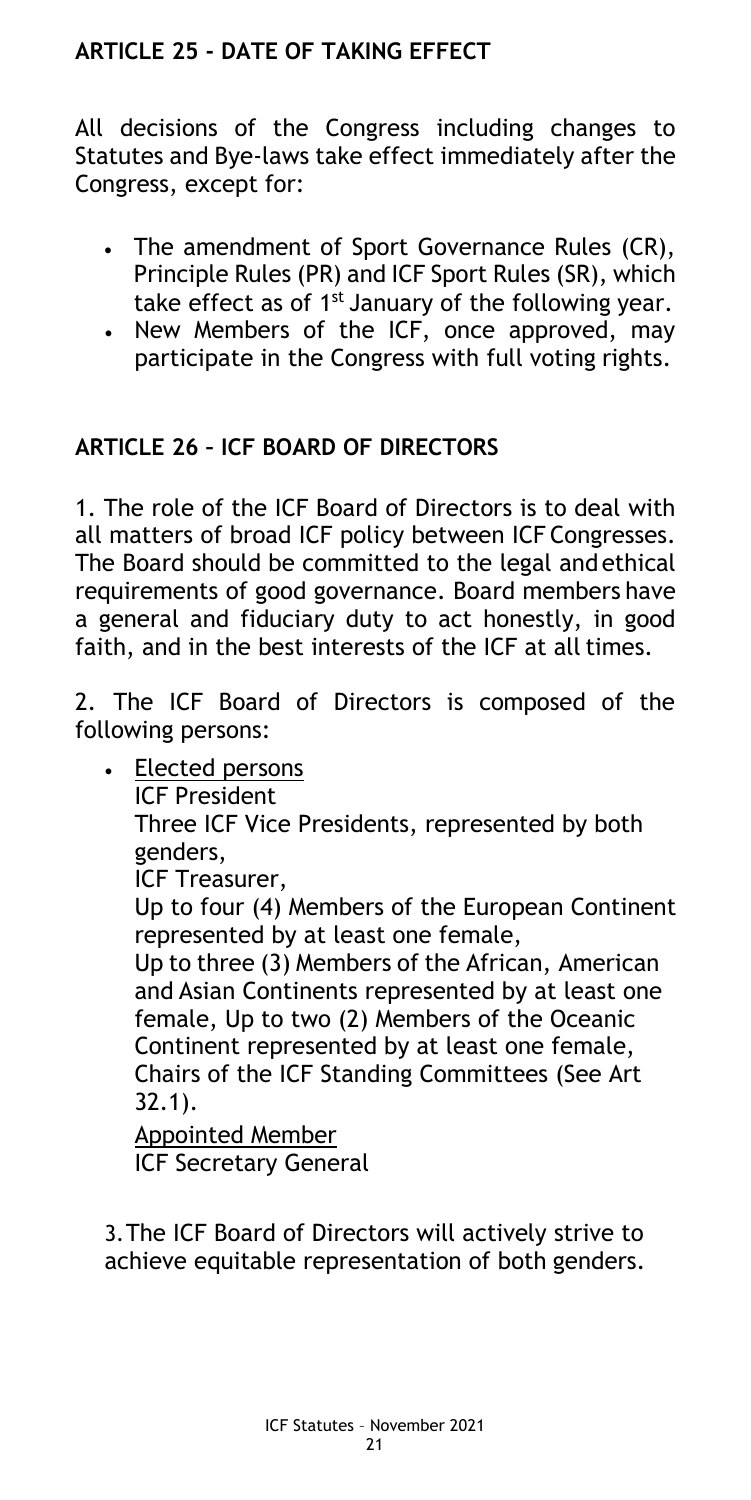# <span id="page-21-0"></span>**BYELAW TO ARTICLE 26**

**1.** The ICF Board of Directors shall meet at least once a year.

**2.** The ICF Board of Directors shall form a quorum if and when, after being duly summoned, at least half of its members are present.

**3.** The National Federations shall bear the travelling expenses of their Members taking part in the sessions of the ICF Board of Directors as at ICF Congresses.

**4.** If necessary, ICF Board of Directors meetings and voting may be held via e-mails and conference calls.

#### <span id="page-21-1"></span>**ARTICLE 27 - ELECTION OF MEMBERS TO THE ICF BOARD OF DIRECTORS**

**1.** The ICF President, Vice Presidents, and the ICF Treasurer shall be elected at the Congress held in the year of the Olympic Games.

**2.** The ICF President shall be elected individually. The ICF Vice-Presidents and the ICF Treasurer will be elected collectively. The Chairs of the ICF Standing Committees will also be elected collectively.

**3.** If a member of the Board of Directors is a successful candidate for another position on the Board then he/she has to resign from a position.

**4.** Assembly of the respective Continental Association shall elect the Continental Members of the ICF Board of Directors for a period of four (4) years. When such Continental Association does not exist, only the delegates of the respective Continent present shall elect the Continental Members to the ICF Board of Directors. The Congress shall elect the Chairs of the ICF Standing Committees for a period of four (4) Years. Except the Chair of the Athlete's Committee who will be elected by their own members.

**5.** The Continental Members of the ICF Board of Directors must come from different countries and at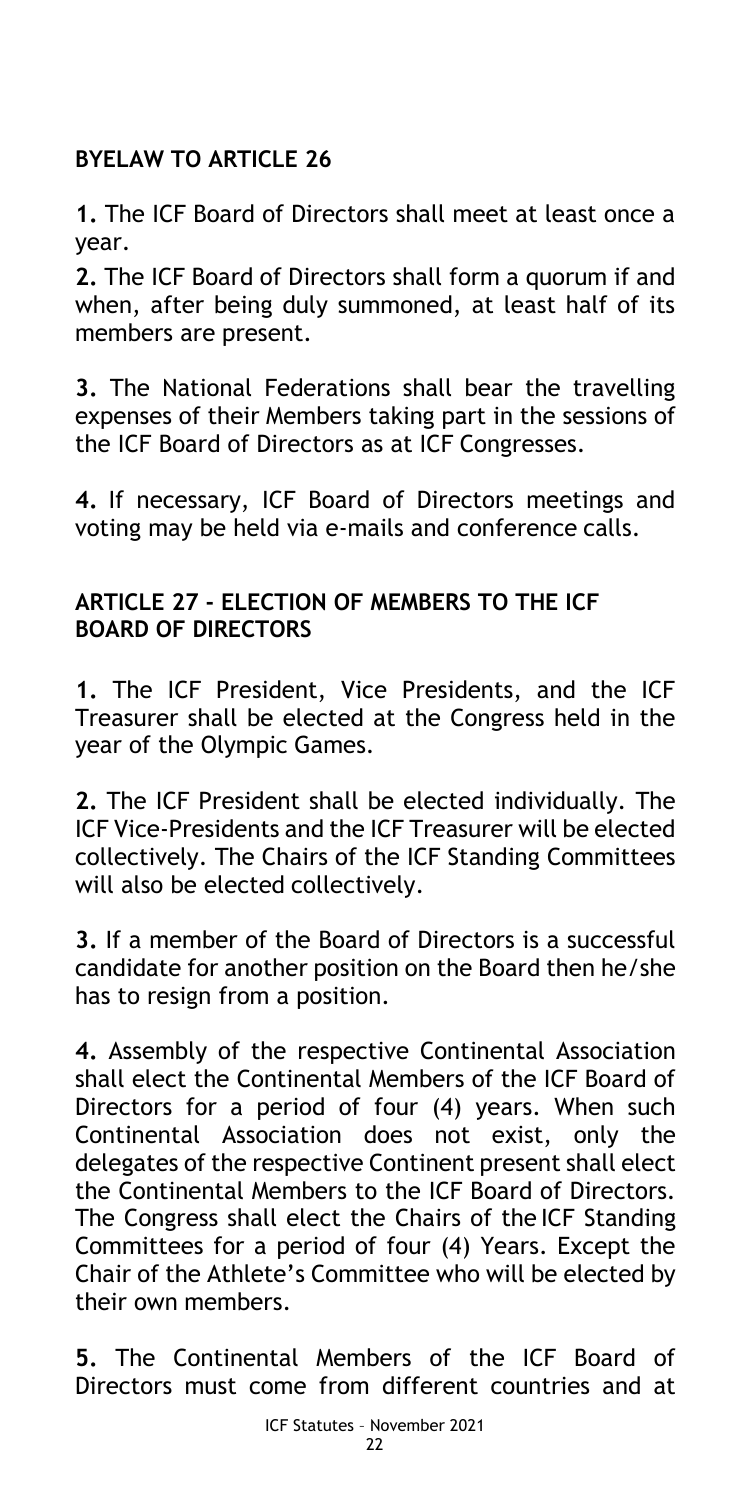least one must be female.

**6.** A Member of the ICF Board of Directors may only hold one function on the ICF Board of Directors; as ICF Executive Committee Member, Continental Representative, or Chair of an ICF Standing Committee.

**7.** A Member of the ICF Board of Directors may not serve as member of an ICF Standing Committee at the same time. Therefore, after the election the member has to resign from the other position.

#### **BYELAW TO ARTICLE 27**

**1.** All elected Members of the ICF Board of Directors are eligible for re-election if duly nominated.

**2.** All members of the ICF Board of Directors can serve a maximum of 3 consecutive terms of office.

**3.** Members of the ICF Board of Directors are not able to discuss or vote on any issue or subject in which they could have pecuniary interests, benefits or advantages or give rise to conflictual interests relating to canoeing and the member's role. Each member must abide by the ICF's Code of Ethics, Code of Conduct and declare all conflicts of interest.

# <span id="page-22-0"></span>**ARTICLE 28 - VACANCIES**

**1.** In the case of death, resignation or suspension (by the ICF Board of Directors after consultation with the National Federation concerned see Article 42) of a Member of the ICF Board of Directors, a substitute can be nominated by the ICF Board of Directors or the appropriate Continental Association until the next ordinary or Extraordinary Congress.

**2.** If and when the ICF President is temporarily prevented from fulfilling the duties of office, the position shall be taken by a nominated ICF Vice President. If no ICF Vice President is available, the ICF Board of Directors shall appoint one of its Members to take the position of the ICF President.

**3.** The ICF Board of Directors shall appoint one of its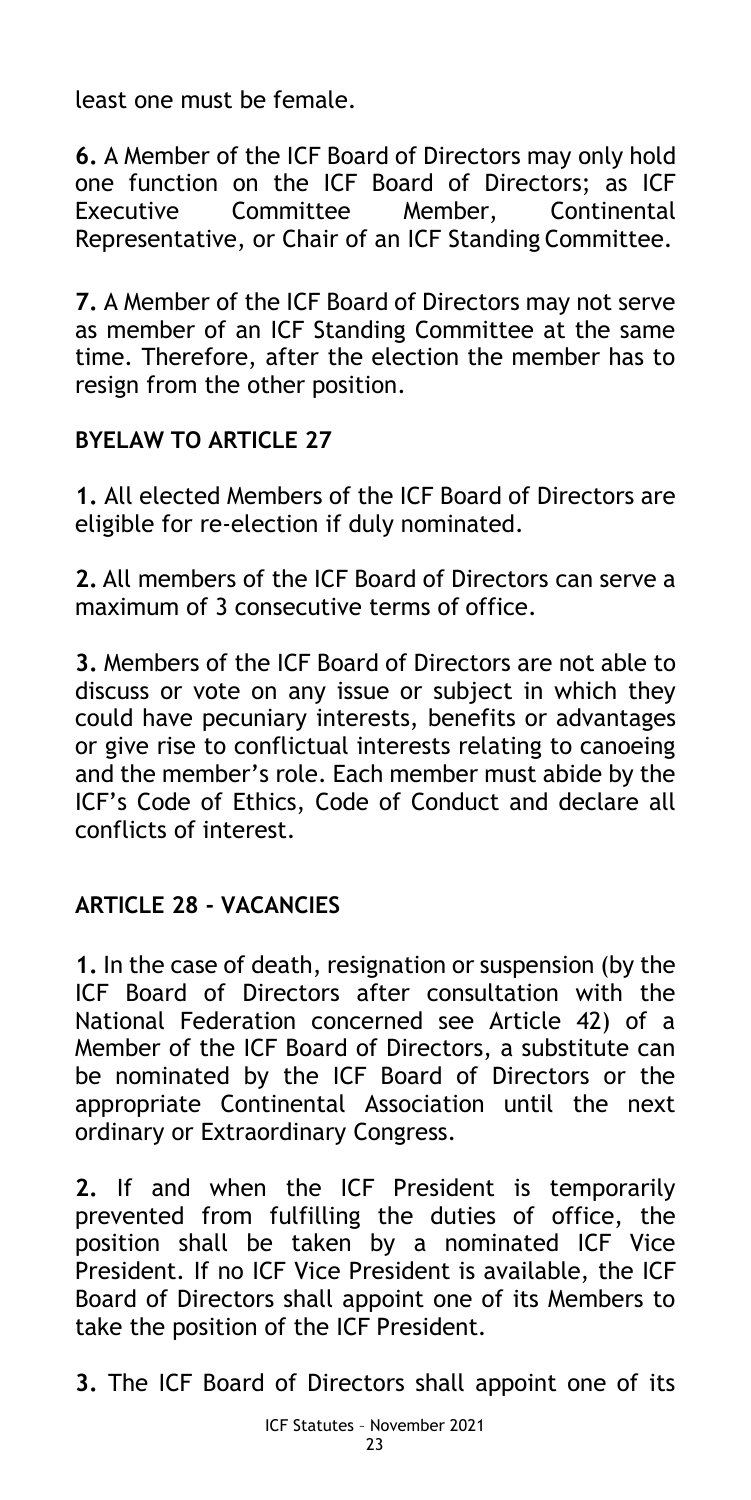Members to take the place of the ICF Treasurer if required.

**4.** The ICF Board of Directors shall appoint a Member of the respective ICF Standing Committee to act as Chair if required.

#### **ARTICLE 29 - DUTIES OF THE ICF BOARD OF DIRECTORS**

The duties and responsibilities of the ICF Board of Directors shall be at least:

- **a)** to be accountable and supportive to the ICF President;
- **b)** To take steps as may be necessary to achieve the objectives laid down in Article 3 of the Statutes;
- **c)** To ensure the implementation of the decisions made by the Congress;
- **d)** Recognise the importance of the ICF Statutes, ICF Rules, ICF Strategic Plan, employment contracts and relevant laws in line with ICF Congress resolutions whilst making decisions in the interest of the sport;
- **e)** Have a thorough understanding of the governance environment of the ICF including its strategic objectives, philosophy and stakeholderrelationships;
- **f)** Maintain a commitment to the principle of Board collective responsibility and to represent the ICF ina positive, professional and appropriate manner including the commitment to accepting Board decisions;
- **g)** To appoint the Members of the ICF Standing Committees following the recommendations of the Chair of each ICF Standing Committee concerned; to appoint Chairs of ICF Standing Committees who are not members of the ICF Board of Directors;
- **h)** To clarify and to adopt where necessary rules and regulations coming from ICF Standing Committees;
- **i)** To examine the proposals received from National Federations for submission to the Congress and to take a position on those issues;
- **j)** To discuss and propose the budget of the ICF for submission to the Congress;
- **k)** To examine the financial situation of the ICF and to submit a proposal for the annual Membership Fee to the Congress;
- **l)** Select host cities for ICF events based on objective criteria and analysis provided in reports from the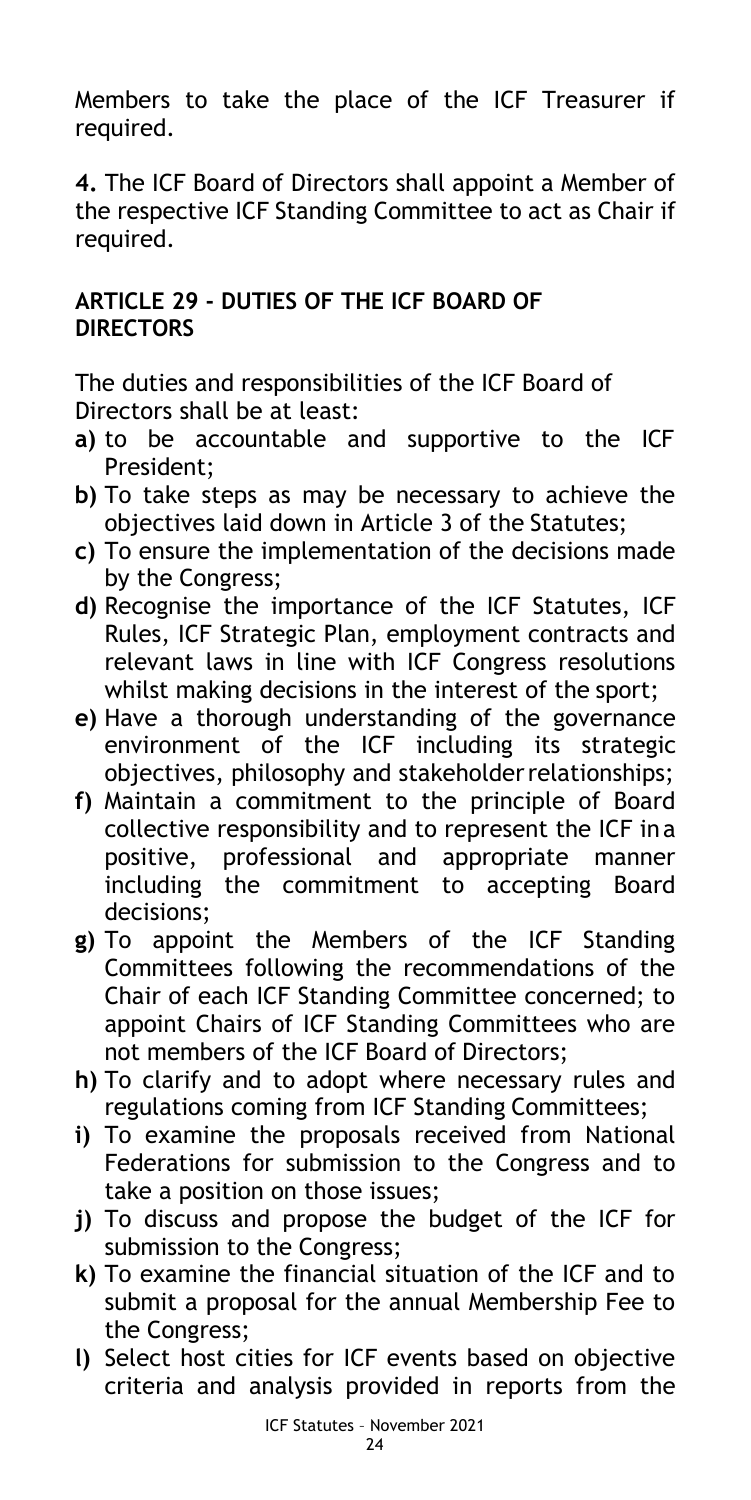Technical Committees and the ICF Headquarters;

- **m)**Agree and submit the ICF Strategic Plan to the Congress;
- **n)** To appoint commissions or working groups as necessary.
- **o)** Advise the Board of any potential conflicts of interest, which would compromise that Board Directors ability to contribute to any issue before the Board in accordance with the conflicts of interest policy and the ICF Code of Ethics.
- **p)** Observe the confidentiality of non-public information acquired in the role as Board Directors.
- **q)** To appoint or dismiss the ICF Secretary General if deemed necessary following an appropriate review
- **r)** Be part of the jury or competition commissions when required at ICF Events
- **s)** Sign and abide by the ICF Code of Ethics and Code of Conduct.

#### **BYELAW TO ARTICLE 29**

Any ICF Board of Directors member who fails to carry out the reasonable requests of the ICF Executive Committee may be suspended from the ICF Board of Directors at their next meeting by not less than 80% of the ICF Board of Directors members present.

# <span id="page-24-0"></span>**ARTICLE 30 - ICF EXECUTIVE COMMITTEE**

An Executive Committee consisting of the following persons shall manage the ICF:

- **The President**
- Three Vice-Presidents representing both genders
- **The Treasurer**
- Five Continental Presidents
- Canoe Sprint Chair
- Canoe Slalom Chair
- Chair of Paracanoe
- Athletes Chair
- The non-voting Secretary General

#### <span id="page-24-1"></span>**ARTICLE 31 - DUTIES OF THE ICF EXECUTIVE COMMITTEE**

ICF Statutes – November 2021 The role of the ICF Executive Committee is to support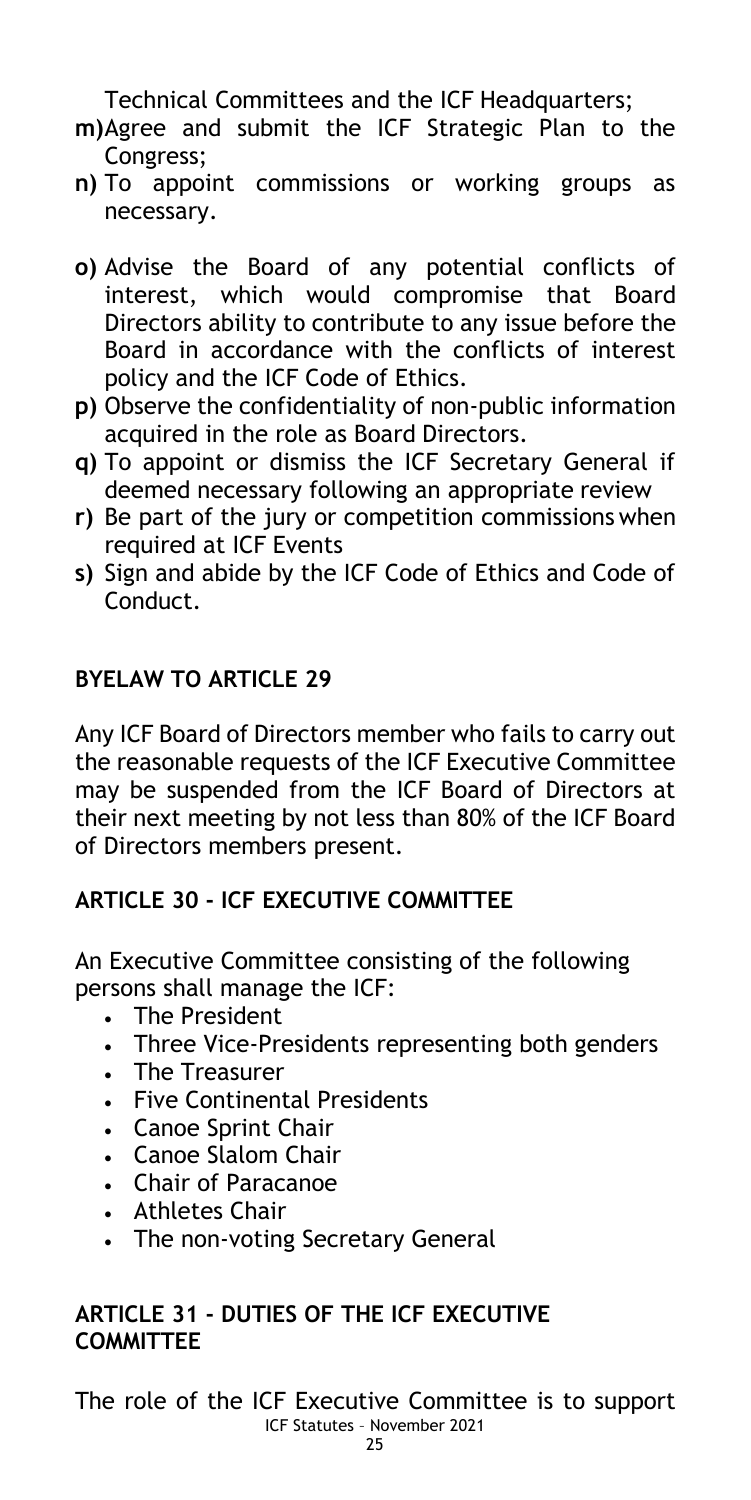the work of the ICF President, facilitated through the ICF Secretary General and to manage the work of the ICF between meetings of the ICF Board of Directors; with particular reference to the organisation's objectives as laid down in article 3 of the ICF Statutes and in line with the Strategic Plan agreed by the ICF Congress.

In addition to the responsibilities of being a Member of the ICF Board of Directors the key duties of an Executive Committee member are at least:

- **a)** To ensure the implementation of the decisions made by the Congress and the ICF Board of Directors
- **b)** To take such steps as may be necessary to achieve the objectives laid down in Article 3 to the Statutes;
- **c)** To ensure the maintenance of proper governance standards and strive for gender equality in the organisation of the ICF Competitions, Olympic and multi-sports Games, canoeing events and all other events and competitions conducted under the authority of the ICF;
- **d)** To ensure the observation of the Statutes, Competition Rules and Regulations of the ICF and whenever necessary to interpret these Statutes, Competition Rules and Regulations;
- **e)** To ensure the representation of the ICF at all major ICF events by its President or by one of itsMembers;
- **f)** To be responsible for the administrative and financial directives of the ICF. To this end, the ICF Executive Committee will work with the administrative offices with remunerated personnel to achieve the strategic plan outlined by the ICF Congress;
- **g)** To take any decisions appropriate to the circumstances in the interest of the sport of canoeing;
- **h)** To examine the proposals received for submission to the Congress and to express the ICF Executive Committee's view on these to the ICF Board of Directors;
- **i)** To give directives to the work of the ICF Standing Committees;
- **j)** To keep Member National Federations informed as to the position of the ICF and its activities;

The role of the Continental Presidents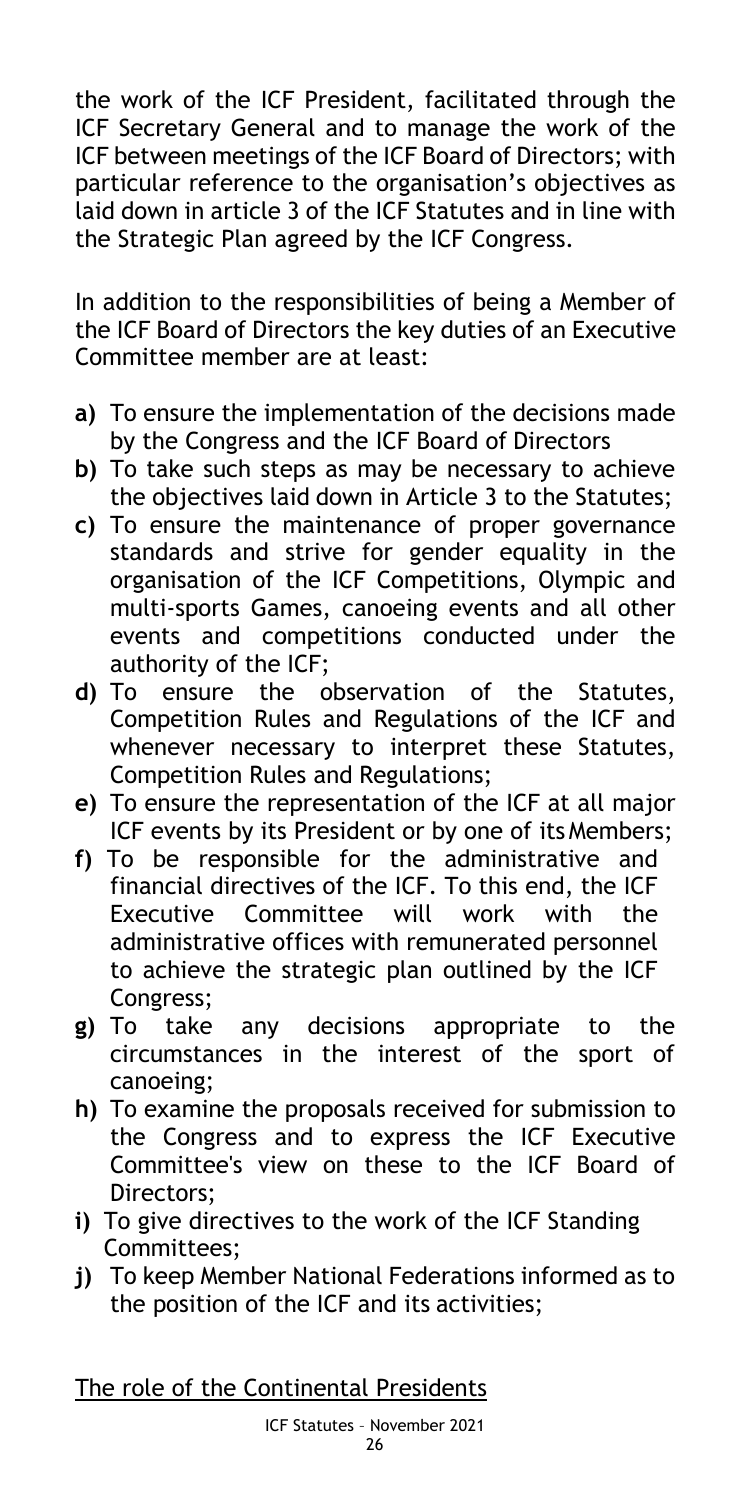The role of the ICF Continental Presidents is

- To represent the interests and views of the continent within the ICF Executive Committee discussions and decisions that are made.
- To represent the ICF within their Continents as part of the ICF Executive Committee.

# The Role of the Olympic Disciplines Technical Chairs

The ICF Canoe Sprint, Canoe Slalom and Paracanoe Chairs will hold a place on the ICF Executive Committee to ensure that discussions in respect of the Olympic and Paralympic disciplines are well informed and that liaison with future Games organisers and the IOC/IPC is maintained and are prioritised.

In addition to their responsibilities as a technical Chair to the Executive Committee their duties will be at least:

- To co-ordinate and oversee the technical work of the Olympic and Paralympic Disciplines;
- To chair the Olympic and Paralympic Disciplines Technical Committees;
- Work closely and advise the ICF Headquarters technical work for Olympic and Paralympic Disciplines;
- To be responsible for operations of International Technical Officials at events;
- To give advice, opinions and direction to the ICF Executive Committee and to the Board of Directors in co-operation with the ICF Headquarters staff.

# **BYELAW TO ARTICLE 31**

**1.** The ICF Executive Committee shall meet at least three times annually.

**2.** When the ICF President deems it necessary, urgent matters can be dealt by voting electronically or by telephone.

**3.** The ICF Executive Committee can be convened to act as the Finance Committee if determined by the ICF President.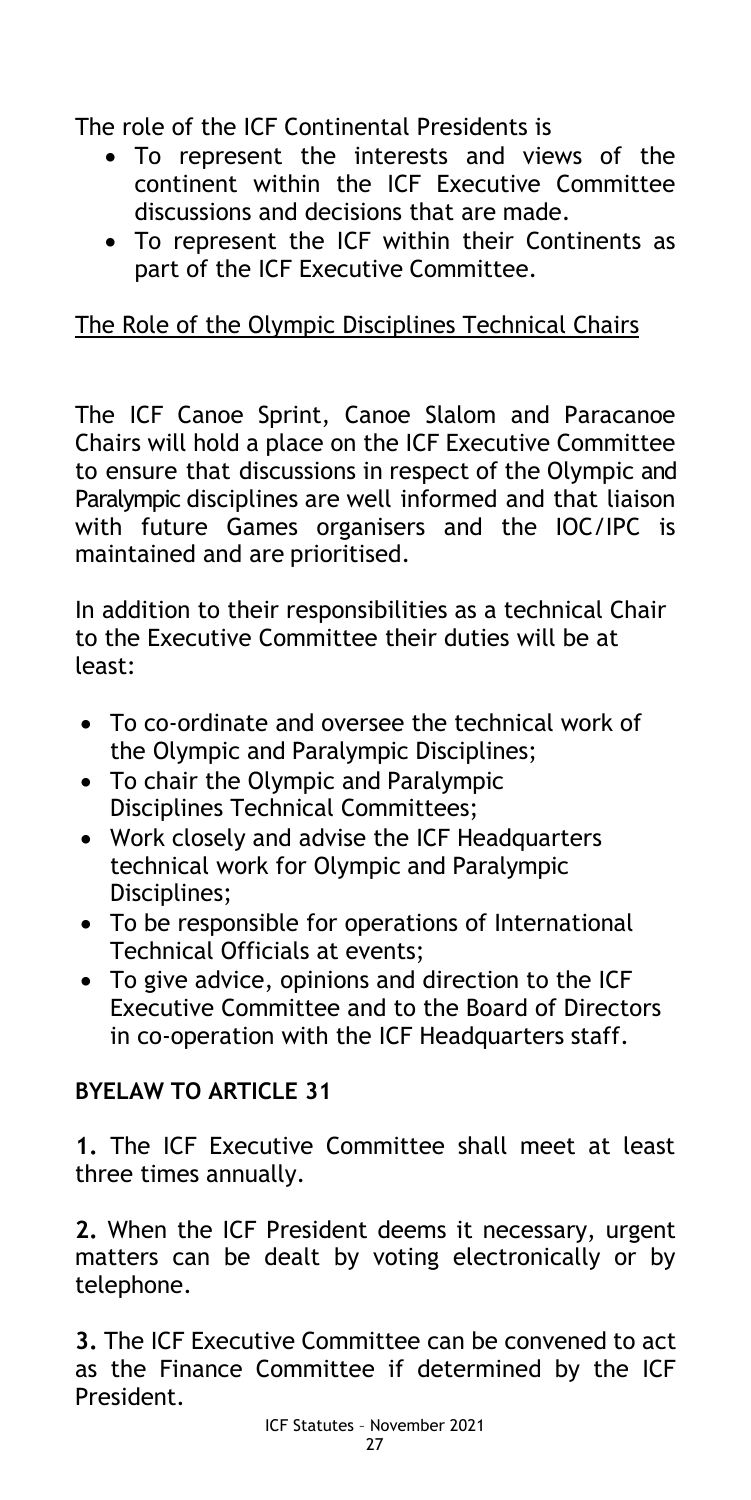**4.** The ICF Executive Committee shall invite the Chair of the ICF Standing Committees to the discussion of issues that fall within the competence of their particular Committee.

**5.** The ICF Executive Committee is responsible for reaching objectives, particularly those which are not directly executed by an ICF Standing Committee, and principally those which are coordinated by the IOC.

**6.** The ICF Executive Committee shall form a quorum if and when, after being duly summoned, at last half of its members are present.

**7.** The National Federations shall bear the travelling expenses of the ICF Executive Committee.

#### **ARTICLE 32 – ICF STANDING COMMITTEES**

**1.** All ICF Standing Committees are consultative organs of the ICF Board of Directors and of the ICF Executive Committee and are responsible for carrying out their policies. The ICF Standing Committees (except the Athletes' Committee) are composed of up to four (4) Members, of which at least one (1) member should be of the other gender, nominated by the National Federations prior to the deadline as set by the ICF Executive Committee and appointed by the ICF Board of Directors for a period of four (4) years, which may be renewed.

The ICF Board of Directors appoints these members for the same four-year periods as the Chair of that committee.

Regarding the ICF Standing committees for sport disciplines, the Congress will only elect a Chair if the participation at World Championships in the previous 4 years contains an average of 20 participating National Federations from at least 3 continents.

If there are fewer participating National Federations or Continents, then the Chair will be appointed by the ICF Board of Directors and he/she will not be a member of the ICF Board of Directors.

**2.** The Athletes Committee consists of 8 members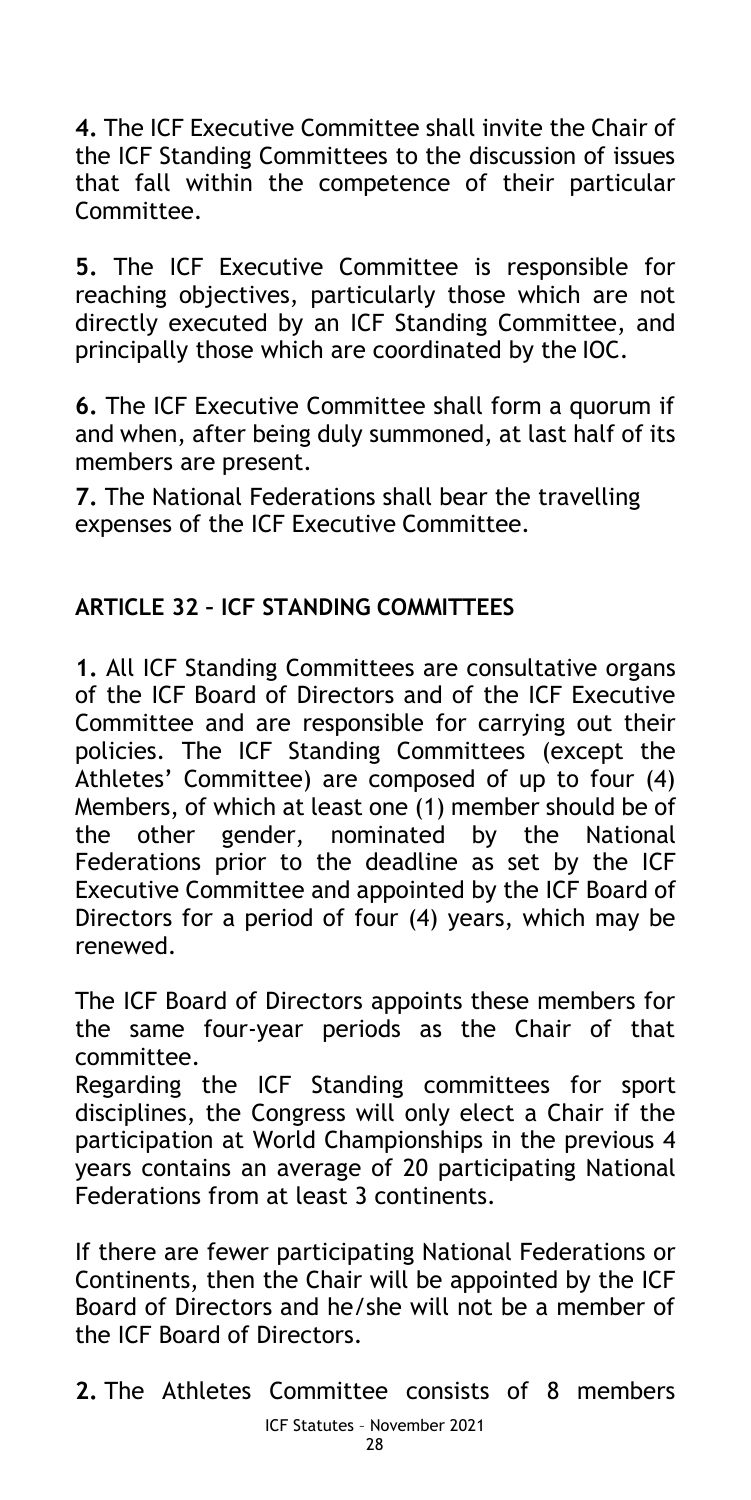including a Chair. The Committee is elected as follows:

- 2 representatives of the Canoe Sprint discipline (1 man and 1 woman); 2 representatives of the Canoe Slalom discipline (1 man and 1 woman) and 2 representatives of Paracanoe (1 man and 1 woman) elected by athletes the year after the Summer Olympic and Paralympic Games.
- 2 representatives of the non-Olympic disciplines will be elected or appointed by the ICF Board of Directors based on the recommendations of the ICF Athletes Committee.
- The election process and the counting of the votes will be monitored by an independent individual
- The Athletes Committee Chair is elected from amongst its elected members.
- National Federations will be informed about the election rules 3 months prior to the World Championships. The candidates will be presented to the ICF at least 30 days prior to the competition where the elections will occur
- Members of the Athletes Committee automatically become part of the ICF Standing Committee in their respective disciplines, with a maximum of one (1) member per discipline.

**3.** In the case of forming a new ICF StandingCommittee at the Congress, the ICF Board of Directors appoints the Chair and the members for the first 4 years.

New disciplines introduced need to be established for 4 years before they may have representation on the ICF Board of Directors, but they may be represented by the Competition Commission.

# **BYELAW TO ARTICLE 32**

**1.** A Chair who is not a member of the ICF Board of Directors will be appointed by the ICF Board of Directors from nominations received from the National Federations.

**1.1** Members are appointed by the ICF Board of Directors from nominations by National Federations sent to the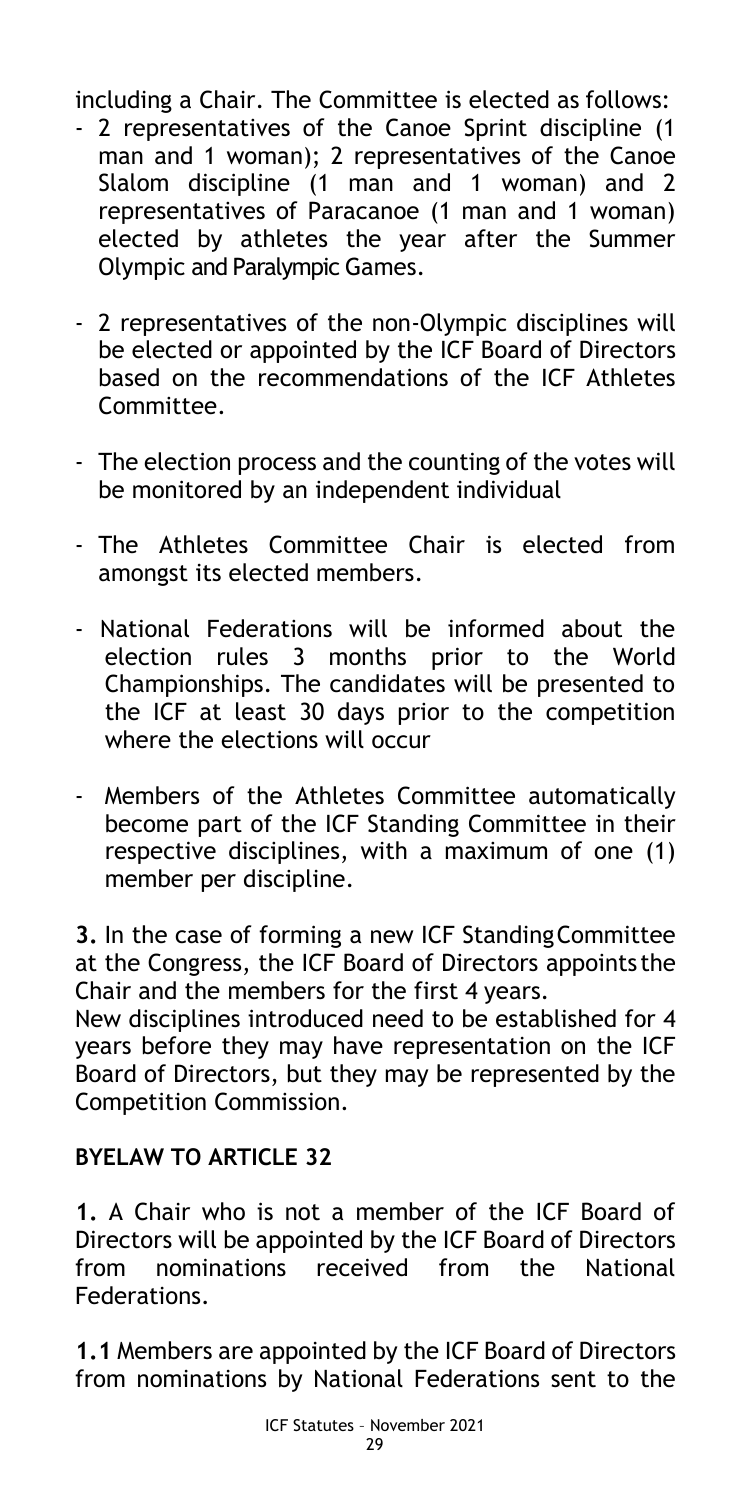ICF Secretary General.

**2.** For the sake of fulfilling their working plan the ICF Standing Committees shall hold at least one session a year.

**3.** The ICF Board of Directors may co-opt members to the ICF Standing Committees for periods up to two years renewable by the ICF Board of Directors.

**4.** The ICF Board of Directors may appoint advisors to the ICF Standing Committees for up to two years renewable by the ICF Board of Directors.

**5.** The Members of the ICF Executive Committee and Athlete's Committee may attend the meetings of all ICF Standing Committees.

**6.** At all meetings minutes must be kept and a list of attendance signed.

**7.** The sessions of all ICF Standing Committees are closed.

**8.** The participation in the meetings is compulsory for the Members. Members absent for justified reasons must advise of their absence prior to the meeting.

**9.** The ICF Board of Directors has the power to suspend those Members of ICF Standing Committees who have been absent for two consecutive meetings without a written justification.

**10.** In case of necessity, the ICF Executive Committee has the right to replace Members of the ICF Standing Committees being unable to satisfy the working requirements of the ICF Board of Directors or having discontinued to serve the ICF in the ICF Standing Committees. The new Members serve until the next appointment of the ICF Standing Committee.

**11.** The National Federations shall bear the travelling expenses of their Members taking part in the sessions of the ICF Standing Committees. The ICF will pay the travelling expenses for the members of the Athletes' Committee for their annual meeting.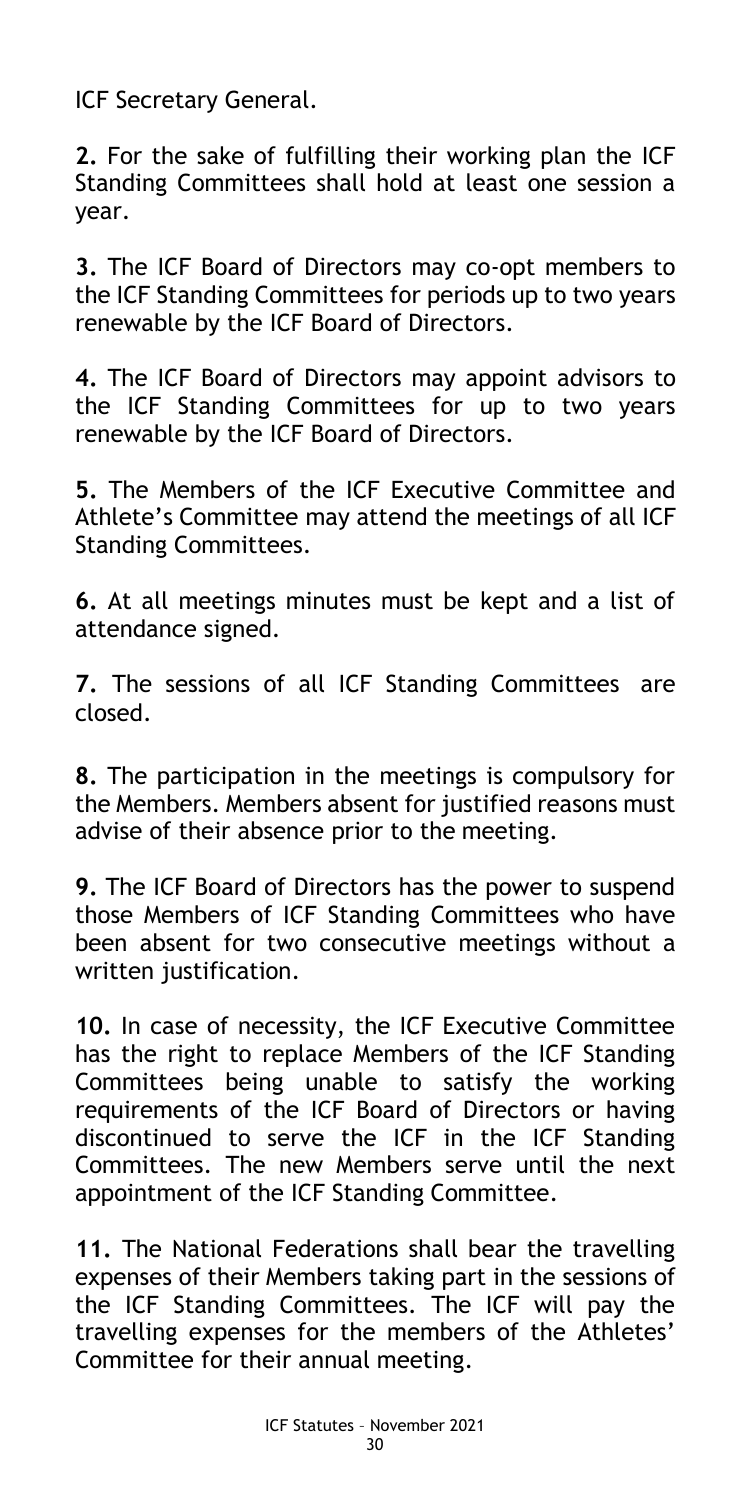**12.** The following ICF Standing Committees shall deal with, but are not limited to specific activities of the ICF:

Canoe Sprint Canoe Slalom Wildwater Canoeing Canoe Marathon Canoe Polo Dragon Boat Medical & Anti-Doping Athletes Canoe Freestyle Canoe Ocean Racing Paracanoe Stand Up Paddling (No Board representative)

#### <span id="page-30-0"></span>**ARTICLE 33 - DUTIES OF THE ICF STANDING COMMITTEES**

The Byelaws of the ICF Statutes shall define the duties, authority and field of activity of each ICF Standing Committee.

#### **BYELAW TO ARTICLE 33**

**1.** Each ICF Standing Committee is obliged to draw up and submit the following documents to the ICF Executive Committee for submission to the ICF Board of Directors;

- **a)** The draft of its working plan and budget for four (4) years;
- **b)** An annual report on its activity, withaccounts, and any other reports required;

**2.** All these documents shall be sent to the ICF Headquarters.

- **3.** The duties of the ICF Standing Committee of the competitive disciplines are:
- **a)** To prepare the ICF Competition Rules of their discipline in a ready-to-print form;
- **b)** To issue regulations for the enforcement of the ICF Competition Rules and submit proposals for their changes, including the setting of standards for the organisation of international competitions, for boats, courses etc.;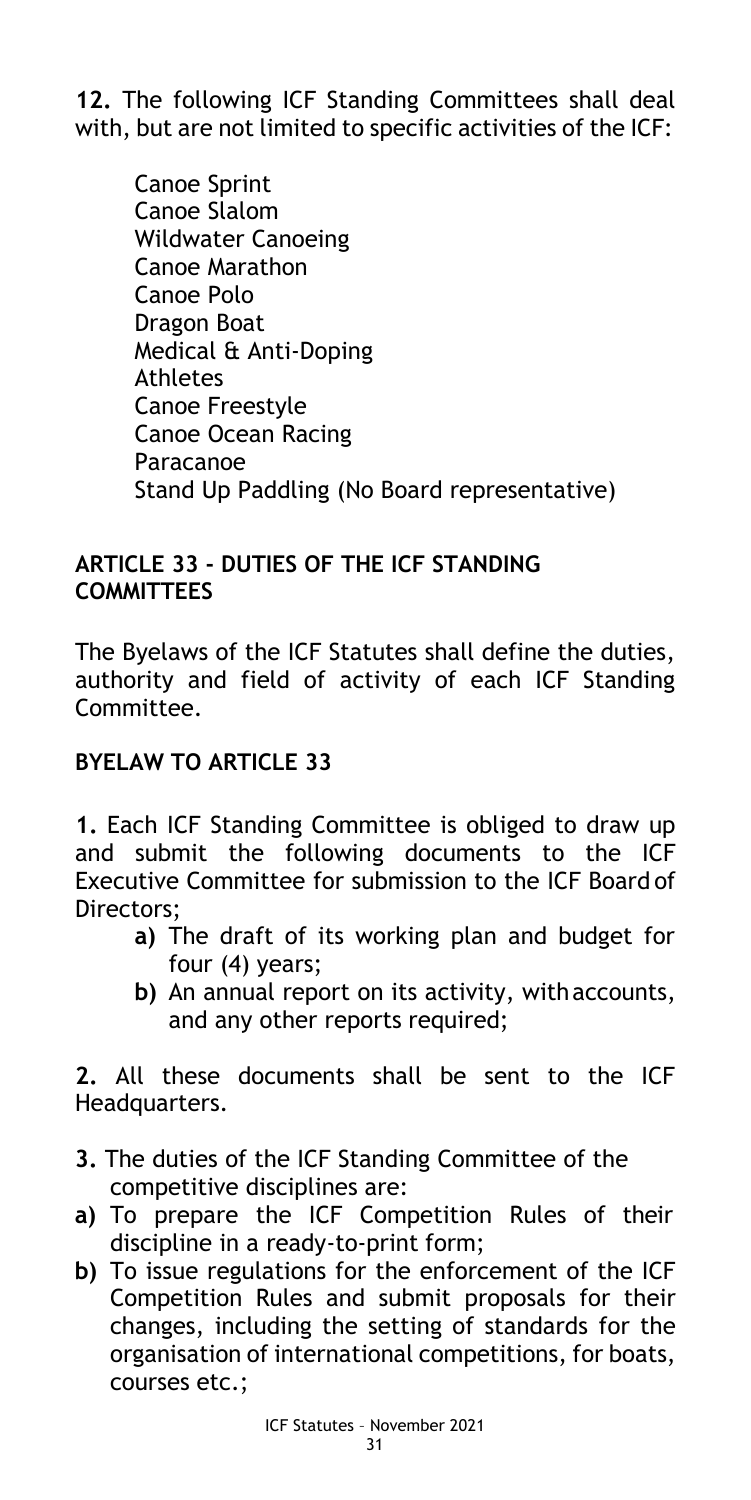- **c)** To express an opinion on the applications for World Championships submitted by National Federations;
- **d)** To express an opinion on the motions submitted by National Federations concerning their Competition Rules;
- **e)** To help the preparations, and organisation of World Championships (and of Olympic Games in the case of Olympic disciplines);
- **f)** To make proposals to the ICF Board of Directors as to the programme for World Championships (and for Olympic Games in the case of Olympic disciplines);
- **g)** To approve competition courses;
- **h)** To establish an International Competition Calendar for each year;
- **i)** To submit proposals for the officials of World Championships (and of Olympic Games in the case of Olympic disciplines);
- **j)** To propose and help the organisation of international coaches' and officials' seminars and courses;
- **k)** To organise and conduct examinations for International Technical Officials candidates in their disciplines;
- **l)** To submit proposals for the development of their discipline;
- **m)** The Chairs of all competitive disciplines and Athlete Committee (including the Chairs who are not the ICF Board of Directors members) constitute the Competition Commission, which is chaired by an ICF Executive Committee member. The purpose of the Competition Commission is coordination of competition matters (calendar, officials, bidding process, education, examinations, safety, organisation guidelines…).

**4.** The duties of the Medical & Anti-Doping Committee are:

- **a)** To advise the ICF, its affiliated National Federations and the ICF Standing Committee on medical and Anti-Doping matters;
- **b)** To monitor the medical services at World Championships;
- **c)** To investigate and promote the prevention of sports injuries:
- **d)** To study, monitor and publicise biological aspects of training;
- **e)** To assist in the basic medical and Anti-Doping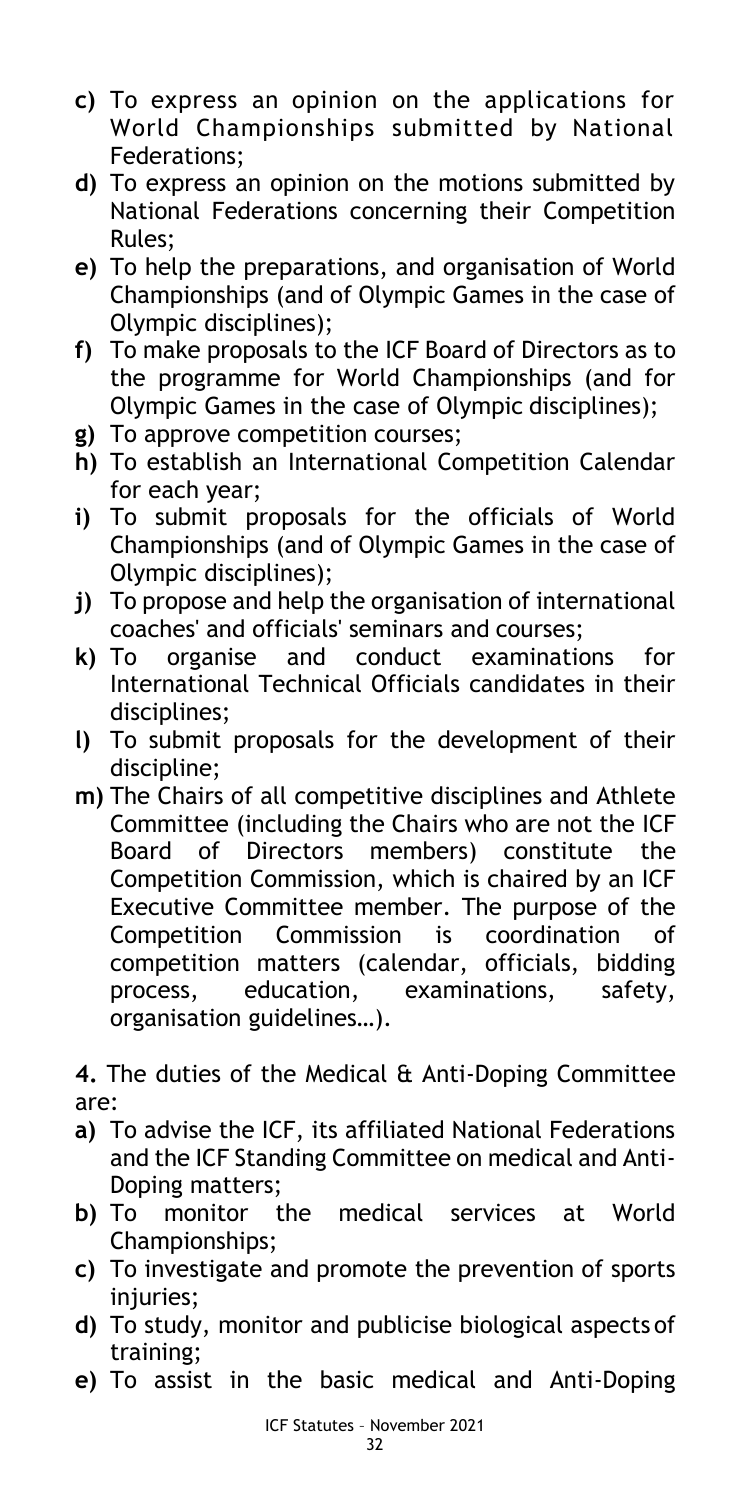education of coaches;

- **f)** To formulate and publish guidelines for medical services;
- **g)** To plan and process educational Anti-Doping measures for athletes and National Federations;
- **h)** To give medical advice to the ICF Executive Committee and monitor the Doping-control panel in Anti-Doping matters;
- **i)** To establish Doping-control research programmes and participate in medical working groups on an international level (IOC etc.);
- **j)** To nominate the ICF Medical officers for international competitions, World Cups and World Championships (ICF Competitions) and Olympic Games;
- **k)** To establish Anti-Doping test procedures;
- **l)** To conduct scientific measures and seminars.
- **5.** The duties of the Athletes' Committee are:
- **a)** To represent the athletes in the decision making bodies of ICF;
- **b)** To act as a mediator between active athletes and the ICF Organisms;
- **c)** To represent the athletes in the meetings of the discipline related ICF Standing Committees and in the ICF Medical & Anti-Doping Committee;
- **d)** To form the official opinion of the athletes concerning actual issues and to pass resolutions of the athletes;
- **e)** To work for the athletes' representation in the National Federations;
- **f)** To represent the athletes during the ICF Competitions of the discipline as a spokesman/spokeswoman.

All proposals by the Athletes' Committee are ratified by the ICF Board of Directors.

**6.** The additional duties of the Paracanoe Committee are:

- **a)** To encourage the practice of disabled athletes in Canoeing and support the efforts and development of National Federations involved in Paracanoe,
- **b)** Oversee the rules and organisation of Paracanoe events and classification of athletes.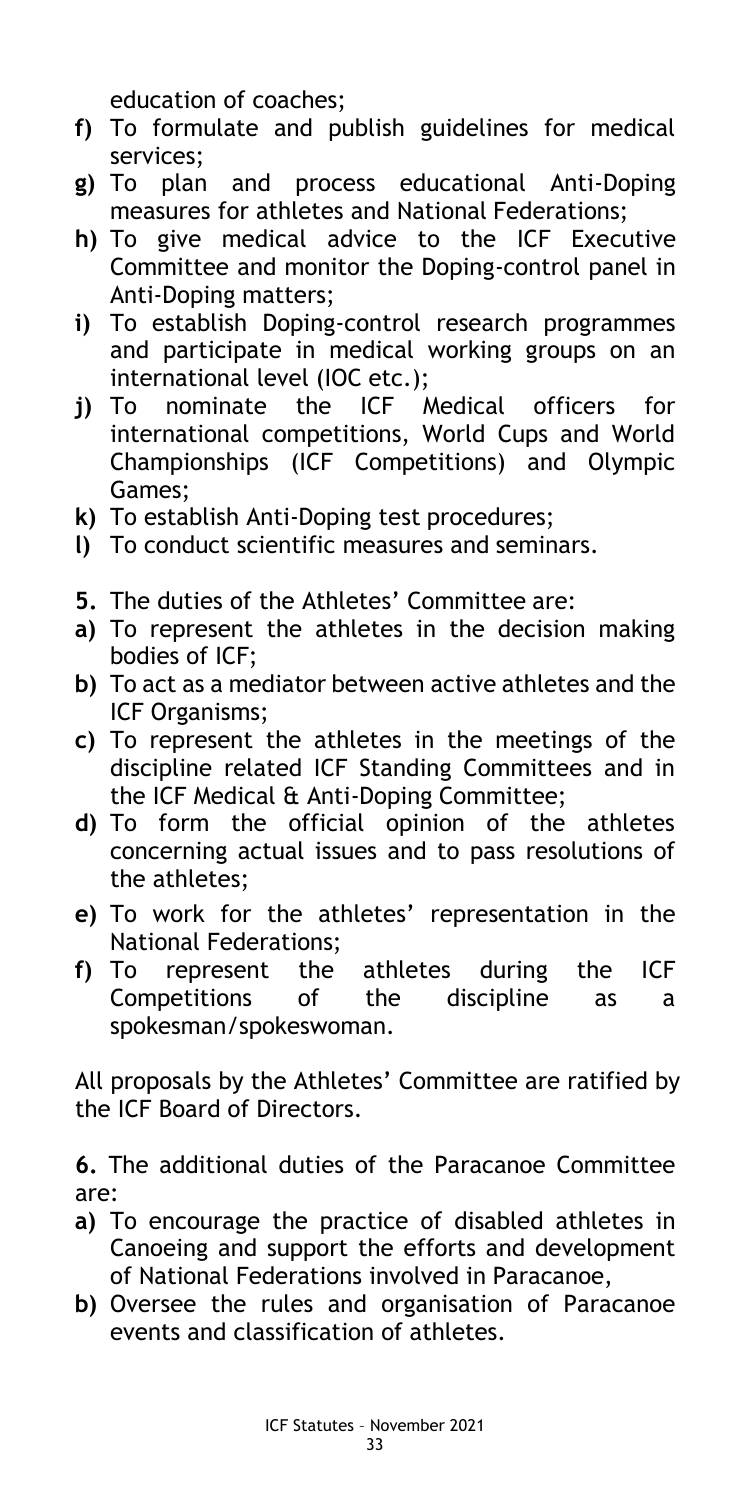# **ARTICLE 34 - OFFICERS OF THE ICF**

The Officers of the ICF shall be:

- a) The ICF President
- b) The ICF Vice Presidents
- c) The ICF Secretary General
- d) The ICF Treasurer
- e) Chairs of Standing Committees
- f) Continental Representatives

#### <span id="page-33-0"></span>**ARTICLE 35 - DUTIES OF THE ICF PRESIDENT**

The ICF President is the highest office holder in the ICF and leads the ICF.

The ICF President is the Chairperson and leader of the ICF Board of Directors carrying overall responsibility for the integrity of the Board's processes and actions. The President's role is to create and maintain an environment of unity, common purpose and harmony within the Board. At all times the ICF President must act in the best interest of the ICF with the utmost personal integrity.

#### **BYELAW TO ARTICLE 35 – Responsibilities and Duties of the ICF President**

It is incumbent upon the ICF President to:

- **a)** Guide and control the strategy and direction of the ICF as agreed by the ICF Congress;
- **b)** Set the agenda for the Executive Committee and Board of Directors meetings**;**
- **c)** Represent the ICF at the meetings of the IOC, GAISF, ASOIF, IPC, IWGA and other sport organisations the ICF is affiliated to;
- **d)**Chair meetings of the ICF Executive Committee, the ICF Board of Directors and the Congress or Extraordinary Congress;
- **e)**Deal with issues, disputes and conflicts referred to the ICF President or Board of Directors;
- **f)** Communicate with key internal and external stakeholders;
- **g)** Oversee the general performance of the Board of Directors. Ensure new Board members are inducted appropriately**;**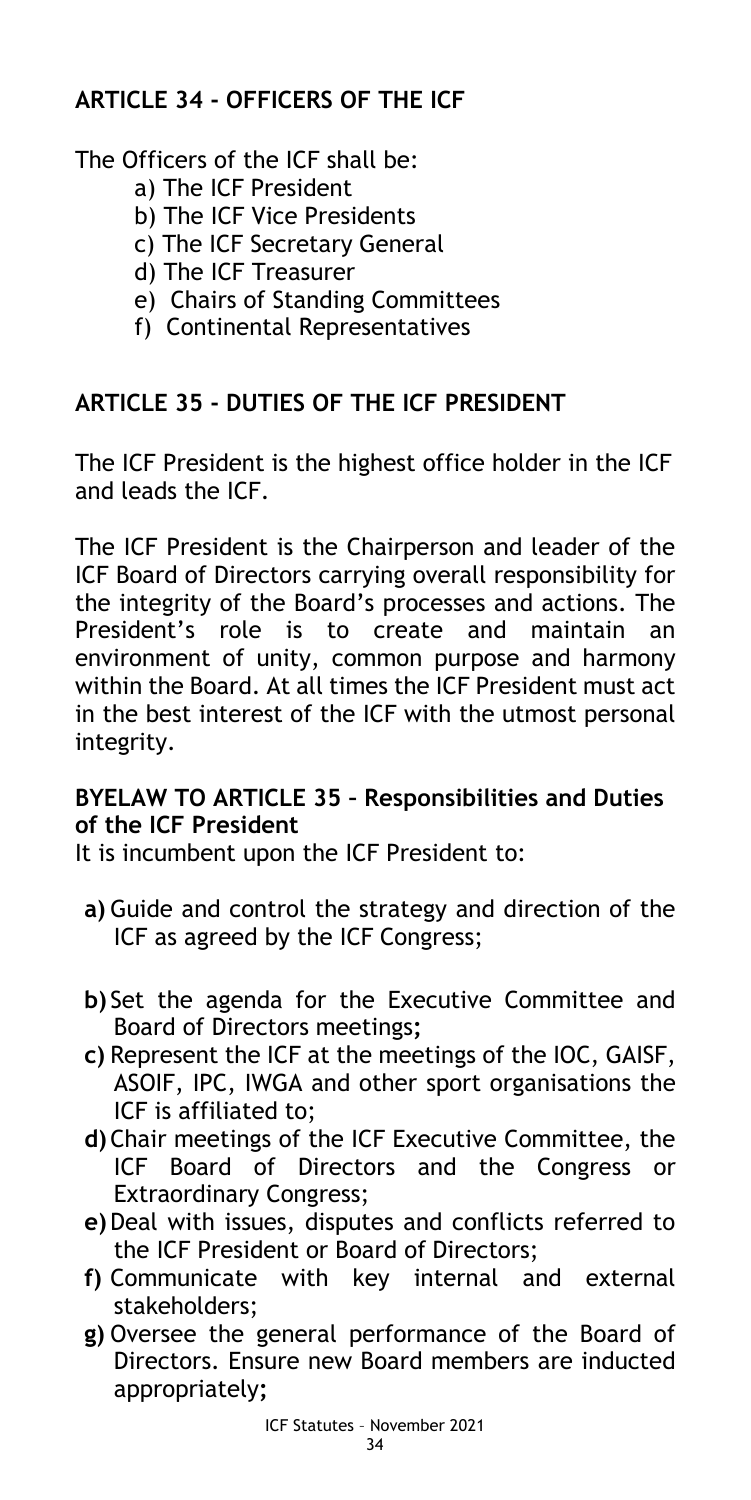- **h)**Attend World Championships, Olympic Games and other important ICF competitions;
- **i)** Ensure information flows to and from the Board/Executive allowing for objective decision making and understanding of the Federation's activities**;**
- **j)** Ensure the Executive and Board members operate within their governance role;
- **k)** Establish and build a strong working relationship with the Secretary General in accordance with their contract;
- **l)** Provide appropriate support to and actively monitor the performance of the Secretary General;
- **m)**Ensure that there is an appropriate co-operation between the Board/Executive and the Secretary General**;**
- **n)**Have a thorough understanding of the governance environment of the ICF including its strategic objectives, compliance requirements, and stakeholder relationship;
- **o)** Keep Members of the ICF Executive Committee, the ICF Board of Directors and the Chairs of the ICF Standing Committees informed on all matters affecting their specific responsibilities;
- **p)** Ensure the Board of Directors regularly reviews its own performance with a view of measuring its own development and quality assurance;
- **q)** Form ad-hoc ICF Commissions or working groups suitable to the needs of the sport and selecting experienced members for the commission.

The travelling and accommodation expenses of the ICF President in connection with the duties of office are paid by the organising National Federation or by the ICF.

#### **ARTICLE 36 - DUTIES OF THE ICF VICE PRESIDENTS**

The role of the ICF Vice Presidents is to understand and be aware of all issues that pertain to the ICF and any topic of importance determined by the ICF President. Should the President be unable to carry out any of their duties a Vice President can temporarily take up the position and represent the ICF President.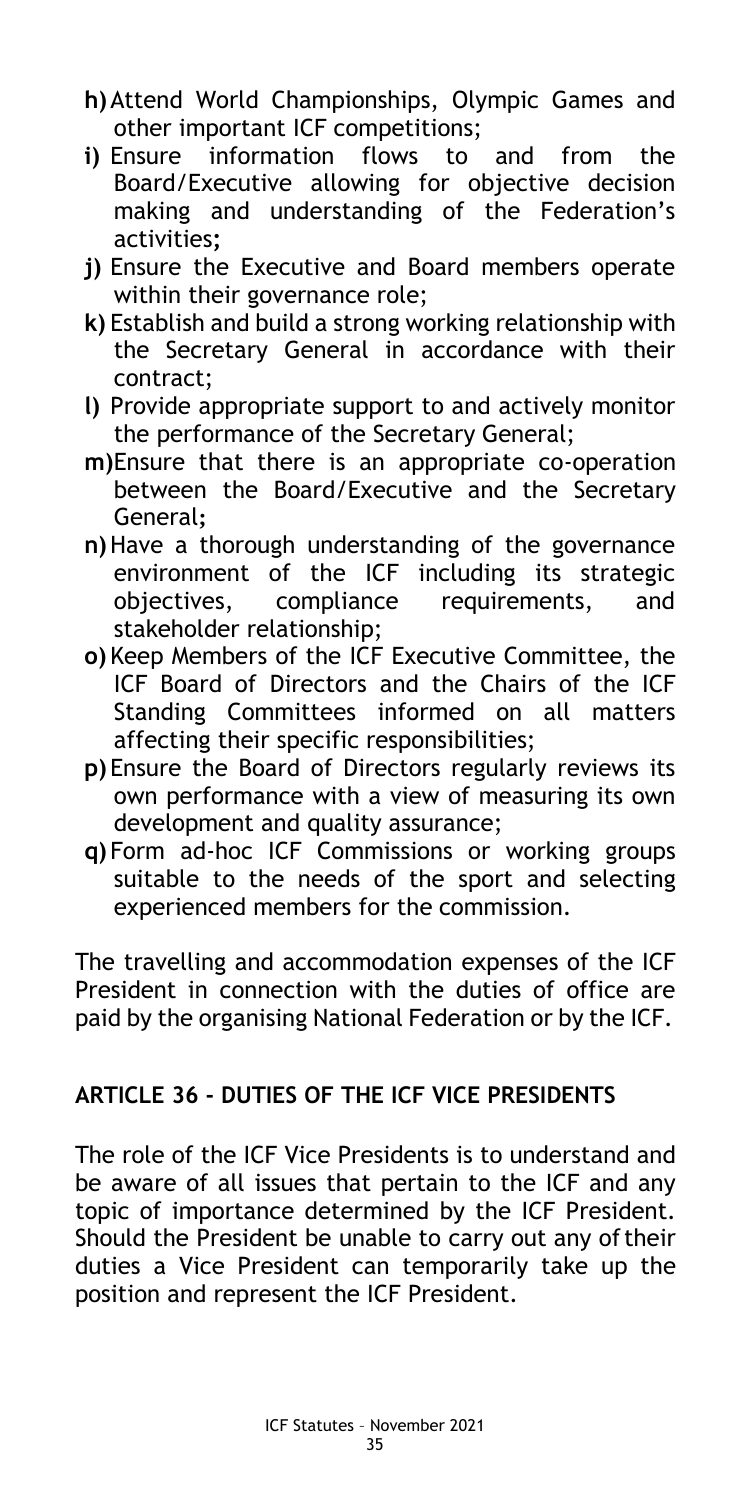#### **BYELAW TO ARTICLE 36**

- It is incumbent upon the ICF Vice President to at least:
	- **a)** Represent the ICF and the ICF President when required:
- **b)** Help and supervise the work of the ICF Standing Committees according to the directives given bythe ICF President and the Executive Committee;
- **c)** Fulfil the specific tasks allocated to them by the ICF Executive Committee or the ICF President and to report on their activities to the ICF Executive Committee or the ICF President;
- **d)** At world events, be responsible to oversee protocol and public relations role as a representative of the ICF;
- **e)** Be part of the Jury or competition commissions when required at events;
- **f)** Give advice, opinions and direction to the ICF Executive and Board of Directors in co-operation with the ICF technical staff;
- **g)** Work closely with the ICF Headquarters and Secretary General on technical work that promotes and develops the sport.

#### <span id="page-35-0"></span>**ARTICLE 37 - DUTIES OF THE ICF SECRETARY GENERAL**

The role of the ICF Secretary General is to implement policies and plans to ensure the strategic direction of the Board of Directors is achieved within the policy framework. The Secretary General is to professionally lead and manage the ICF within the parameters established by the Board. The Secretary General must establish all operational practices essential for the effective management of the ICF.

The ICF Secretary General's role and responsibility will include at least:

- **a)** Implementation of the strategic goals and objectives of the ICF;
- **b)** Support of operations and the administration of the Board of Directors by advising and informing Board members, interfacing between Board and staff and advising the Board on strategy, direction and real time operations;
- ICF Statutes November 2021 **c)** Provide administration support to the ICF President, Executive Committee, Board of Directors and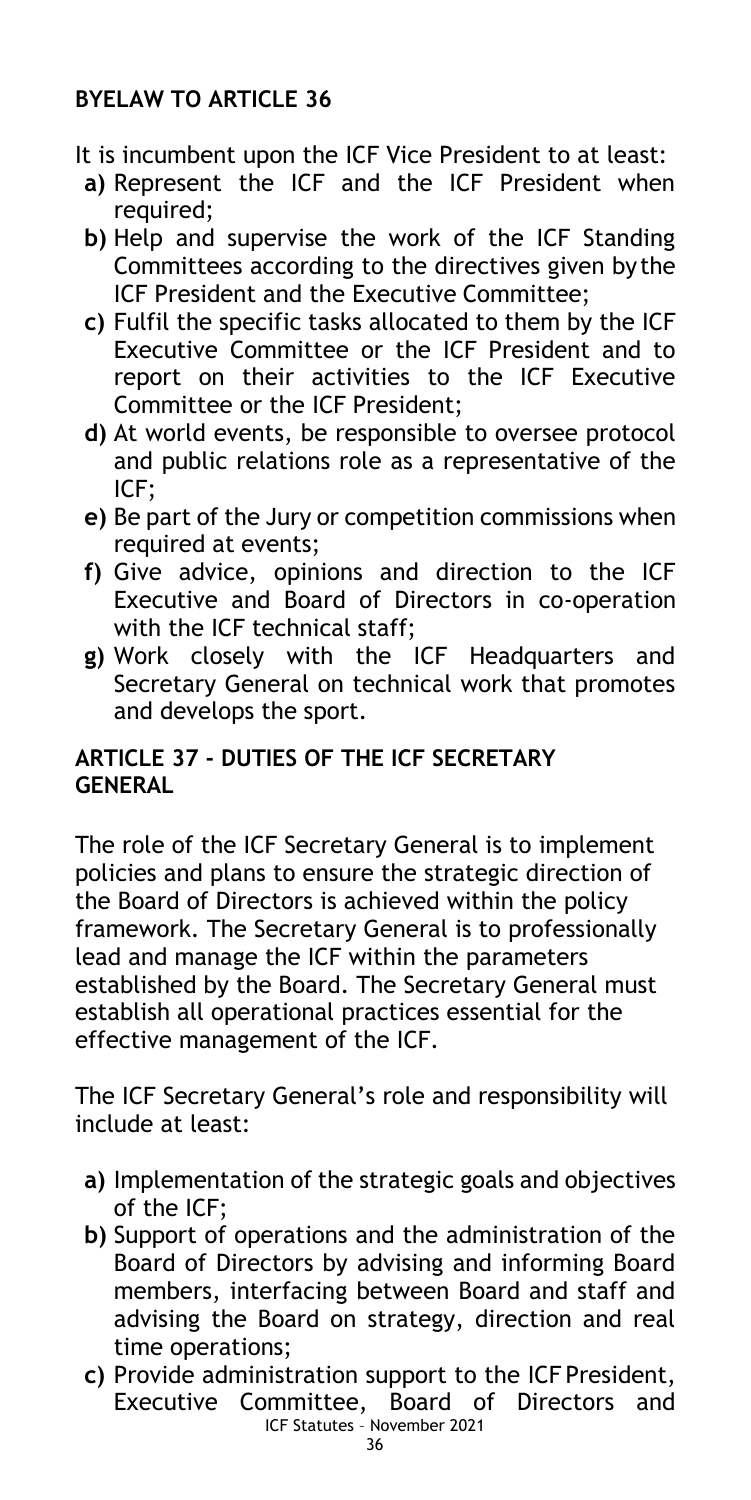Congress where necessary;

- **d)** Oversee the design, marketing, promotion, delivery and quality of programmes, products and services agreed by the ICF Board of Directors;
- **e)** Manage prudently and diligently, the ICF's resources within defined and agreed budgets by the Board of Directors and according to current laws and regulations;
- **f)** Responsibility for hiring, firing, day to day work programmes and the general working conditions of ICF staff according to authorised personnel policies and procedures.
- **g)** Ensure that the ICF and its mission, programs, products and services are consistently presented in a strong positive image to the canoeing fraternity, Olympic family, partners and international media and external stakeholders
- **h)** Represent the ICF at competitions, events, international meetings or other functions that are remitted as part of the position of Secretary General of an International Sports Federation;
- **i)** Provide support and an initial platform for problem resolution for canoeing issues and mattes related to ICF from all stakeholders.

# **BYELAW TO ARTICLE 37**

**1.** The ICF Secretary General directs the administrative work of the ICF according to his contract of employment.

**2.** The travel and accommodation expenses of the ICF Secretary General, in connection with the duties of office, are paid by the ICF.

# **ARTICLE 38 - DUTIES OF THE ICF TREASURER**

The ICF Treasurer chairs the Finance Commission and presents the Commission's views to the ICF Congress and Board of Directors. The Treasurer ensures that the Board of Directors are informed in advance of the financial consequences of future plans, monitors financial performance and oversees the appropriate investment of International Canoe Federation Funds. The Treasurer will provide an overview and monitor the day to day work of the ICF Office in managing the operational finances.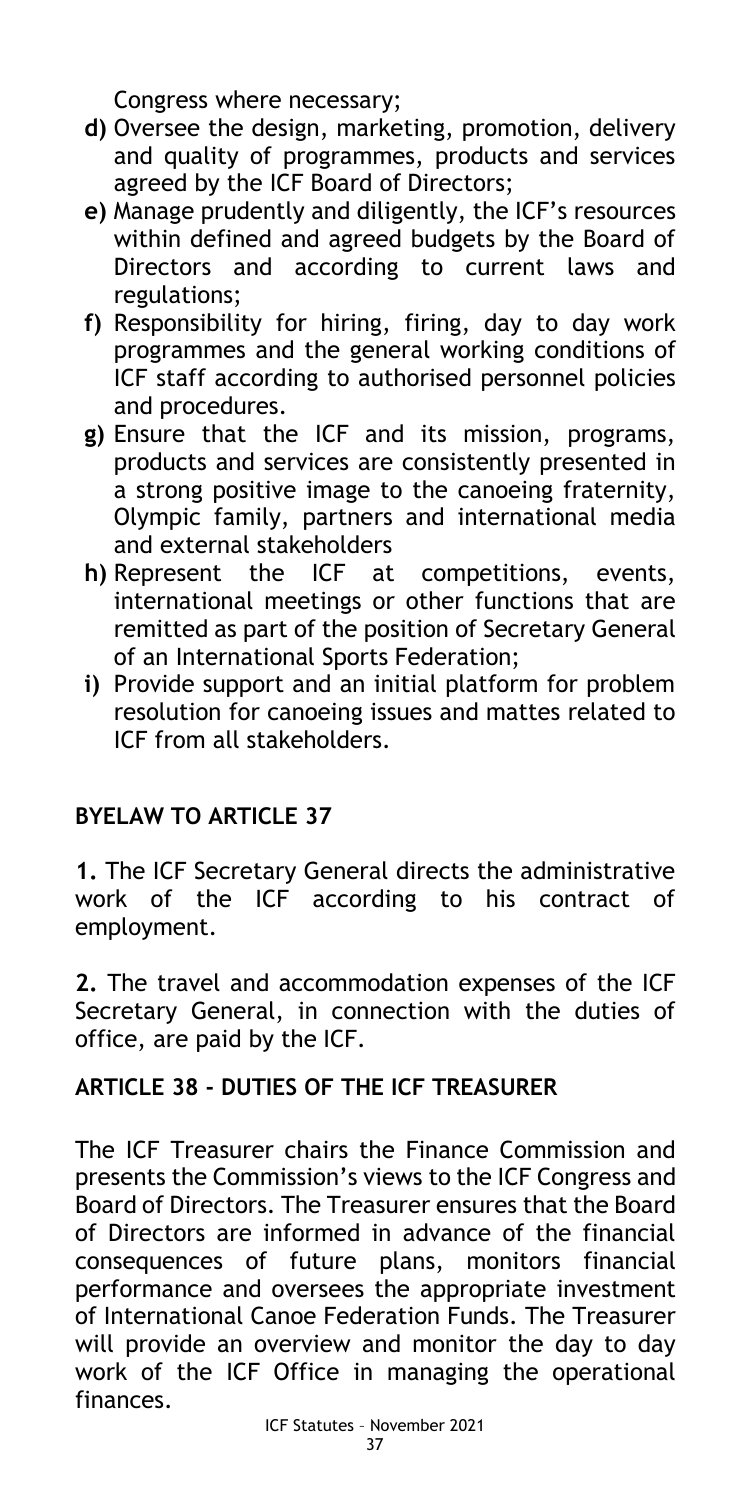#### **BYELAW TO ARTICLE 38**

The ICF Treasurer is responsible at least to:

- **a)** Pay attention to all financial matters of the ICF;
- **b)** Prepare in consultation with the ICF Executive Committee (Finance Committee) the budget of the ICF for submission to the ICF Board of Directors and Congress;
- **c)** Work with the ICF Secretary General to review and oversee that expenditure is kept within the limits laid down in the agreed budgets of the ICF;
- **d)**Have general oversight of the financial records of the ICF;
- **e)** Ensure the ICF accounts and the report of the auditors are presented to the ICF Executive Committee, the ICF Board of Directors and the Congress;
- **f)** Provide the ICF Executive Committee and the ICF Board of Directors with a financial report at each meeting.

#### <span id="page-37-1"></span><span id="page-37-0"></span>**ARTICLE 39 - DUTIES OF CONTINENTAL**

#### **REPRESENTATIVES**

The role of the ICF Continental representatives is to provide objective opinions regarding ICF topics which relate to their continent, that could benefit the ICF and the Sport of Canoeing as a whole.

#### **BYELAW TO ARTICLE 39**

It is incumbent upon the Continental Representativeto:

- **a)** Be active in their respective continent or region as representative of the ICF;
- **b)** Carry out all tasks which have been allocated to them by the ICF Executive Committee and by the ICF President;
- **c)** Promote the development of canoeing in their continent;
- **d)** Contribute to the media promotion of the sport in their continent;
- **e)** Report regularly on their activity to the ICF Executive Committee and the ICF Board of Directors.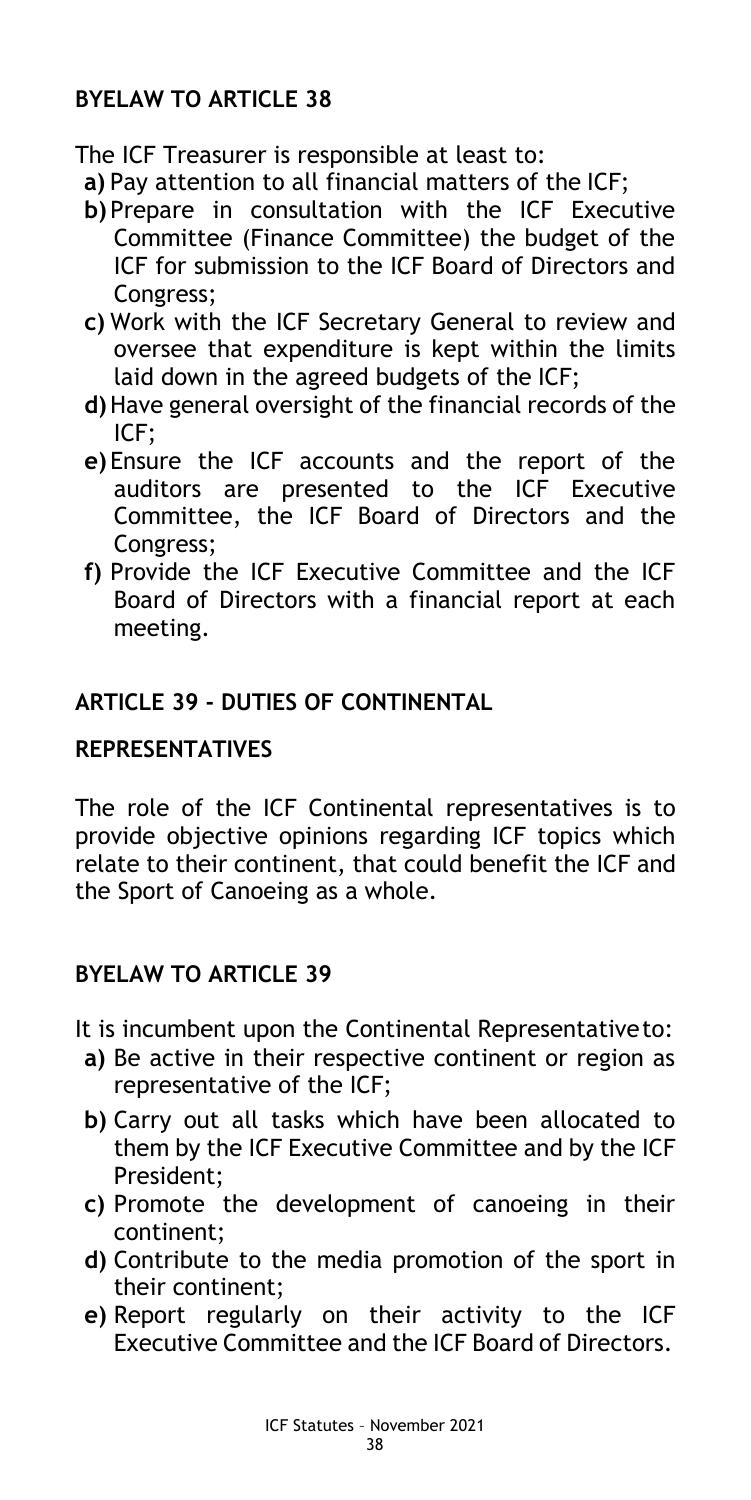#### **ARTICLE 40 - DUTIES OF CHAIRS OF THE ICF STANDING COMMITTEES**

The Chairs of the Olympic and non-Olympic disciplines and all those specific technical areas important to the development work of the ICF will hold a place on the ICF Board of Directors. The role of the Technical Chair is to advise the ICF on the direction, strategy and technical aspects of their discipline in order to promote and develop the sport.

The Technical Chair will produce a working plan for 4 years and an annual report on the discipline's activities.

#### **BYELAW TO ARTICLE 40**

The Chairs of the ICF Standing Committees shall be responsible at least to:

- **a)** Lead and Chair the Technical Committee;
- **b)** Work with their Committee in accordance with the decisions of Congress and the directives received from the ICF Board of Directors, and the ICF Executive Committee;
- **c)** Consult with the Technical Committee and relevant stakeholders to prepare proposals for ICF Competition Rules for the discipline;
- **d)** Enforce ICF regulations and competition rules for ICF events in co-operation with the ICF Headquarters. Ensuring the minimal standards set for ICF competitions are met (eg. Course, boats, IT systems and equipment) and ensure the preparations for events are adequate for athletes;
- **e)**Co-operate with the ICF Headquarters in assessing bids from National Federations for ICF competitions and providing an objective and unbiased opinion to the ICF Board of Directors on the suitability of the bids;

Work with the ICF Headquarters, other Technical Chairs and Continental representatives to formalise the ICF Competition Calendar and more specifically the disciplines sporting calendar and programme;

- **f)** Determine the ITO lists for the World Cups and World Championships to propose to the ICF Board of Directors;
- **g)** Arrange and organise officials' courses and examinations;
- **h)**Organising and conducting international coaches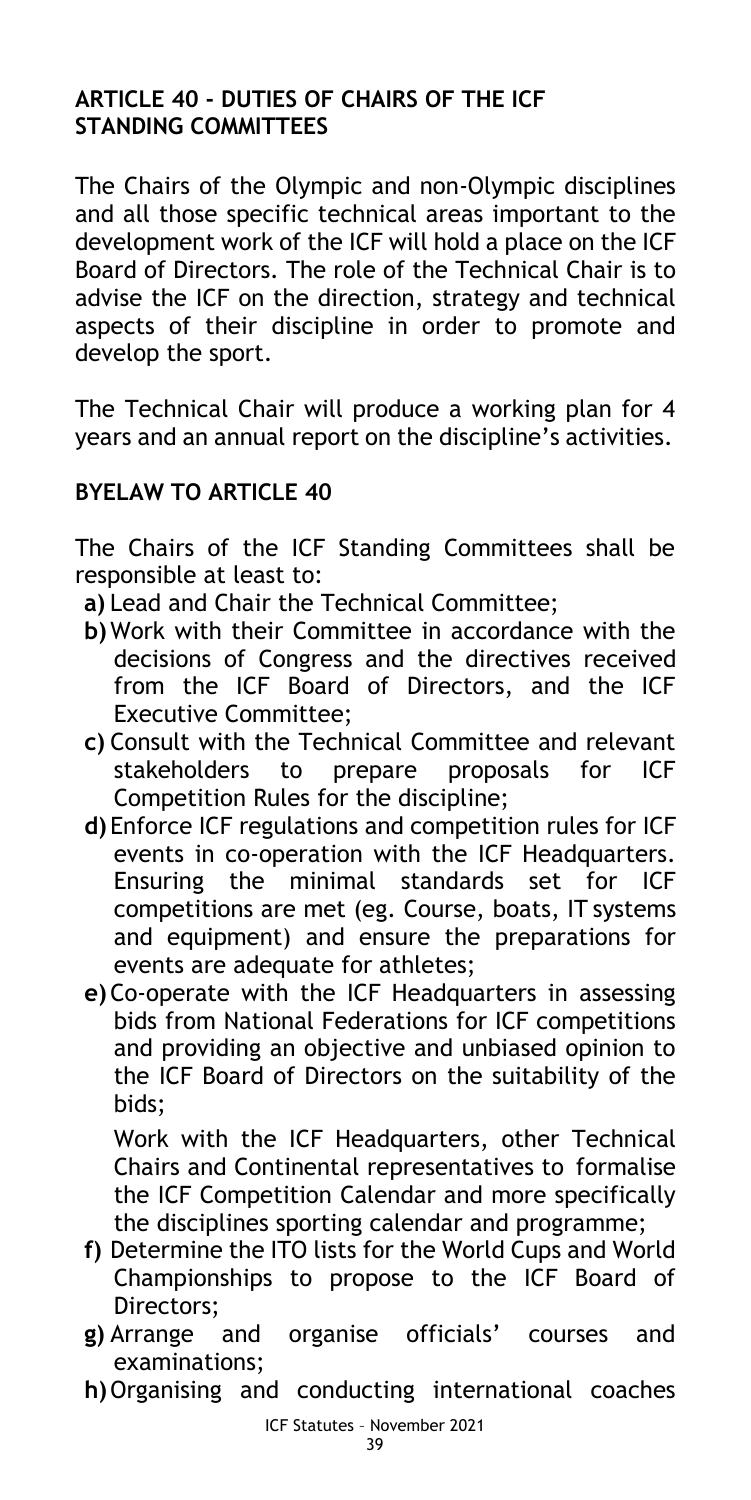seminars and courses in co-operation with the ICF Headquarters;

**i)** Act as a representative on ICF working groups or commissions related to the sport where needed.

#### **ARTICLE 41 - AUDITING OF ICF FINANCES**

- **a)** The ICF must have a professional auditing company.
- **b)** The company will audit the accounts of the ICF.
- **c)** The company will inspect and report on all ICF finances.
- **d)** The company will act, if requested by the ICF, as a financial adviser to the ICF Executive Committee.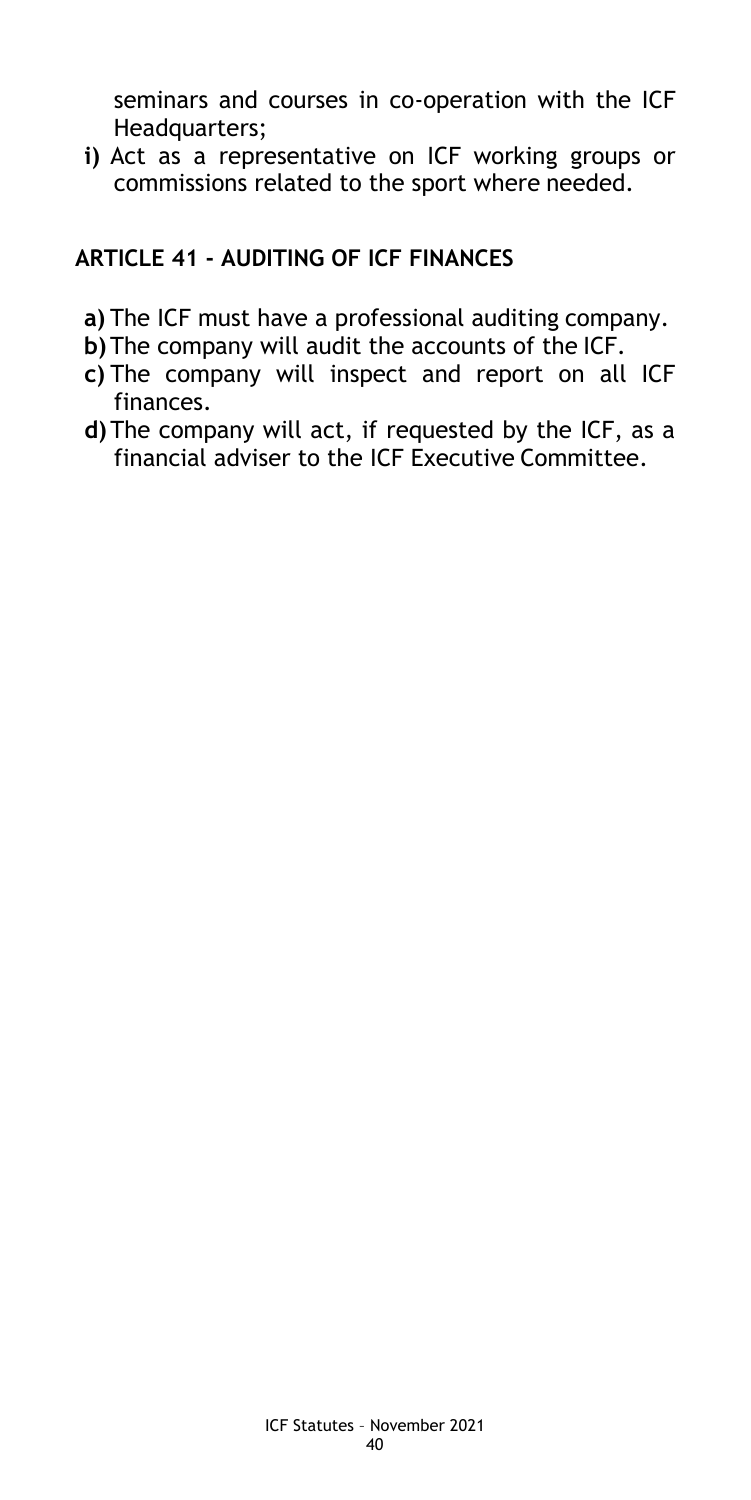# <span id="page-40-0"></span>**APTER IV - DISCIPLINARY REGULATIONS**

## <span id="page-40-1"></span>**ARTICLE 42 - DISCIPLINARY MEASURES**

The disciplinary measures of the ICF are:

- **a)** Caution
- **b)** Reprimand
- **c)** Exclusion of some or all Members of a National Federation from participation in the international competitions and ICF Competitions
- **d)** Suspension
- **e)** Expulsion
- **f)** The imposition of a fine

These disciplinary measures can be taken against individuals, Members of a National Federation or National Federations in their entirety for breach of the ICF Statutes, Sport Governance Rules, Principle Rules and ICF Sport Rules, having harmed the interests of the ICF, bringing the sport into disrepute, tarnishing the image or good name of the ICF or for the non-payment of Membership Fees and any other financial obligations to the ICF arising from contractual agreements or any other duties.

Disciplinary measures may also be taken against:

**(1)** Any athlete, official or member of a National Federation who by word or gesture threatens any Referee, staff, volunteer or other official during the competition and

**(2)** Athletes, referees and officials who violate the ICF Statutes or Competition Rules during an ICF Competition.

Suspension bars individual Members of a National Federation or the National Federation itself from all rights and prerogatives until the suspension is lifted. In the case of expulsion of a National Federation its Membership of the ICF ceases.

Disciplinary measures a, b, c, d and f can be taken by the ICF Executive Committee or the ICF Board of Directors. Disciplinary measure (e) must be by the ICF Congress with a two thirds majority of the National Federations represented at the Congress and entitled to vote.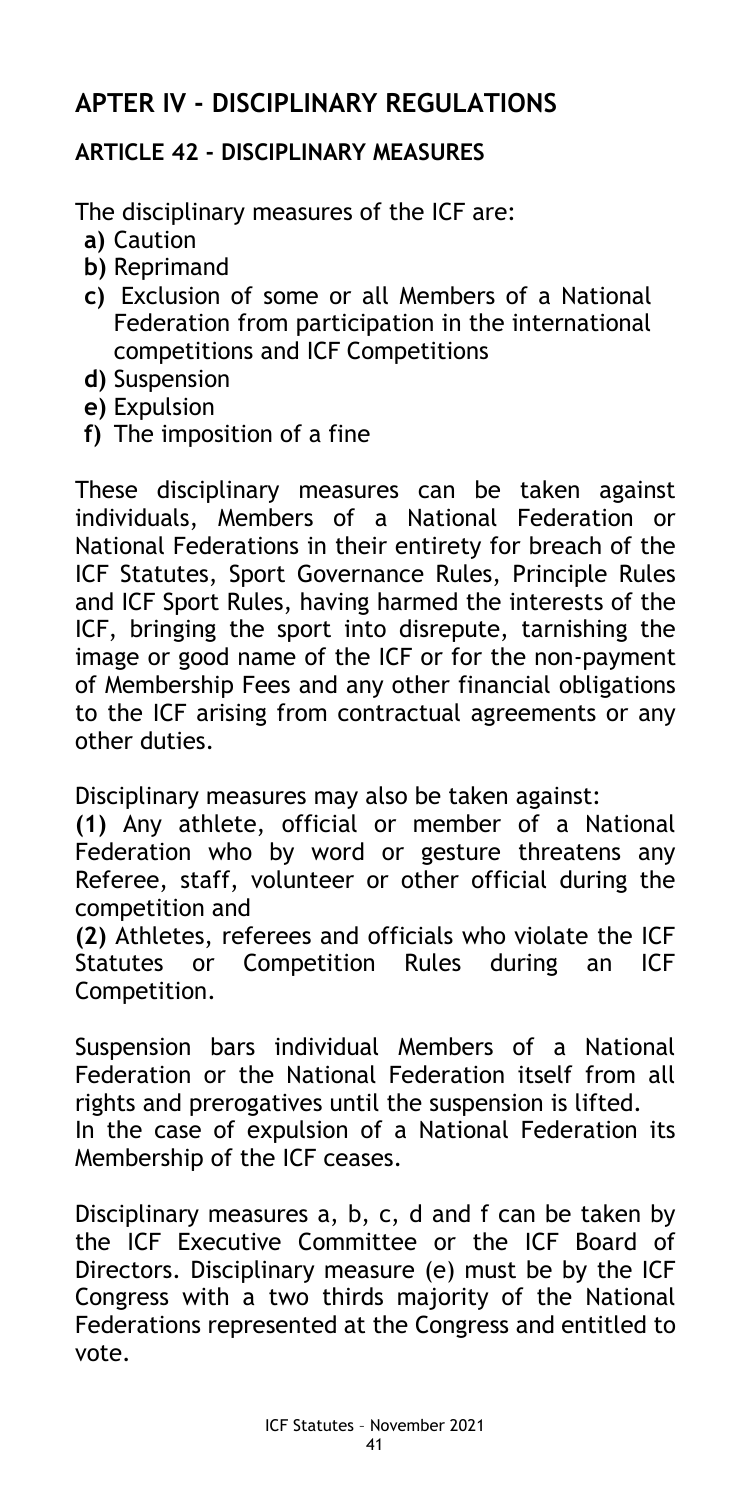The National Federation can make appeals against a decision of the ICF Executive Committee to the ICF Board of Directors whose decision is final.

A National Federation can make appeals against a decision of the ICF Board of Directors to the Congress whose decision is final.

#### **ARTICLE 43 - DISCIPLINARY PROCEDURES**

**1.** When a National Federation penalises an athlete or official in connection with an international competition, the ICF Secretary General must be advised immediately. The ICF Secretary General informs all other National Federations.

**2.** When an athlete commits a violation of the rules while participating in an international competition held in another country the organising National Federation, must send a detailed report to the ICF Secretary General. The ICF Secretary General informs the ICF Executive Committee which, in turn, decides on the appropriate penalties. The organising National Federation cannot penalise athletes from another country, except for eliminating them from the competition.

**3.** Athletes who believe they have been wronged with respect to international events have the right to submit a written complaint to the ICF through their National Federation.

**4.1** All National Federations and athletes shall have the right to be heard before disciplinary measures are taken against them according to the procedures set forth hereunder.

**4.2** The ICF Secretary General shall send a registered letter or electronic mail to the athlete or National Federation concerned wherein the contravention alleged against him is set out.

**4.3** In the letter the athlete or National Federation shall be afforded a period of 14 calendar days within which to reply to the allegations made against him/her and in which to set out his/her defence thereto. In urgent cases the ICF President may shorten this period.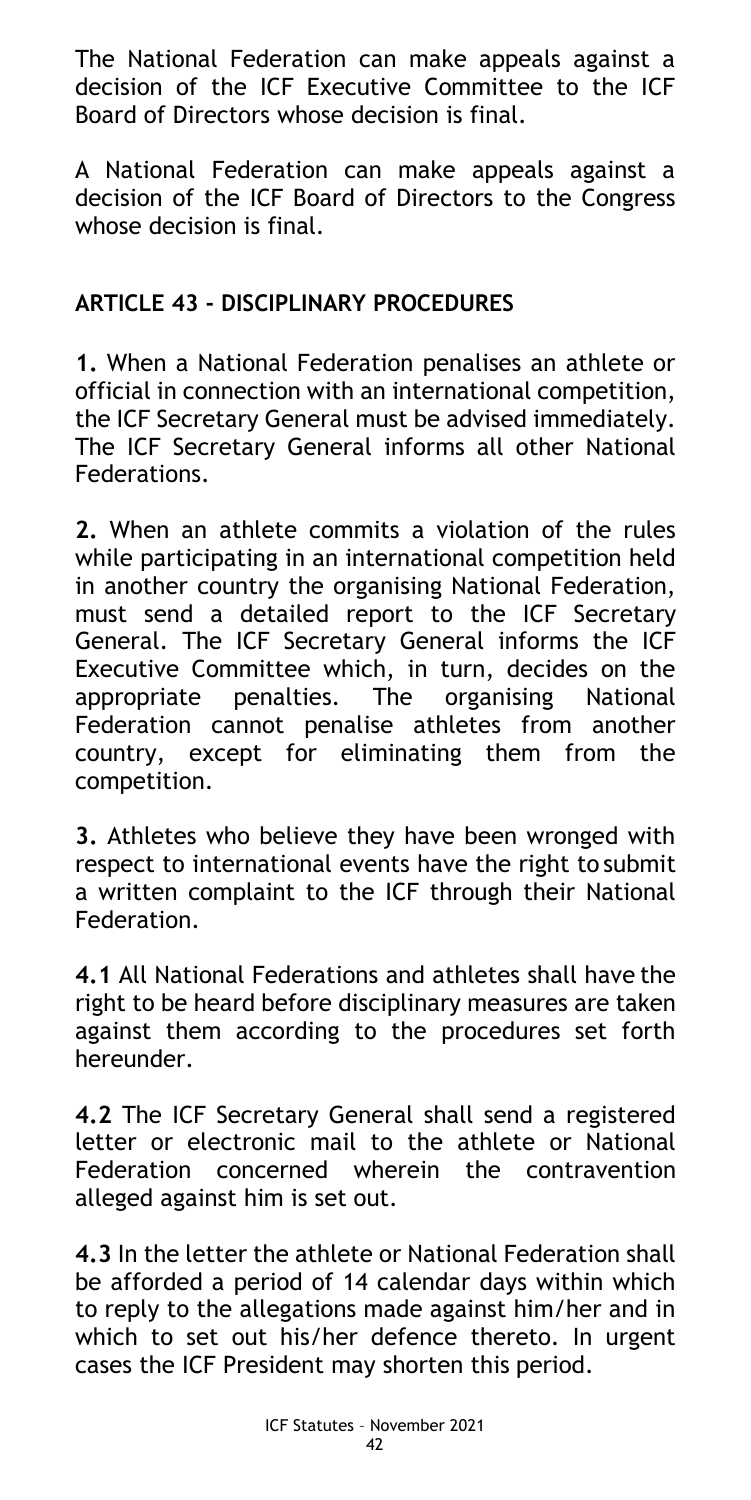**4.4** Should the athlete or National Federation concerned fail to reply to such letter he/she or it will forfeit the right to any further hearing.

**4.5** Should the National Federation or athlete concerned reply to the letter of complaint within the period afforded, the ICF Secretary General shall forthwith advise him/her of the date, time and place at which the disciplinary hearing is to take place.

**4.6** The said National Federation or athlete shall be entitled to legal representation at the hearing, butmay also appear personally. The National Federation or athlete concerned may further ask leave to be excused from the hearing and to rely on his/her written statement of defence.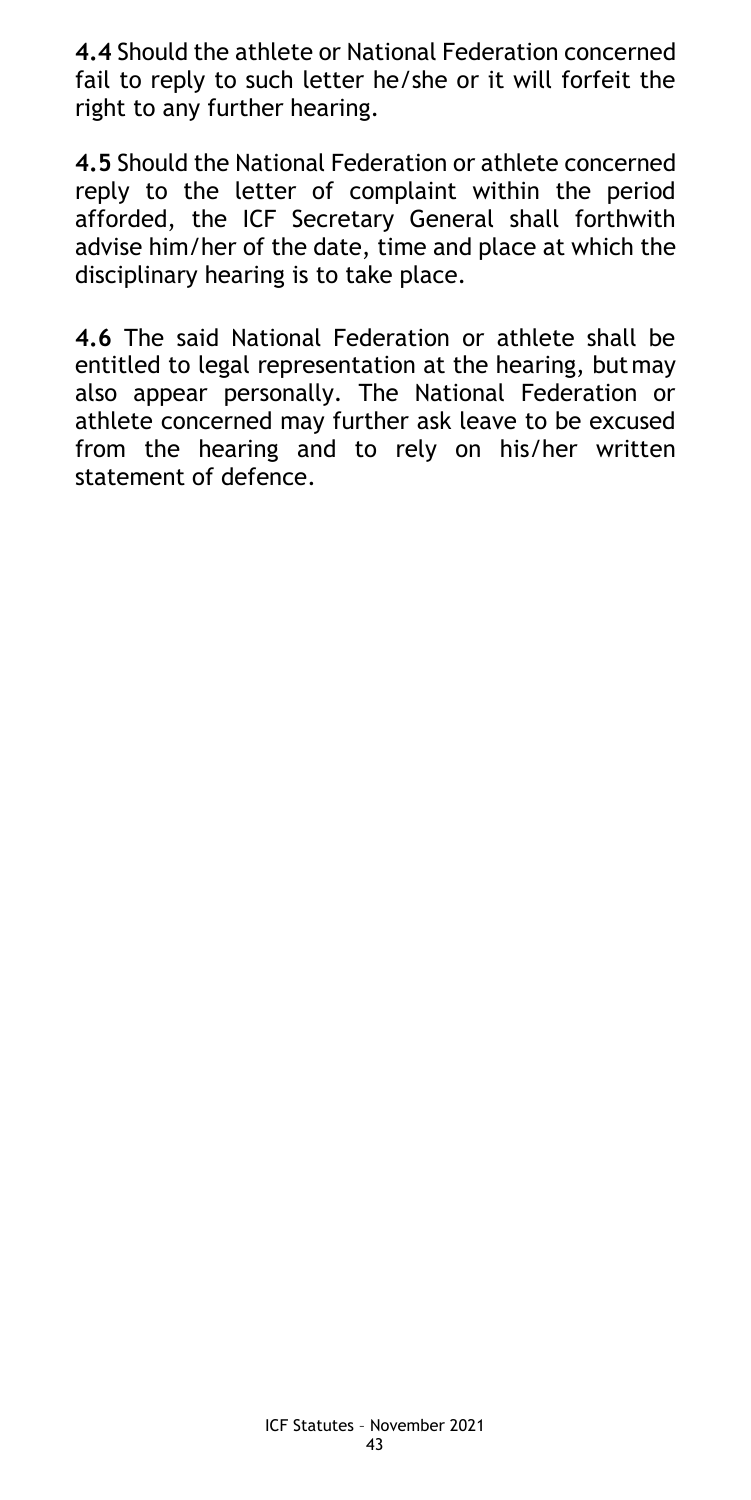# <span id="page-43-0"></span>**CHAPTER V - COURT OF ARBITRATION OF THE ICF**

#### <span id="page-43-1"></span>**ARTICLE 44 – ESTABLISHMENT**

In the case of a dispute, other than at ICF competitions where the ICF Competition Rules apply, a Court of Arbitration of the ICF will be appointed, consisting of three (3) Arbitrators.

Arbitrators will be selected from the list of ICF appointed arbitrators by a draw (secret ballot) at the ICF Headquarters within a time limit of fifteen days set by the ICF Executive Committee upon receipt of the request. The Chair of the arbitration will be decided by mutual agreement of the arbitrators drawn. If mutual agreement is not reached, the ICF Executive Committee shall appoint the Chair.

Each disputing party will have the right to have a representative attend the draw, or request that an auditor of the ICF be present.

A redraw must occur to replace an arbitrator drawn for a dispute who fulfils any of the following criteria:

- the arbitrator is a legal assistant of one of the parties
- the arbitration involves one party where the arbitrator is a member or representative

No matter what the difference between the disputing parties, no case may be taken to a court of law.

The ICF would only recognise and accept the decisions of the Court of Arbitration for Sport (CAS) in Lausanne (Switzerland) should the necessity of an appeal against an ICF decision arise.

In the case of a dispute between a National Federation and the Continental Association of which that Federation is a member; the appeal has to be addressed to the Congress of that Continental Association.

The resolution taken by the Continental Association Congress can be referred to the ICF Court of Arbitration.

#### **BYELAW TO ARTICLE 44**

#### **List of Arbitrators**

There are to be at least nine (9) arbitrators on the ICF list, with a maximum of twenty (20). In the initial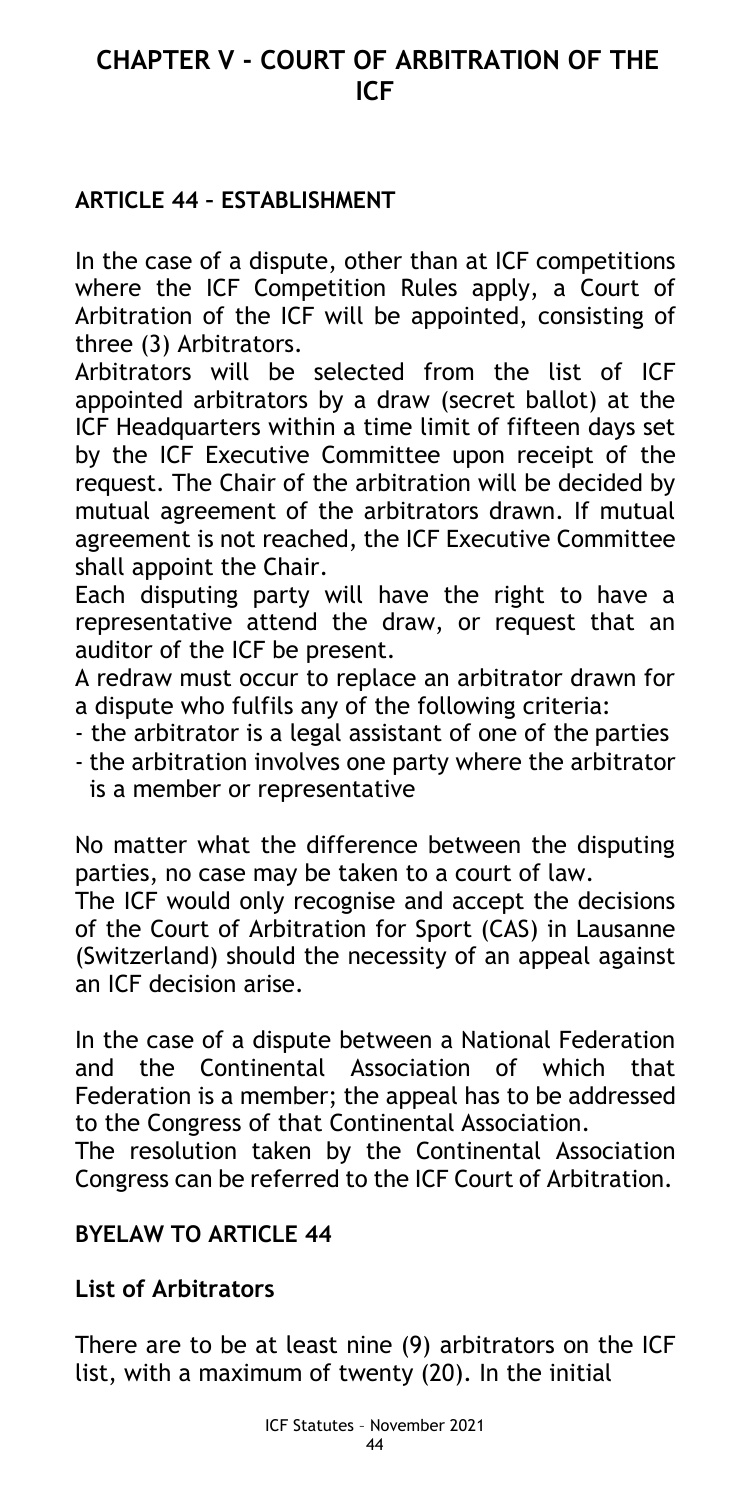establishment of the list, five (5) arbitrators shall be appointed for a period of four (4) years and four (4) arbitrators for a period of two (2) years. Thereafter, all arbitrators stand on the list for a period of four years. The ICF Board of Directors reviews the list every two years in order to replace the expiring appointments. The list enters into force on 1 January of the following year.

In establishing the list of ICF arbitrators, the ICF Board of Directors shall call upon personalities with full legal training, recognised competence with regard to sports law and/or international arbitration, a good knowledge of the sport of canoeing or at the very least of sport in general, and a good command of the English language. In addition, the ICF Board of Directors shall respect, in principle, the following:

- 3 of the arbitrators selected among the persons proposed by the National Federations
- 3 of the arbitrators selected among the persons proposed by the Continental Associations
- 3 of the arbitrators selected among persons proposed by the ICF Athletes Committee or other sources independent to the ICF and its Continental Associations or NFs

In appointing the personalities who appear on the list of arbitrators, the ICF Board of Directors shall, wherever possible, ensure fair representation of the continents. The ICF Board of Directors has the right to refuse proposals and request further proposals.

ICF arbitrators are bound by the duty of confidentiality. If an ICF arbitrator resigns, dies or is prevented from carrying out his/her functions for any other reason, he/she may be replaced, for the remaining period of his/her mandate.

The ICF Board of Directors has the power to withdraw an arbitrator from the list after three (3) refusals to arbitrate.

The list of ICF arbitrators and all modifications to such list are published.

# <span id="page-44-0"></span>**ARTICLE 45 – DECISION**

The decision of the Court of Arbitration of the ICF as well as a complete report on the case must be given in writing, the original to be kept by the Chair and copies to be sent to the parties concerned and the ICF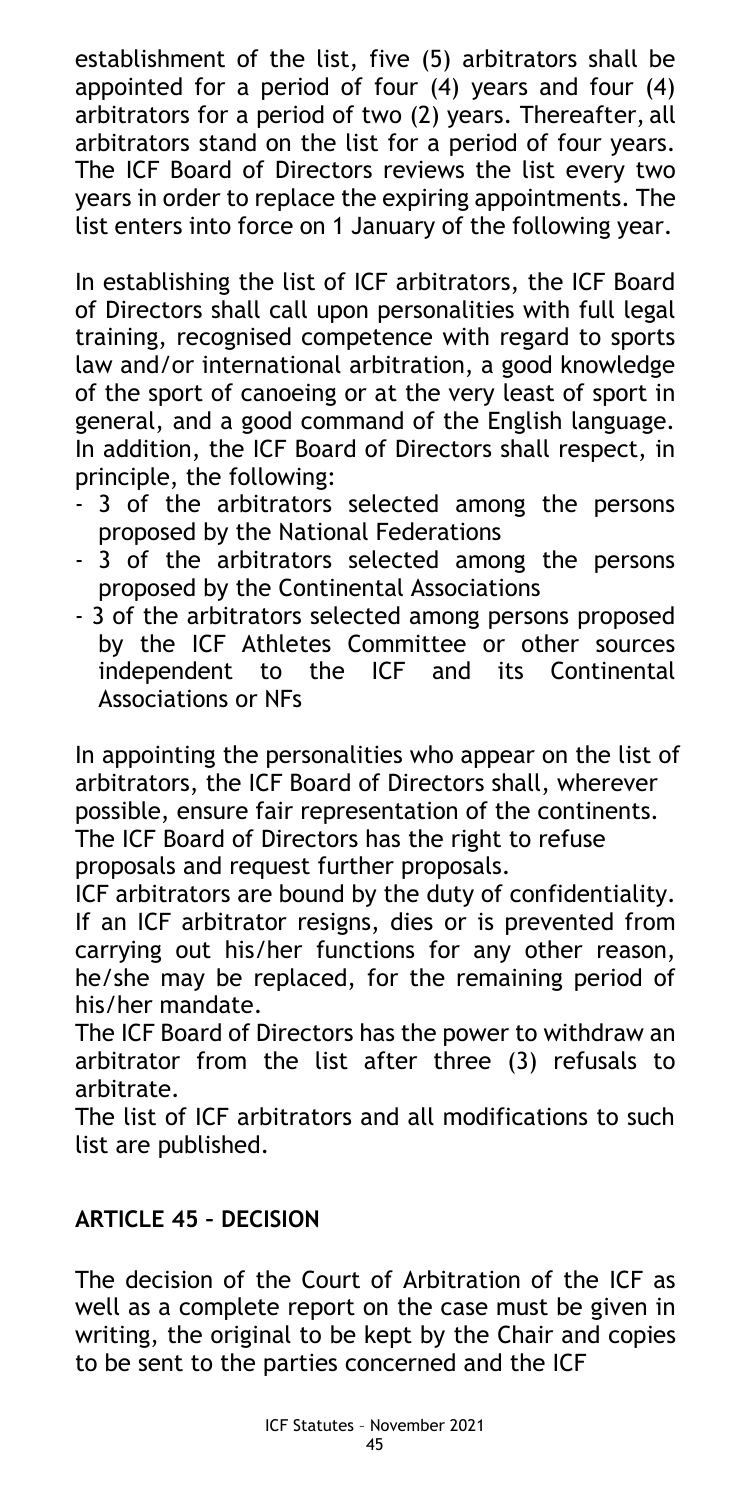Executive Committee. The decision must state which of the disputing parties has to bear the costs.

#### <span id="page-45-0"></span>**ARTICLE 46 – EXPENSES**

The cost of the Court of Arbitration of the ICF must be borne by the party against which the Court has found. Should neither party be found at fault, both parties shall defray the costs in equal parts. The Court is to do everything to keep the costs as low as possiblewithout, however, being detrimental to either the ICF or the parties concerned in the case.

#### <span id="page-45-1"></span>**ARTICLE 47 – APPEAL**

A party to a dispute has the right to appeal against a decision of the Court of Arbitration of the ICF. Any appeal to a body outside the ICF shall be made exclusively and only to the Court of Arbitration for Sport (CAS) in Lausanne (Switzerland).

#### <span id="page-45-2"></span>**ARTICLE 48 – ICF ETHICS COMMISSION**

The ICF Ethics Commission forms a part of the ICF Court of Arbitration and is charged with defining and updating a framework of ethical principles, including a Code of Ethics, based upon the values and principles enshrined in the Olympic Charter. In addition, it investigates complaints raised in relation to the non-respect of such ethical principles, including breaches of the Code of Ethics and, if necessary, proposes sanctions to the ICF Board.

The ICF Board, on the recommendation of the ICF President, appoints the Chair of the ICF Ethics Commission. The members of the commission are drawn from the list of ICF appointed arbitrators who will follow the procedures established for a Court of Arbitration in article 44, excepting the appointment of the Chair.

#### **CODE OF ETHICS**

#### **48.1 Members of the Board of Directors**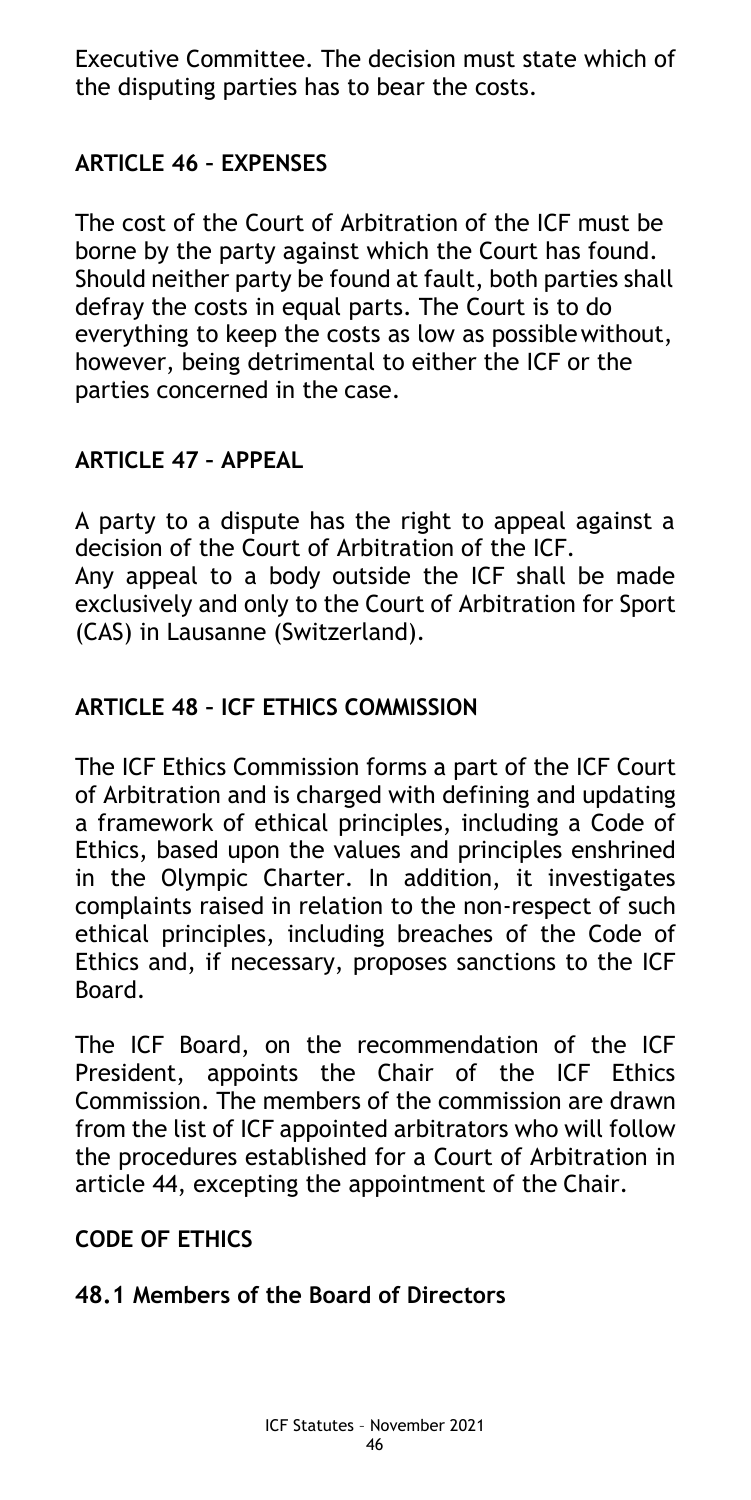- 1. Shall act honestly and in good faith at all times in the interest of the ICF and its owners/stakeholders, ensuring that all stakeholders are treated fairly according to their rights.
- 2. Shall carry out their duties in a lawful manner and ensure that the ICF carries out its business in accordance with the law.
- 3. Shall avoid conflicts of interest in as far as this is possible. Where such conflicts arise, the Board member(s) concerned will act within the terms of the Board's Conflict of Interest Policy.
- 4. Shall be diligent, attend Board meetings, and allow sufficient time to prepare for Board meetings to allow for full and appropriate participation in the Board's decision making.
- 5. Shall observe the confidentiality of non-public information acquired by them in their role as Board members and not disclose to any other person such information.
- 6. Shall act in accordance with their fiduciary duties, complying with the spirit as well as the letter of the law, recognising both the legal and moral duties of the role.
- 7. Shall be loyal and supportive to the Board, abiding by Board decisions once reached.
- 8. Shall observe the IOC Code of ethics as referred to in the Olympic Charter.

# **48.2 The Board of Directors**

- 1. Shall meet according to the ICF Statutes to monitor the management and performance of the ICF.
- 2. Shall ensure that there is an appropriate separation of duties and responsibilities between the Board & Executive, and the Secretary General and that no one has unfettered powers of decision-making.
- 3. Shall ensure that the independent views of Board members are given due consideration and weight.
- 4. Shall ensure that stakeholders are provided with an accurate and balanced view of the ICF's performance including both financial and service provision.
- 5. Shall regularly review its own performance as the basis for its own development and quality assurance.
- 6. Shall ensure that the ICF's assets are protected.

# **48.3 Ethics Commission Chair**

1. Notice of all Complaints and Disputes in respect of ethical matters shall be given to the Ethics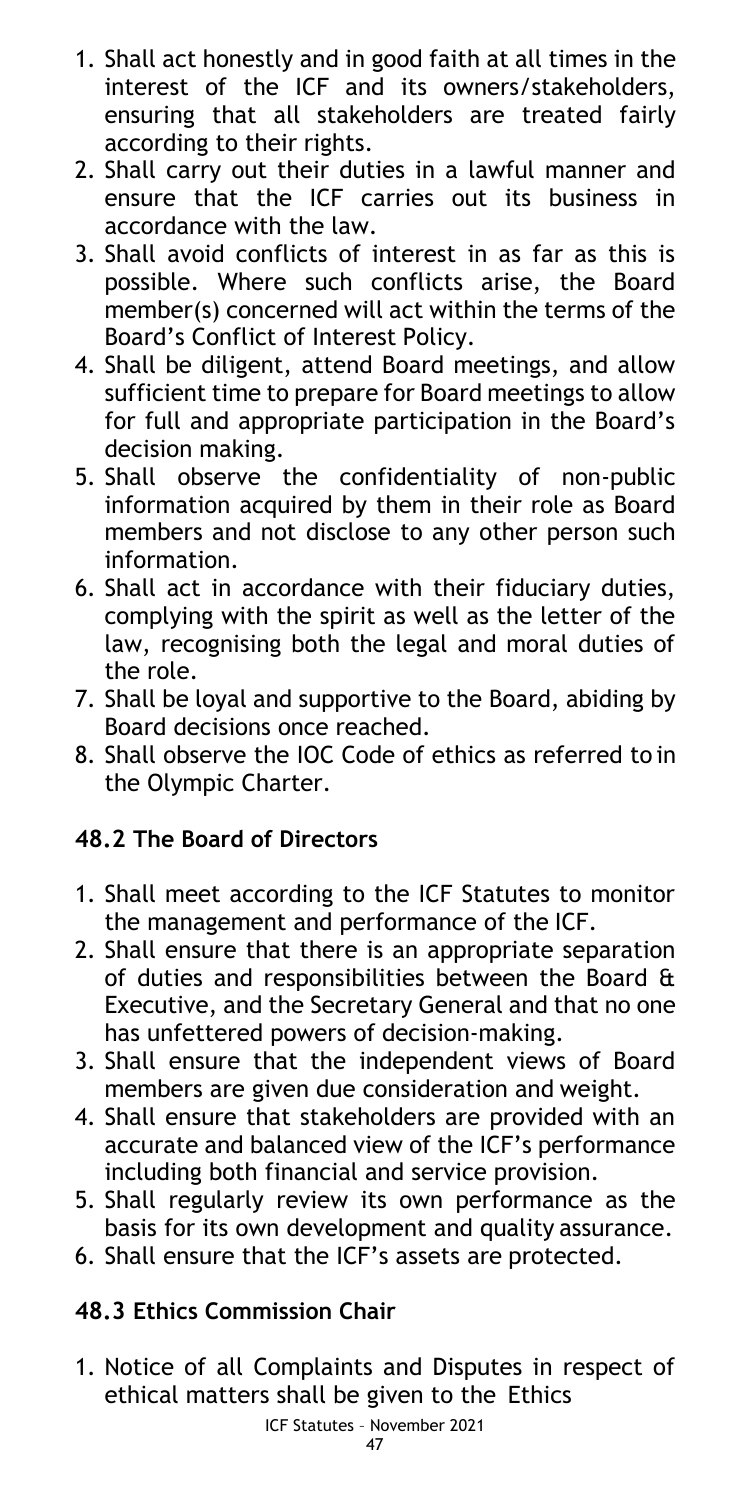Commission Chair. The Notice shall be given confidentially in writing/email as soon aspracticable and within 15 days of the alleged breach of ethics.

- 2. On receipt of the Notice, the Ethics Commission Chair shall consider whether or not the Notice shows that there is sufficient evidence for the case to be decided.
- 3. The Ethics Commission Chair shall make such decision (having carried out such investigations as he deems appropriate) in his complete discretion and as soon as practicable.
- 4. If the Ethics Commission Chair decides that there is a case, he shall forthwith either:

(i) refer the matter for mediation, by appointing an appropriate mediator or by appointing an organisation to mediate the dispute and inform the parties and any Interested Parties of such referral;

(ii) convene a court of arbitration and ethics resolution in accordance with Article 44 to consider the matter in accordance with the ICF's Code of Ethics.

- 5. If the Ethics Commission Chair in his complete discretion does not consider that the Notice shows a case, the person making the Complaint or having the Dispute and the complainant shall be so informed and no further action taken.
- 6. The ICF Ethics Commission shall strictly respect the principle of confidentiality at all times.
- 7. All parties to a complaint or Dispute in respect of ethical matters shall keep all matters confidential, particularly information related to a violation Of the ICF Code of Ethics.
- 8. Any disclosure of information must not be for personal gain or benefit, nor be undertaken maliciously to damage the reputation of any person or organisation.
- 9. The ICF Code of Ethics will be subject to automatic quadrennial review or such shorter notice as the ICF board requires. Such reviews will be led by the Ethics Commission Chair who will seek support, as they deem necessary.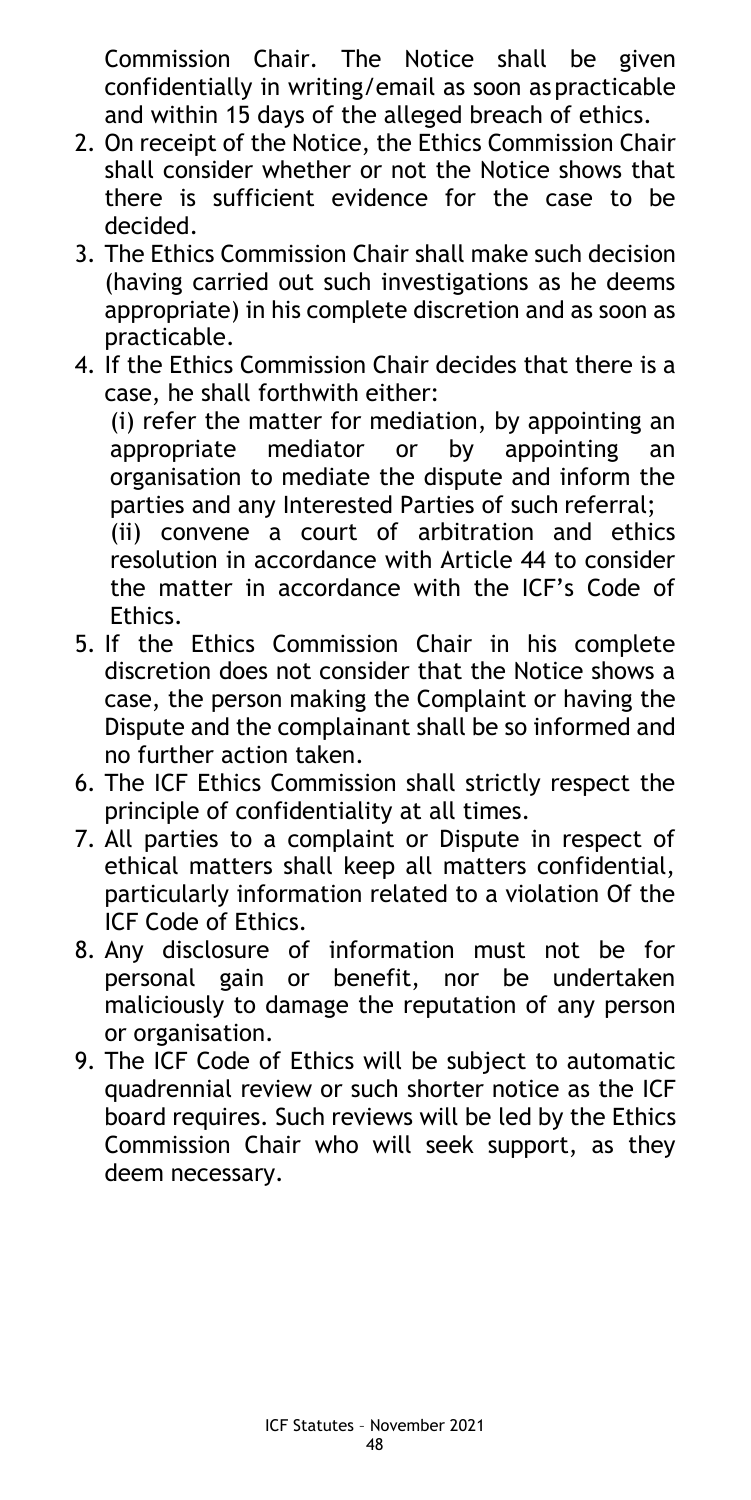# **CHAPTER VI - DISSOLUTION**

#### <span id="page-48-1"></span><span id="page-48-0"></span>**ARTICLE 49 – DISSOLUTION**

- 1. The dissolution of the ICF shall only be valid if carried by four-fifths (4/5) of the votes of National Federations present at an Extraordinary Congress specifically convened for the purpose. Furthermore, a quorum of two-thirds of the affiliated National Federations is necessary.
- 2. If the proposal for dissolution is carried, the ICF Executive Committee shall be entitled to realise the assets of the ICF, which shall be divided equally among the National Federations constituting the ICF at the time the vote is taken.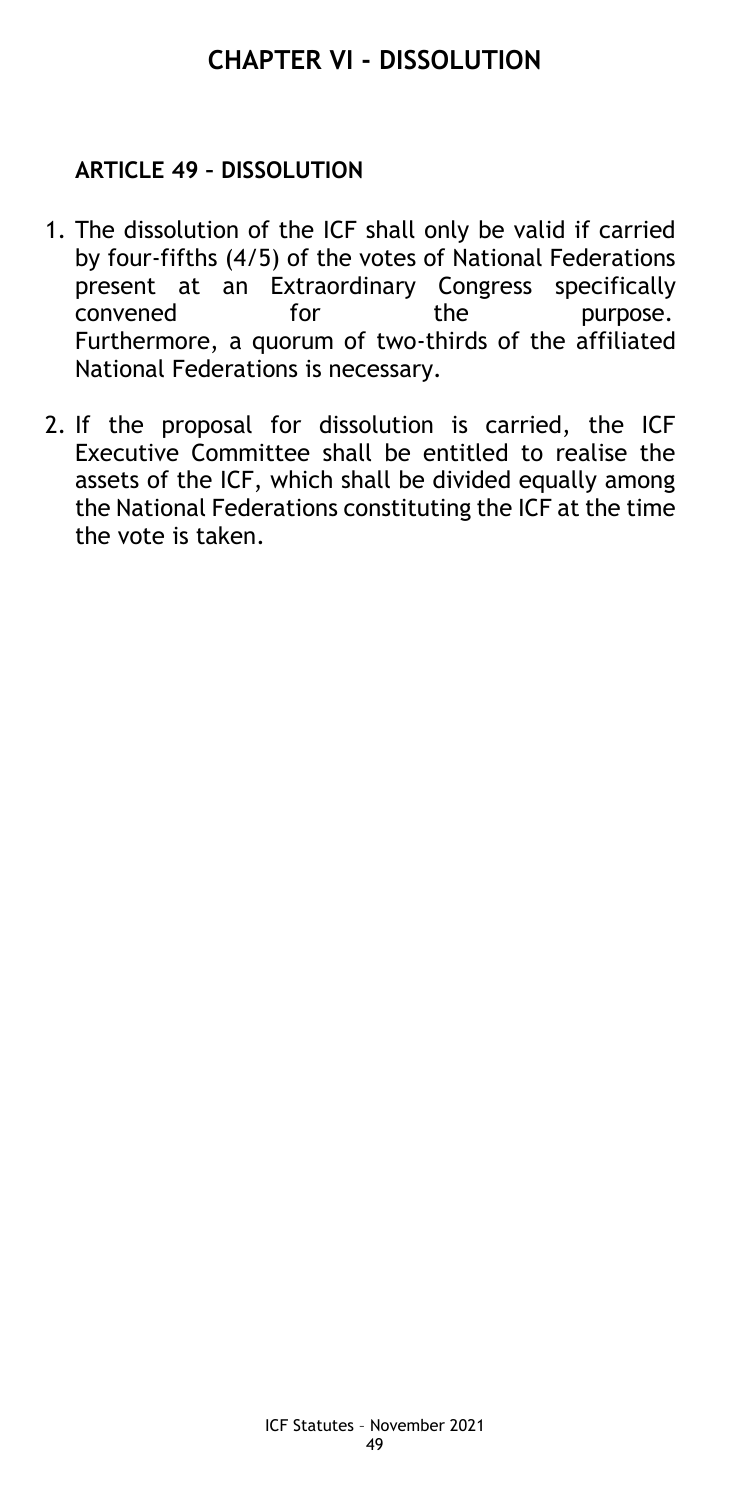# <span id="page-49-0"></span>**CHAPTER VII - MATTERS NOT COVERED BY THE STATUTES**

#### <span id="page-49-1"></span>**ARTICLE 50 - MATTERS NOT COVERED BY THE STATUTES**

All matters not specifically covered by the ICF Statues and ICF Competition Rules shall be decided by the ICF Executive Committee, subject to ratification by the ICF Board of Directors.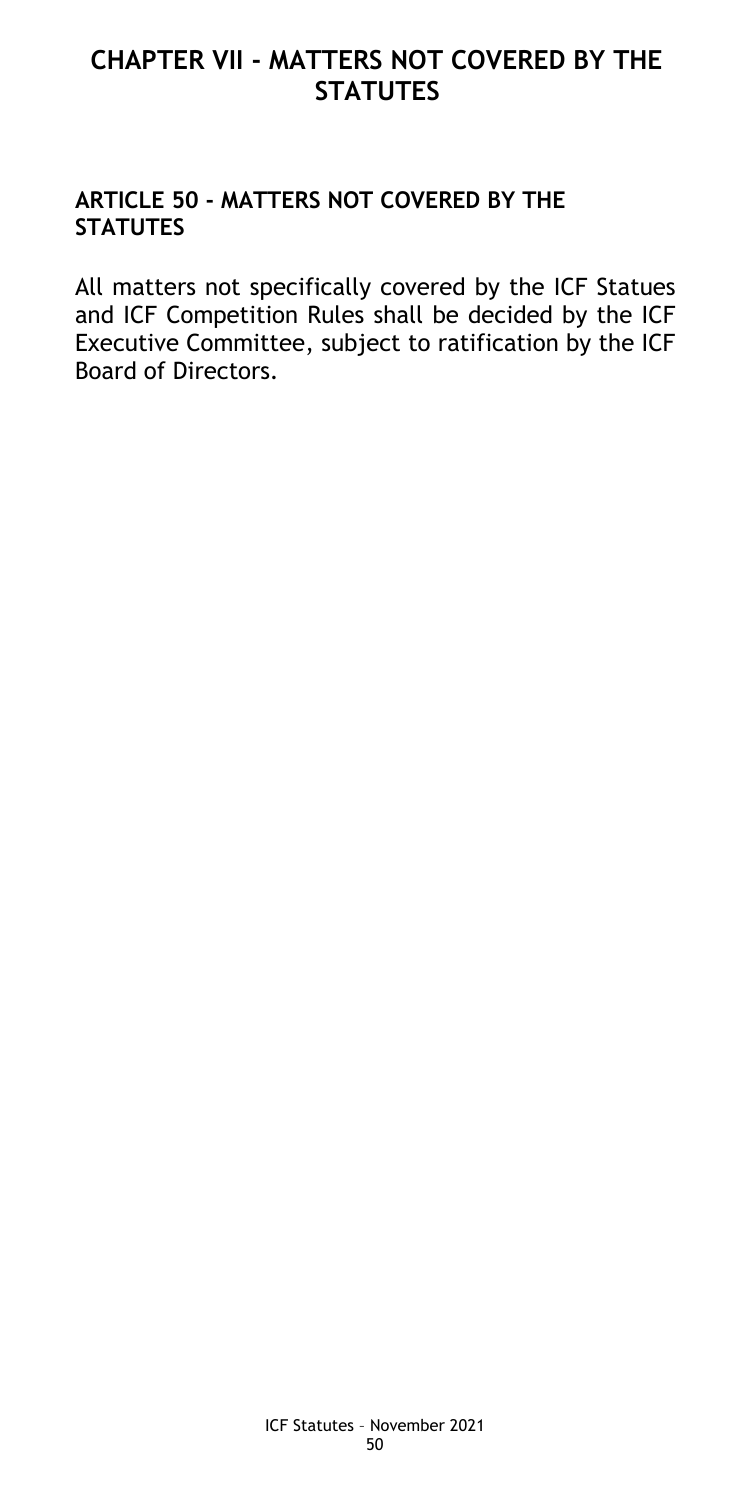# <span id="page-50-0"></span>**STANDING BYELAWS TO MEETINGS PROCEDURES**

- **1.** Notices of meetings of the ICF shall be dispatched as follows:
- **a)** Notices of the meetings of the Ordinary Congress shall be sent by the ICF Headquarters by e-mail not later than four (4) months before the date of the Congress to all affiliated National Federations, ICF Honorary members and Members of the ICF Board of Directors. Only in case an acknowledgment to the e- mailed notices is not received, a registered letter will be sent.
- **b)** The agenda and the motions for the Ordinary Congress shall be sent out by the ICF Secretary General by e-mail not later than 45 days before the date of the Ordinary Congress;
- **c)** Notices of the meetings of the Extraordinary Congress shall be sent out by the ICF Headquarters by e-mail not later than two (2) months before the opening;
- **d)** The ICF Secretary General shall send out the agenda and the motions for the Extraordinary Congress by email not later than thirty (30) days before the date of the Extraordinary Congress;
- **e)** Notices of the meetings of the ICF Board of Directors, together with the agenda, shall be dispatched by the ICF Headquarters by e-mail not later than 60 days before the meeting;
- **f)** Documents relating to the items on the agenda of the meeting of the ICF Board of Directors shall be dispatched by the ICF Secretary General by e-mail not later than 30 days before the meeting;
- **g)** Notices of the meetings of the ICF Executive Committee shall be sent out by the ICF Headquarters by e-mail not later than 45 days before the meeting;
- **h)** The agenda and the documents relating to the meetings of the ICF Executive Committee shall be dispatched by the ICF Secretary General by e-mail not later than 15 days before the meeting to all members of the ICF Executive Committee and copied to the Board of Directors.
- **i)** Notices of the meetings of ICF Standing Committees shall be sent out by e-mail not later than 60 days before the date of the meeting. Such notices to be sent to all Members of the ICF Executive Committee and the ICF Board of Directors not present.
- **j)** Documents relating to the items on the agenda

of the meeting of ICF Standing Committees shall be dispatched by e-mail not later than 20 days before the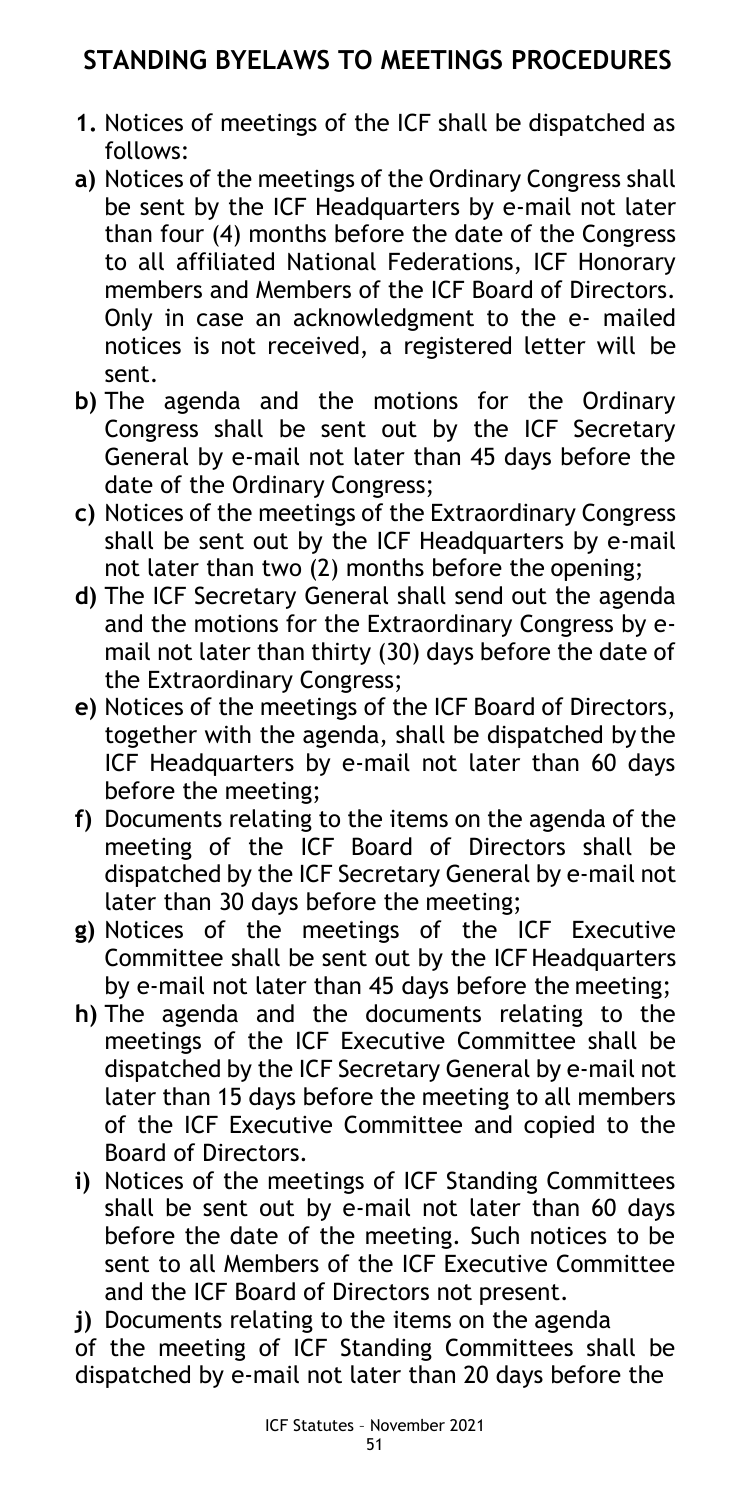meeting to the Members of the ICF Standing Committee concerned, to the ICF Executive Committee and to the ICF Board of Directors members.

**2.** The Minutes of the meetings shall be circulated and published online, as follows:

- **a)** Minutes of the Congress, under the direction of the ICF Secretary General and after approval by the ICF President, within 60 days of the meeting, to the affiliated National Federation and the Members of the ICF Board of Directors;
- **b)** Minutes of the ICF Board of Directors, under the direction of the ICF Secretary General and after approval by the ICF President, within 45 days of the meeting, to the Members of the ICF Board of Directors.. The most important information on matters discussed at the meetings shall be released to the National Federations.
- **c)**Minutes of the ICF Executive Committee meetings, under the direction of the ICF Secretary General, within 30 days of the meeting, to the Members of the ICF Board of Directors. The most important information on matters discussed at the meetings shall be released to the National Federations.
- **d)** Minutes of the ICF Standing Committee meetings, under the direction of the Chair concerned, within 30 days of the meeting, to ICF Standing Committee Members and the Members of the ICF Board of Directors.

**3.** No correction or alteration to the Minutes will be accepted unless written notification has been received and acknowledged by the Headquarters within two (2) months of the date of circulation of the Congress Minutes and within one (1) month of the date of circulation of the Minutes of the ICF Board of Directors, of the ICF Executive Committee and of the ICF Standing Committees. Additional changes can be made at the next meeting should there be a valid explanation for the change to the minutes.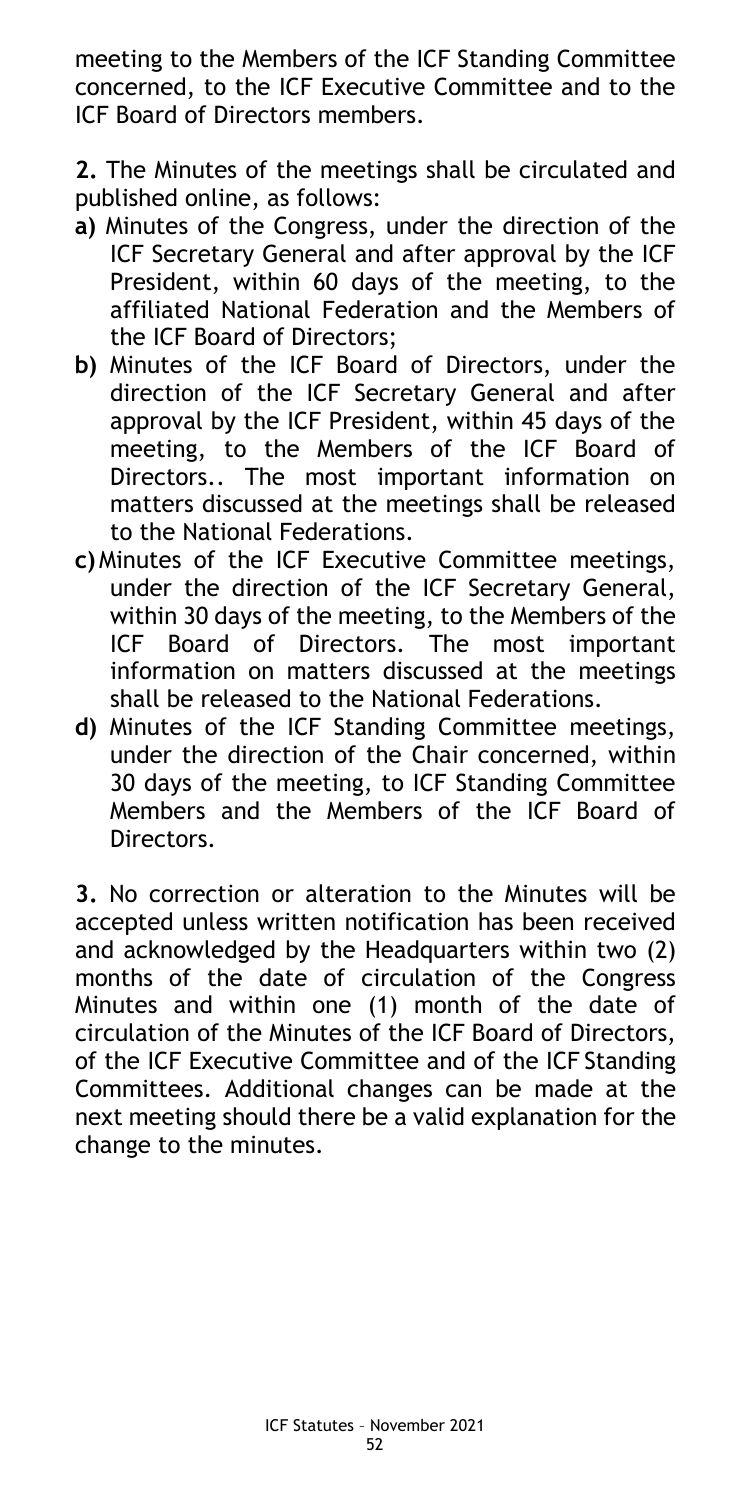# **STANDING BYELAWS TO**

# <span id="page-52-0"></span>**THE PREPARATION AND ORGANISATION**

# <span id="page-52-2"></span><span id="page-52-1"></span>**OF WORLD CHAMPIONSHIPS AND WORLD CUPS**

#### <span id="page-52-3"></span>**I – APPLICATION**

**1.** Application will be made electronically. Two types of application will be available:

- **a)** First Time Applicant A venue with no World Cup or World Championships (ICF Competitions) in the last 5 years. Prior to making an application for the organisation of World Championships, the National Federation is obliged to arrange for a Technical Delegate of the ICF, i.e., the Chair of the appropriate ICF Standing Committee or deputy to inspect the proposed venue and the facilities described in the application. The report of this delegate shall be submitted, together with the application, to the ICF Secretary General for submission to the ICF Executive Committee for their decision.
- **b)**ICF Certification Applicant –A venue with World Cup or World Championships (ICF Competitions) in the last 5 years.

Application deadline: before 1<sup>st</sup> November five (5) years before the year of the planned World Championships and three (3) years for World Cups.

**2.**A National Federation applying for World Championships shall submit a bidding file in electronic format plus one paper copy to the ICF Secretary General before 1st February four (4) years before the year of the planned event and two (2) years for World Cups.

The bidding file shall contain the following details:

- **a)** Proposed date in accordance with the ICF Skeleton Calendar, with the possibility of alterations in justified cases
- **b)** Provisional Competition Schedule
- **c)** Provisional Budget (according to the ICF template)
- **d)** Plans and illustrations of the course (with the checkmarks of all the facilities)
- **e)** Public transportation (the means of transportation; the nearest airport, railway or bus station – distance from the course)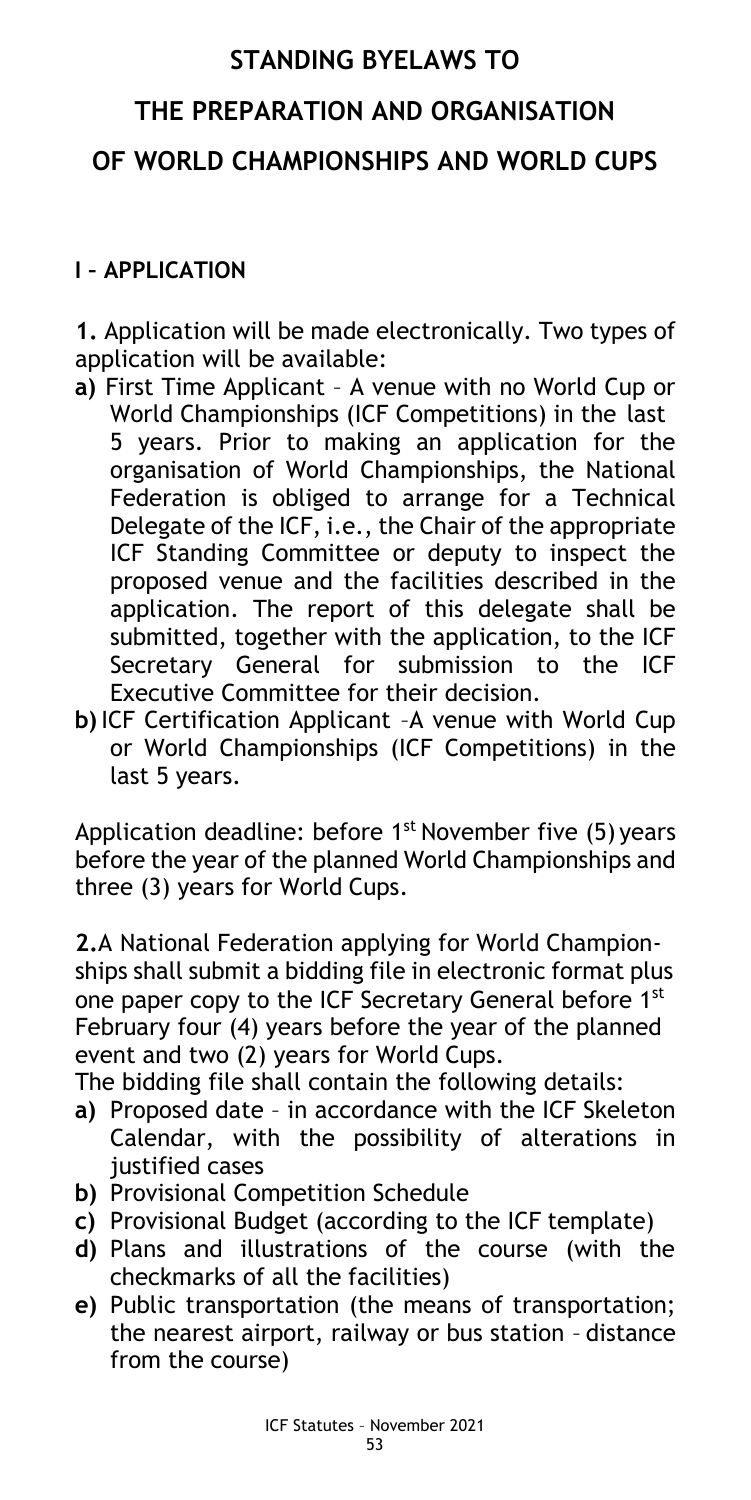- **f)** Accommodation (number of the hotels with the distance from the course, the capacity, the maximum prices, clear definition of categories, price difference in percentage between categories)
- **g)** Transportation (between the hotels and the course before and during the competition)
- **h)** Marketing plan (how the Applicant will advertise and promote the Event, national and international promotion)
- **i)** TV/Media requirements (list of possible broadcasters, description of TV Coverage, number and position of cameras)
- **j)** Motivation and Legacy: why the Applicant wants to organise the event and how will this affect canoeing sport in his city, region or country
- **k)** Description of Innovations which the Applicant wishes to introduce at the World Championships
- **l)** ICF Letter of Agreement signed by the Applicant which is a formal undertaking to adhere to all ICF regulations for organising a World Championships
- **m)** Guarantee letters (City Council, NOC or State Government etc. – anything that proves the higher instance support of the Event)
- **n)** Hosting fee for Senior World Championships (Olympic Disciplines) is 15.000 Euros. Hosting fee for Senior non-Olympic Disciplines and Junior and U23 Olympic Disciplines is 10.000 Euros. Hosting fee for World Cups (Olympic Disciplines) is 3.000Euros. The fee must be paid on notification of the winning candidature.

# <span id="page-53-0"></span>**II - PRESENTATION TO THE ICF BOARD OF DIRECTORS**

The minimum requirement for applicants is to submit a written presentation to the ICF Board of Directors. Audio-visual presentations of no more than 10 minutes may be used to supplement this written presentation if the applicant feels it is necessary.

# <span id="page-53-1"></span>**III - ALLOCATION**

- **a)** All applicants must have signed their part of a Letter of Agreement with the ICF before the ICF Board of Directors awards the World Championships.
- **b)** The ICF Board of Directors will allocate World Championships only four (4) years in advance. For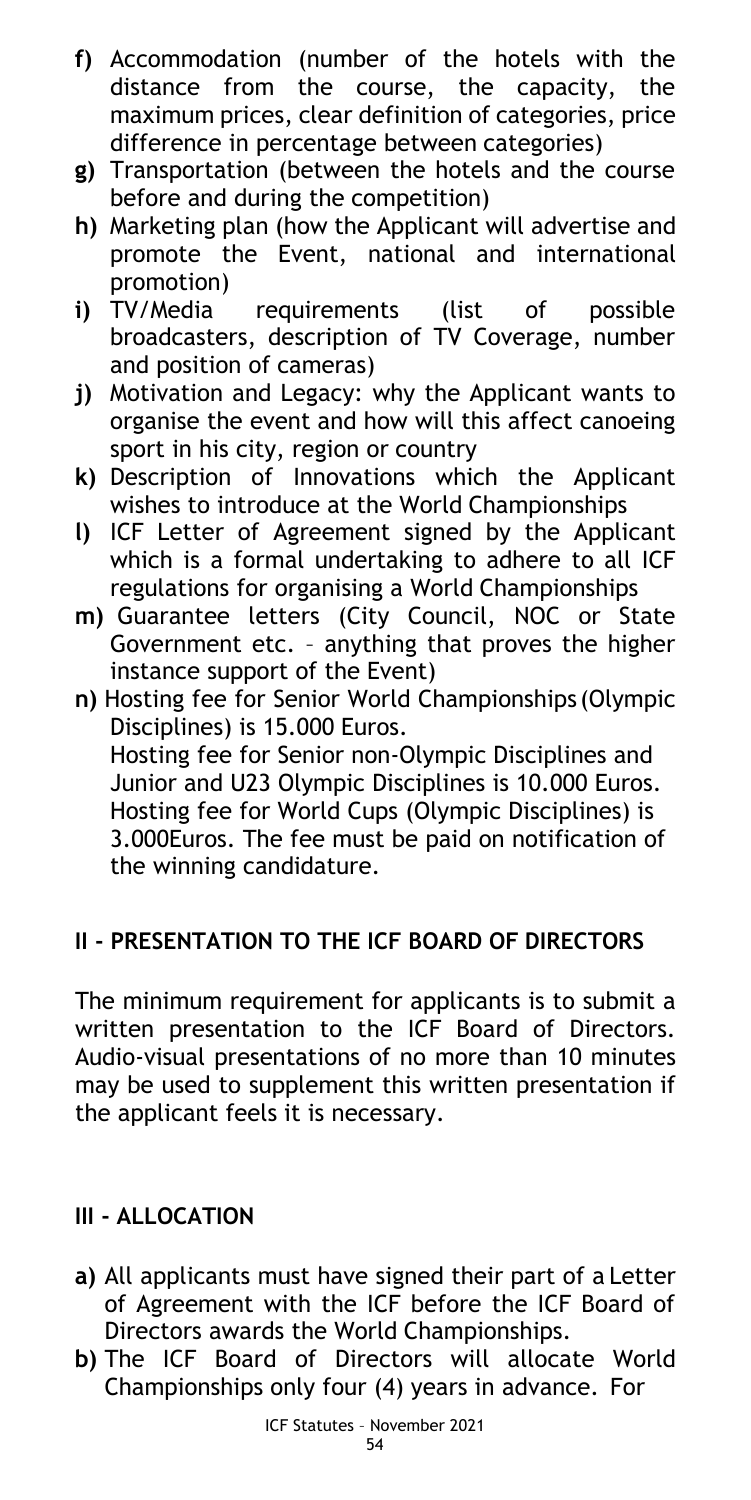World Cups they will be decided two (2) years in advance.

**c)** The ICF and the organiser will enter into a binding contract for the preparation of the World Championships or World Cup. Any dispute between parties will be passed to the ICF President and if need be the Executive Committee or Board of Directors.

#### <span id="page-54-0"></span>**IV – PREPARATION**

- **1.** The Agreement between the ICF and the organising National Federation must be signed within 90 days after the allocation of the World Championships or World Cup. The hosting fee must be paid promptly or the host risks losing the allocation of the Championships.
- **2.** Prior to the World Championships, the organising National Federation shall, at a date fixed by the ICF, make a report on the progress of the preparations for the World Championships and arrange that a Technical Delegate of the ICF is given an opportunity to check at least once the progress of the preparations at the venue. The cost of the Delegate's travel and accommodation shall be borne by the organising National Federation.
- **3.** The organising National Federation is responsible for accommodation with full board for the Members of the Jury and the Chief Official.
- **4.** Each National Federation shall be provided with two (2) identity cards for access to the areas of the Competition Committee and the Jury. Only persons in possession of such an identity card are allowed to speak on behalf of their National Federation. These persons are to be named at the team leaders meeting.

# <span id="page-54-1"></span>**V – REPORT**

The organising National Federation is obligated to forward after the World Championships to the ICF the final report containing the following: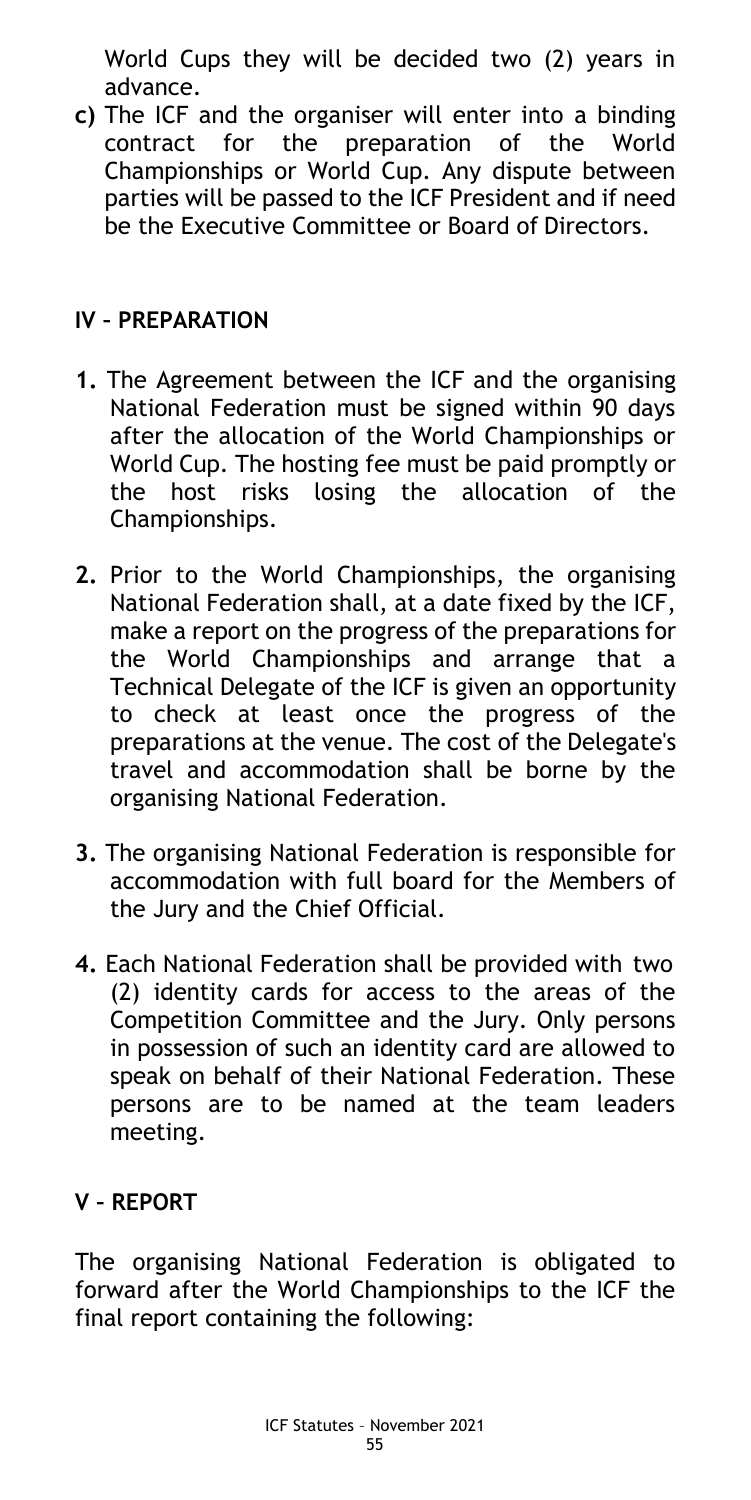- 1. Live Electronic results in free text and suitable format for immediate publication. Results must conform to ICF defined norms.
- 2. Set of entry forms, bulletins, tickets.
- 3. The list and contact details of all media accredited persons.
- 4. Events Debrief feedback on the operational aspects of the Championships.

In addition to the final report, the ICF Technical Delegates shall also prepare a report on the execution of the World Championships.

#### <span id="page-55-0"></span>**VI. OTHER CANOEING EVENTS**

All other multi-sports Games, which incorporate canoeing events within their programme, must comply with the ICF Competition Rules.

Eventual changes in the ICF Competition Rules are subject to the agreement of the ICF Board of Directors in consultation with the Chair of the appropriate ICF Standing Committee.

Where ICF designates a Continental Championships as an Olympic Qualification Competition an operational contract will be signed by both parties.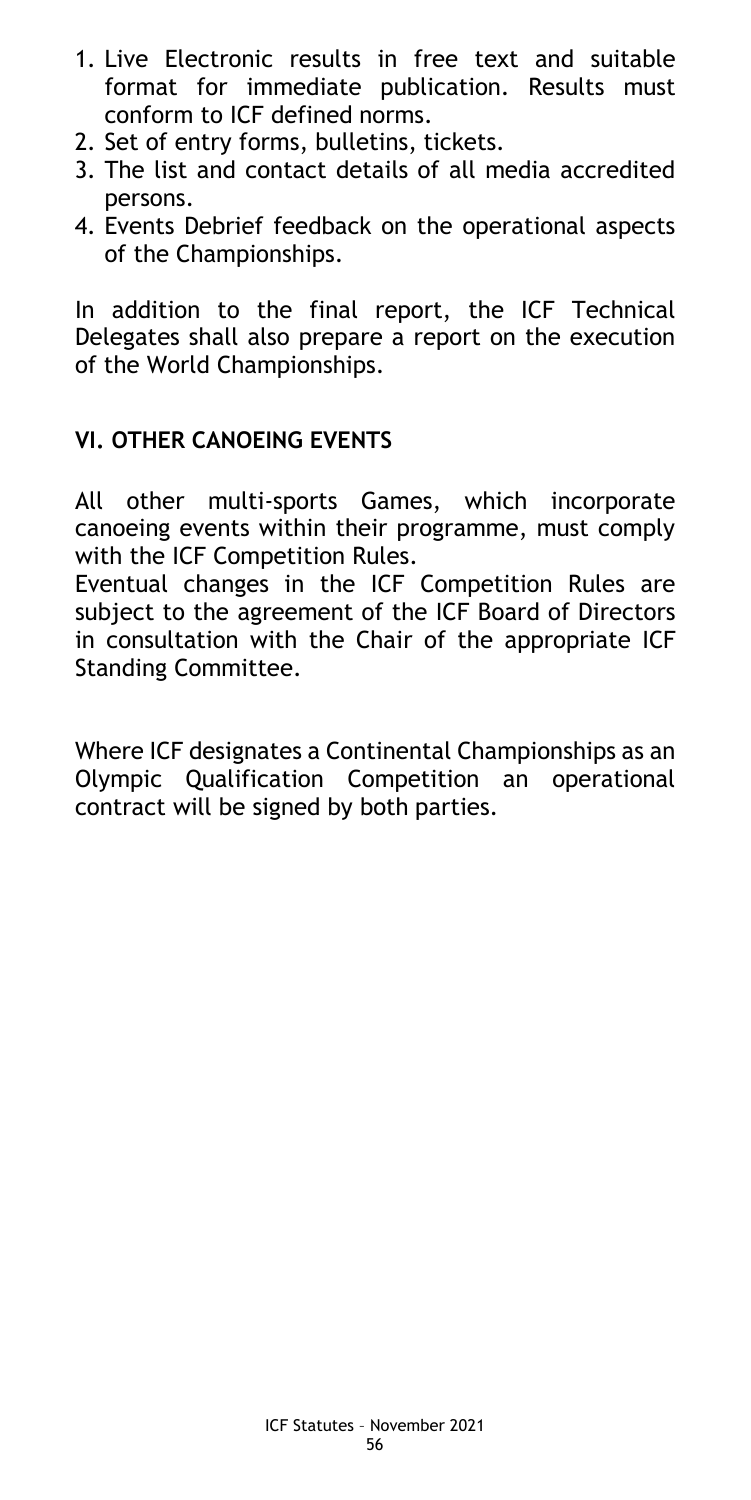# <span id="page-56-1"></span><span id="page-56-0"></span>**STANDING BYELAWS TO THE FINANCIAL RULES**

#### <span id="page-56-2"></span>**I – ADMINISTRATION**

The ICF Headquarters administers the financial transactions of the ICF. The ICF Treasurer oversees the financial aspects in accordance with Article 38 of the ICF Statutes.

#### <span id="page-56-3"></span>**II – CURRENCY**

In all financial matters of the ICF, the Euro **(€)** serves as official basic currency for all calculations.

#### <span id="page-56-4"></span>**III - SIGNATURE COMPETENCE**

**1.** The ICF Secretary General has the right to distribute the ICF money on the bank accounts according to the agreed budget and the decisions of the ICF Board of Directors or ICF Executive Committee. Expenditure exceeding 50,000 Euros should be signed additionally by the ICF President or the ICF Treasurer.

**2.** For the daily expenses, the ICF President, the ICF Secretary General and the ICF Treasurer have a disposition account.

**3.** Statements of bank accounts must be sent to the ICF Treasurer at least every 3 months.

#### <span id="page-56-5"></span>**IV - INVESTMENT OF THE LIQUID RESOURCES AND OF THE ASSETS**

The ICF Treasurer decides after co-ordination with the Finance Commission on the investment of liquid resources, the ICF Executive Committee is to be informed about the transactions.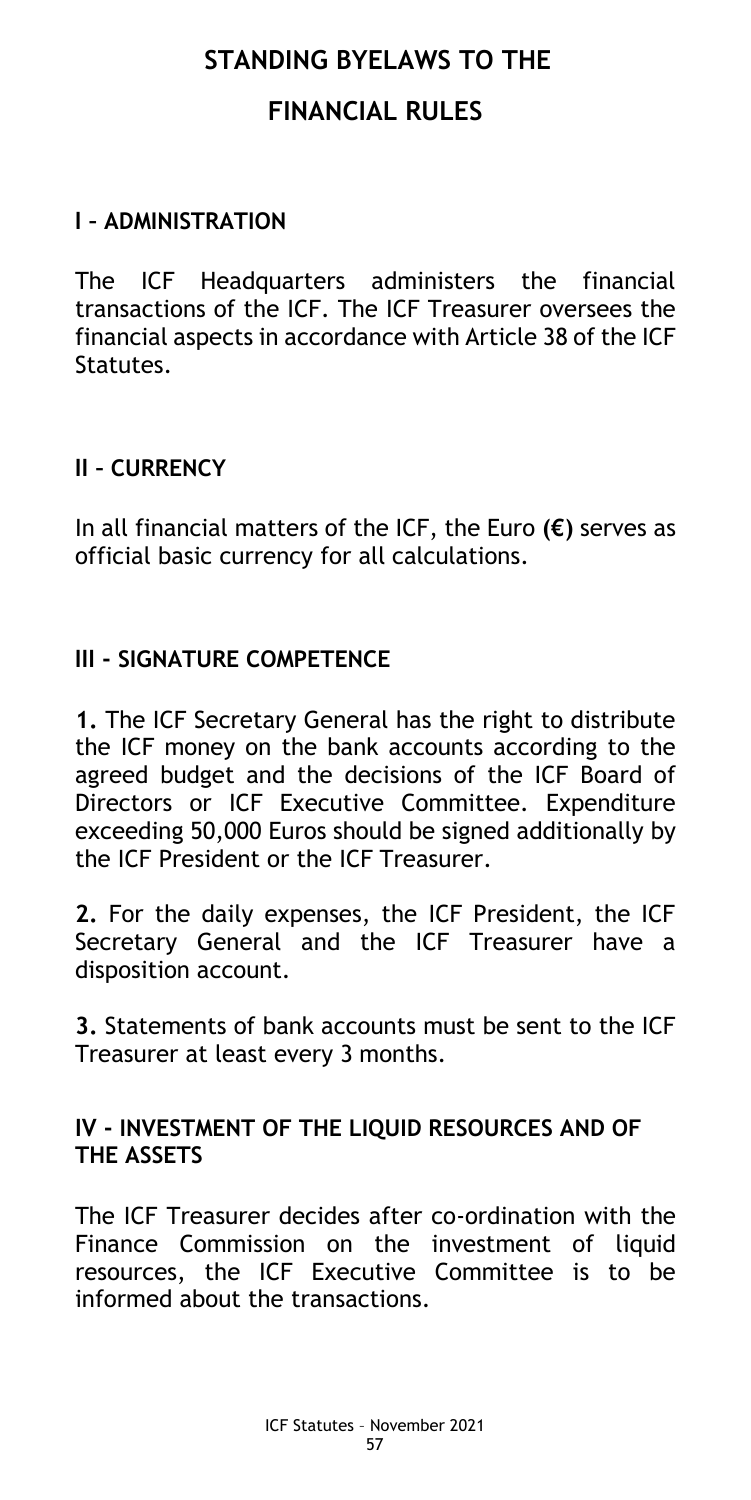# <span id="page-57-0"></span>**V - ADMINISTRATION OF PAYMENTS**

1. Funds advanced for any ICF projects approved by the ICF Board of Directors and the ICF Executive Committee must be requested in writing to the ICF Headquarters.

2. Funds for a project must be advanced as soon as possible. Advanced funds must be settled with the ICF Headquarters if possible, immediately after the project was finished but no later than the endof the respective year.

3. The ICF Treasurer must provide a written financial statement balanced against the ICF budget at each ICF Board of Directors meeting and must submit a reporton the finances to the ICF Executive Committee at least every 6 months.

#### <span id="page-57-1"></span>**VI - BOOK ACCOUNTING**

The ICF Treasurer is responsible for the recording of accounts. The ICF Treasurer shall select a credible accounting firm for book keeping purpose. The ICF must pay all costs of auditing.

#### <span id="page-57-2"></span>**VII – RELEASE OF DUTY**

If any ICF Board of Directors member or ICF Headquarters Staff member is found to have mismanaged or misappropriated any financial accounts, they will be suspended, and their duties will be taken from them. A formal investigation can continue.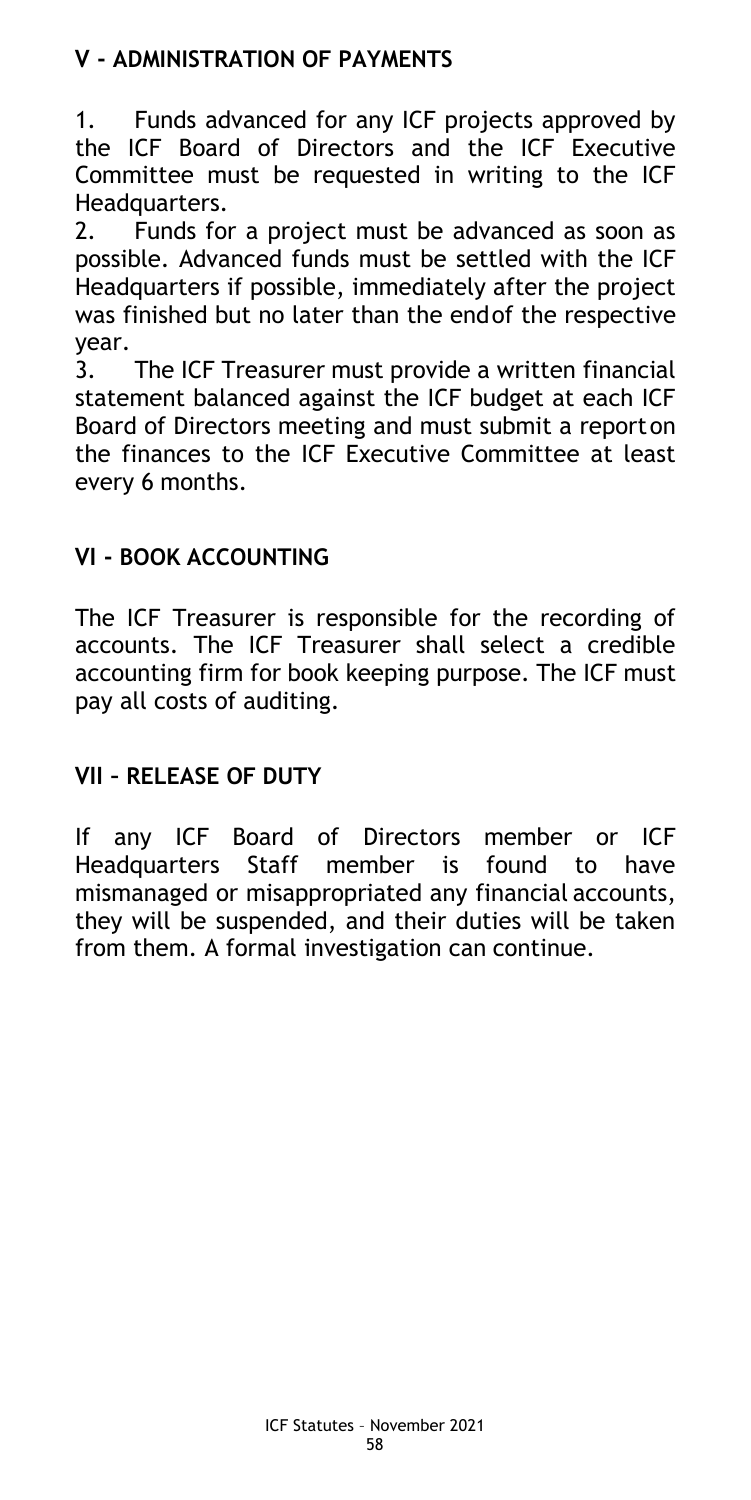# **STANDING BYELAW ON ELIGIBILITY**

<span id="page-58-0"></span>All participants in competitions governed by the regulations of the ICF shall:

- 1. Respect the spirit of fair competition and agree to comply with the ICF Competition Rules of the discipline in which they will take part.
- 2. Must abide by ICF Code of conduct and Code of Ethics.
- 3. Refrain from using substances and methods banned including the manipulation of competitions by the regulations of the IOC and WADA.
- 4. Respect and comply with all aspects of the ICF Anti-Doping Control Rules.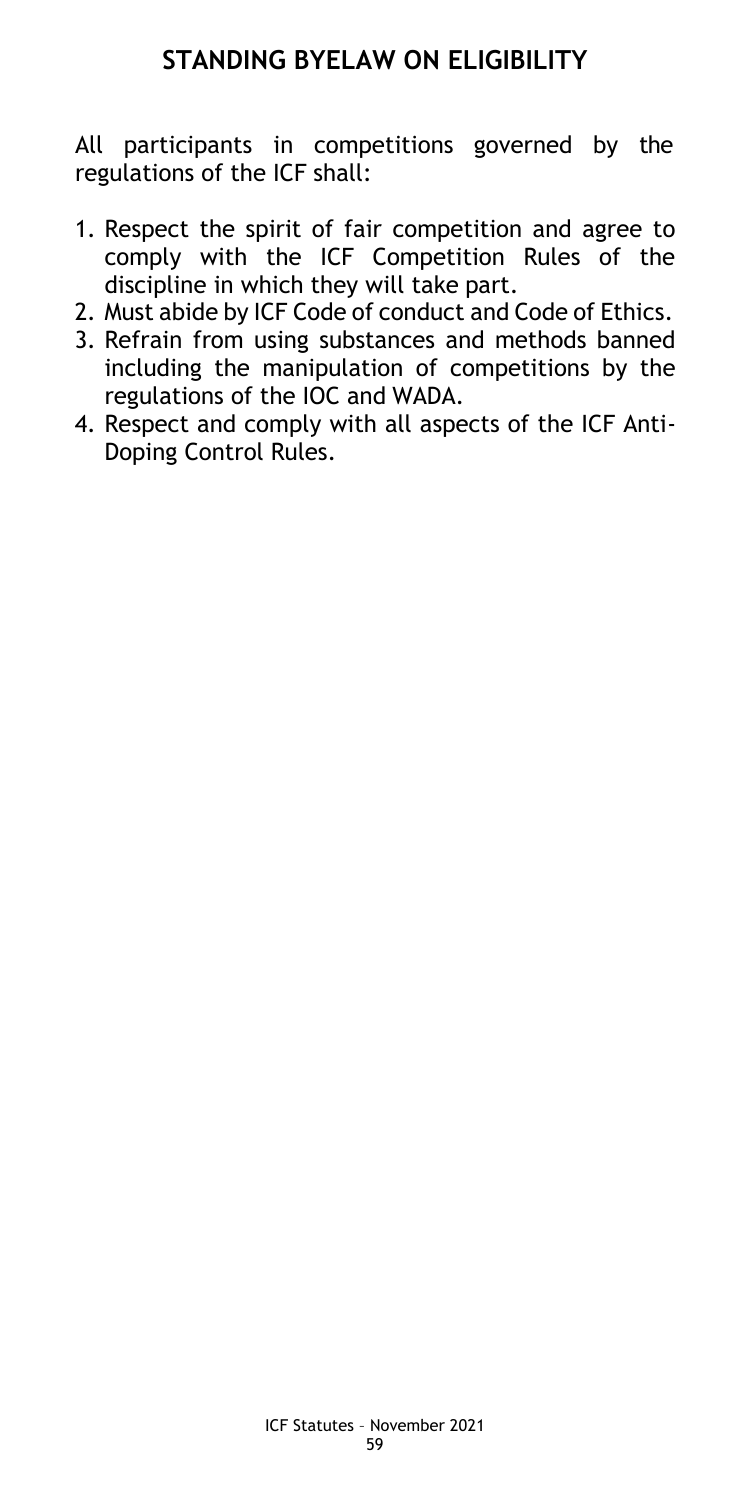- <span id="page-59-0"></span>**1.** The ICF is the worldwide exclusive owner of the TV/ Broadcasting, Internet and any other media property rights for World Championships, World Cups and any other ICF Competitions of all official ICF disciplines as defined in the ICF Statutes and Bye-Laws.
- **2.** The ICF has the right to grant or contract the rights as mentioned under point 1 entirely or partly to International TV / Broadcasting Unions, National Federations, Organising Committees, Internet providers and Agencies.
- **3.** The contracts as mentioned under point 2 will be in written form and will include the financial and technical requirements.
- **4.** The ICF Executive Committee and Board of Directors shall have the power to modify the Competition programme, events and schedule of events at World Championships, World Cups and any other ICF Competitions to ensure a high quality of Television Broadcast or to ensure live Broadcast.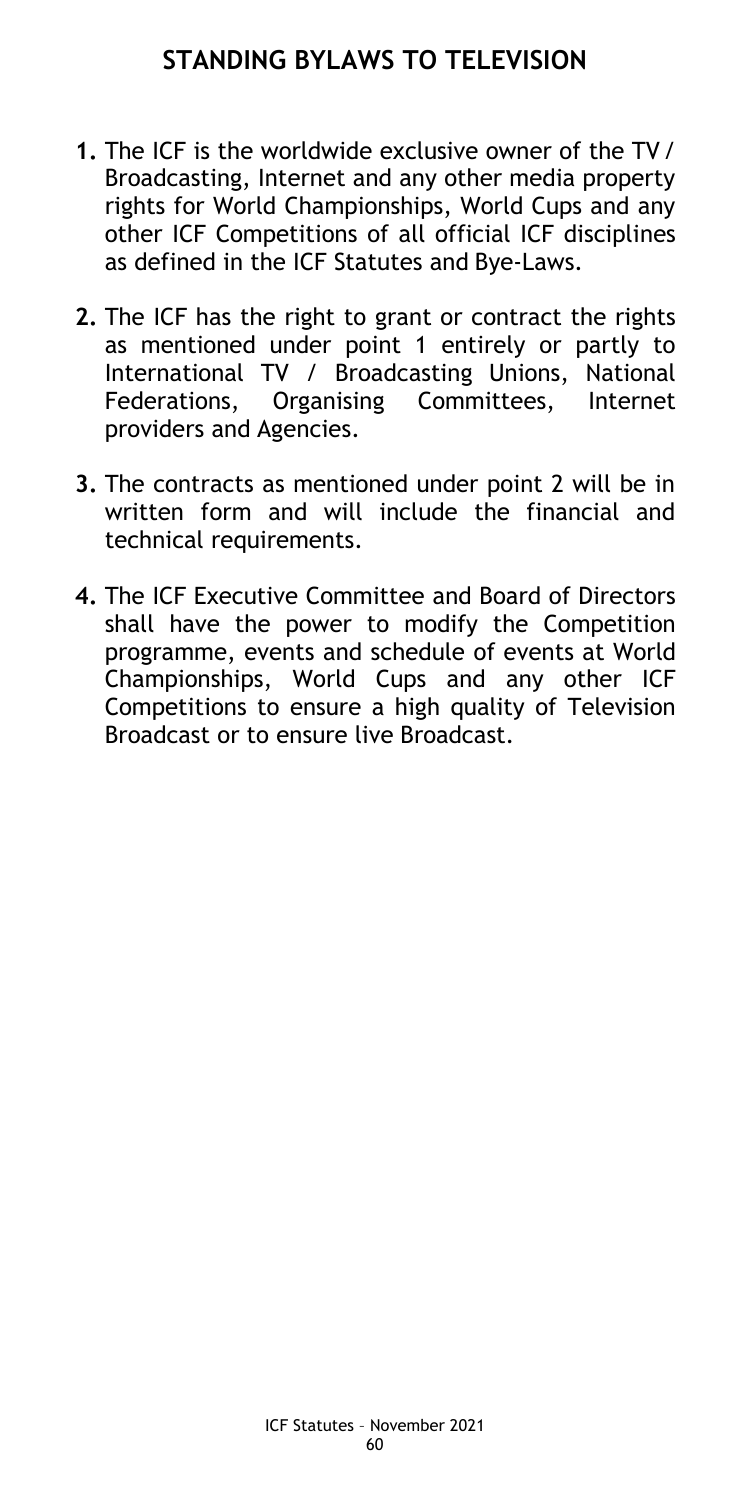# <span id="page-60-0"></span>**STANDING BYLAWS TO ADVERTISING/ PROPERTY RIGHTS**

- <span id="page-60-1"></span>**1.** The ICF is the worldwide exclusive owner of the Advertising and any other property rights for World Championships and World Cups (ICF Competitions) of all official ICF disciplines as defined in the ICF Statutes and Bye-Laws.
- **2.** The ICF has the right to grant or contract the rights as mentioned under point 1 entirely or partly to National Federations, Organising Committees and Agencies.
- **3.** The contracts as mentioned under point 2 will be in written form and will include the financial and technical requirements.
- **4.** The ICF has the right to award advertising rights in all categories of sponsoring concerning the mentioned events to partners. The rights of ICF sponsors and official partners shall be considered as premium advertising rights regarding all questions concerning the promotion of the event.